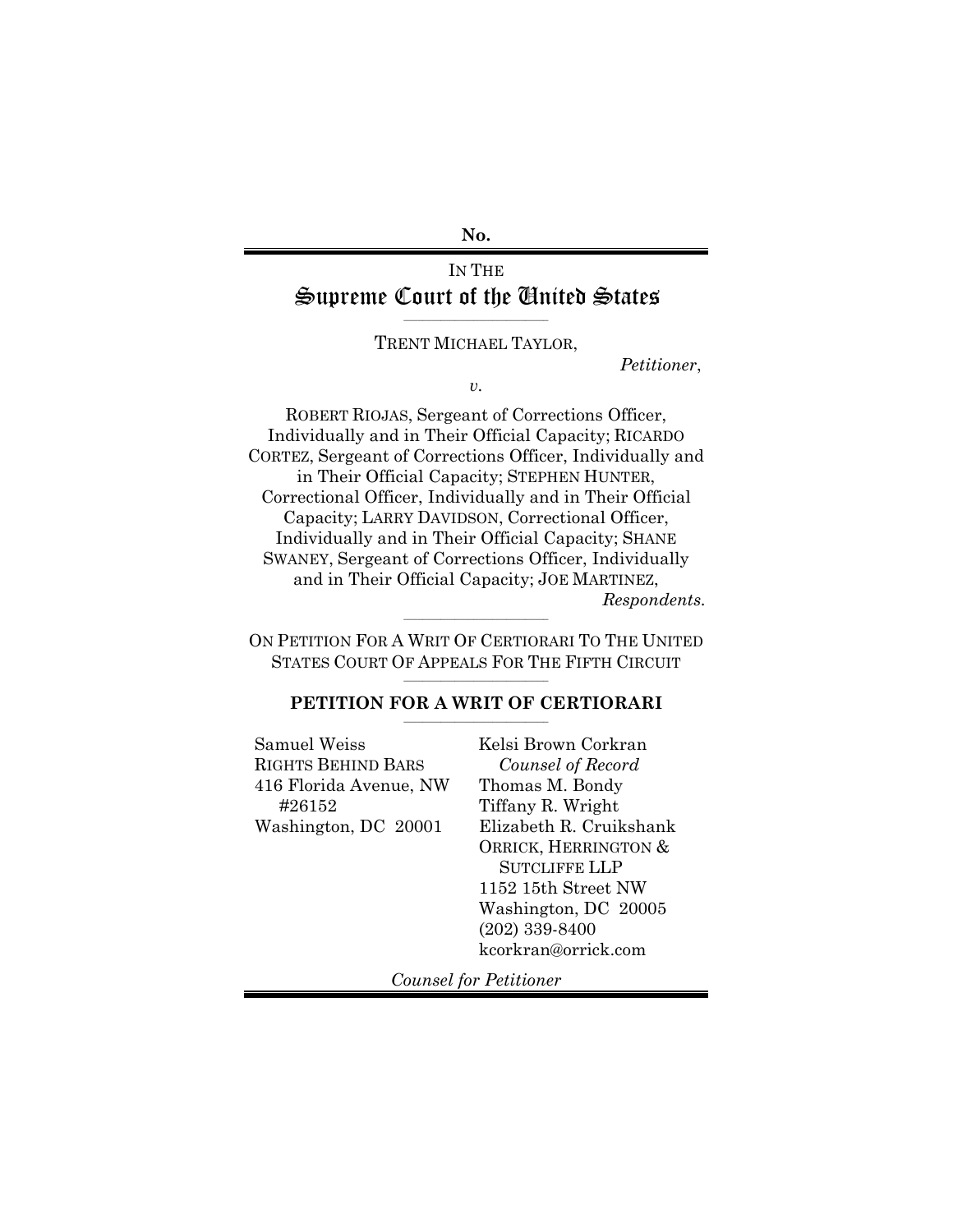#### **QUESTIONS PRESENTED**

Respondents are prison officials who deliberately left Petitioner Trent Taylor naked for six days in two filthy cells; the first cell was covered from floor to ceiling in feces from previous residents, and in the second Petitioner had to sleep in a pool of sewage overflowing from a clogged drain. Petitioner brought suit under 42 U.S.C. § 1983 challenging Respondents' conduct as violating the Eighth Amendment. The Fifth Circuit concluded that the substantial risk of harm Respondents imposed on Petitioner was "especially obvious" and therefore unconstitutional. But the court nonetheless granted qualified immunity to Respondents on the theory that, although prior circuit precedent recognized the unconstitutionality of forcing prisoners to live in human waste, those cases involved longer periods of confinement and therefore did not clearly establish a constitutional violation under these precise circumstances. The questions presented are:

1. When the unconstitutionality of government officials' conduct is obvious, does that suffice to render the violation clearly established, as the Sixth, Ninth, and Eleventh Circuits have recognized in analogous cases, or must there also be binding precedent directly on point, as the Fifth Circuit held below?

2. Are government officials entitled to qualified immunity so long as there is no prior precedent recognizing the unconstitutionality of an identical fact pattern, as the Fifth and Eighth Circuits have held, or can prior precedent clearly establish a constitutional violation despite some factual variation, as the Third,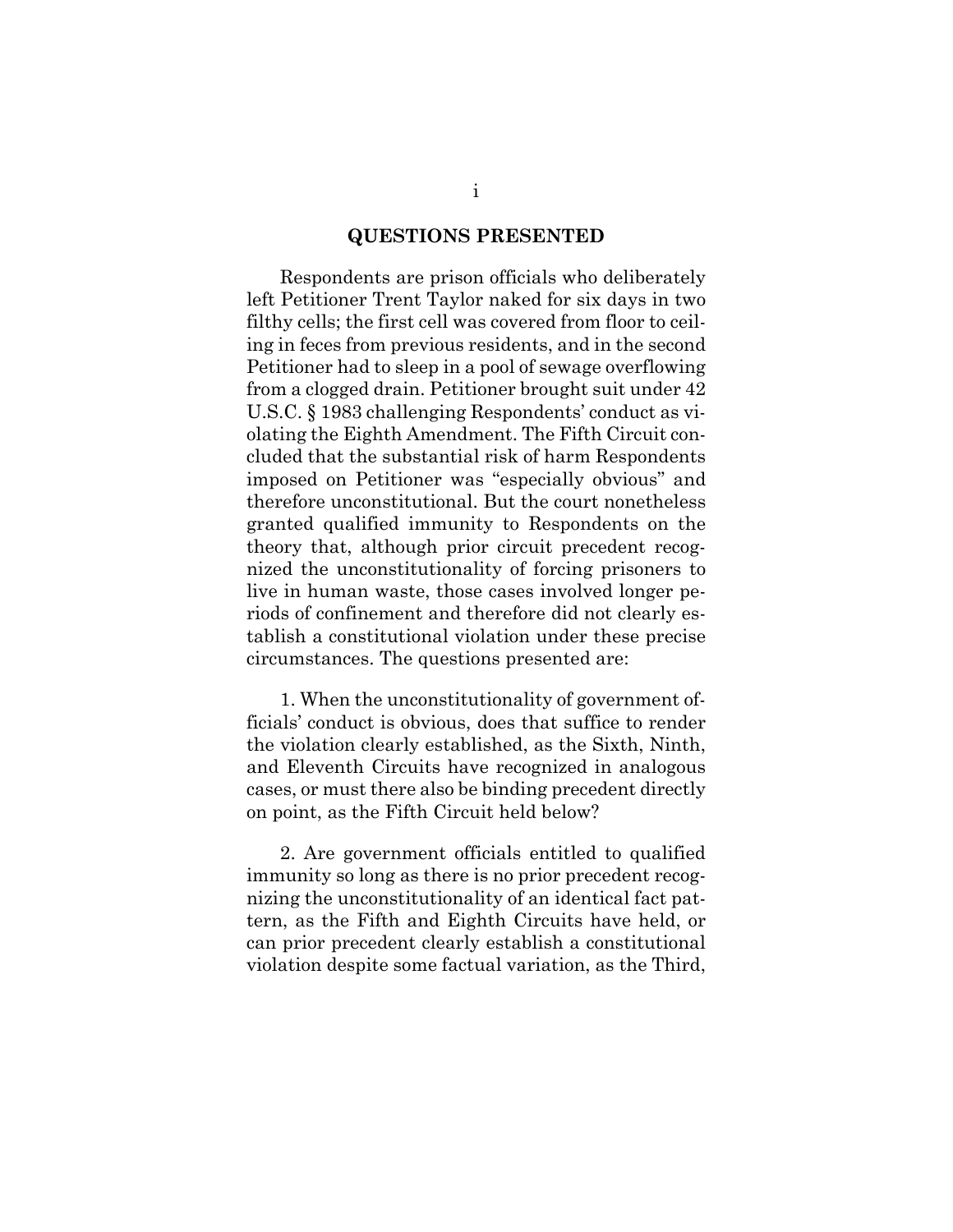Fourth, Seventh, Ninth, Tenth, and Eleventh Circuits have held?

3. Should the judge-made doctrine of qualified immunity, which is not justified by reference to the text of 42 U.S.C. § 1983 or its common law backdrop and which has been demonstrated not to serve its policy goals, be narrowed or abolished?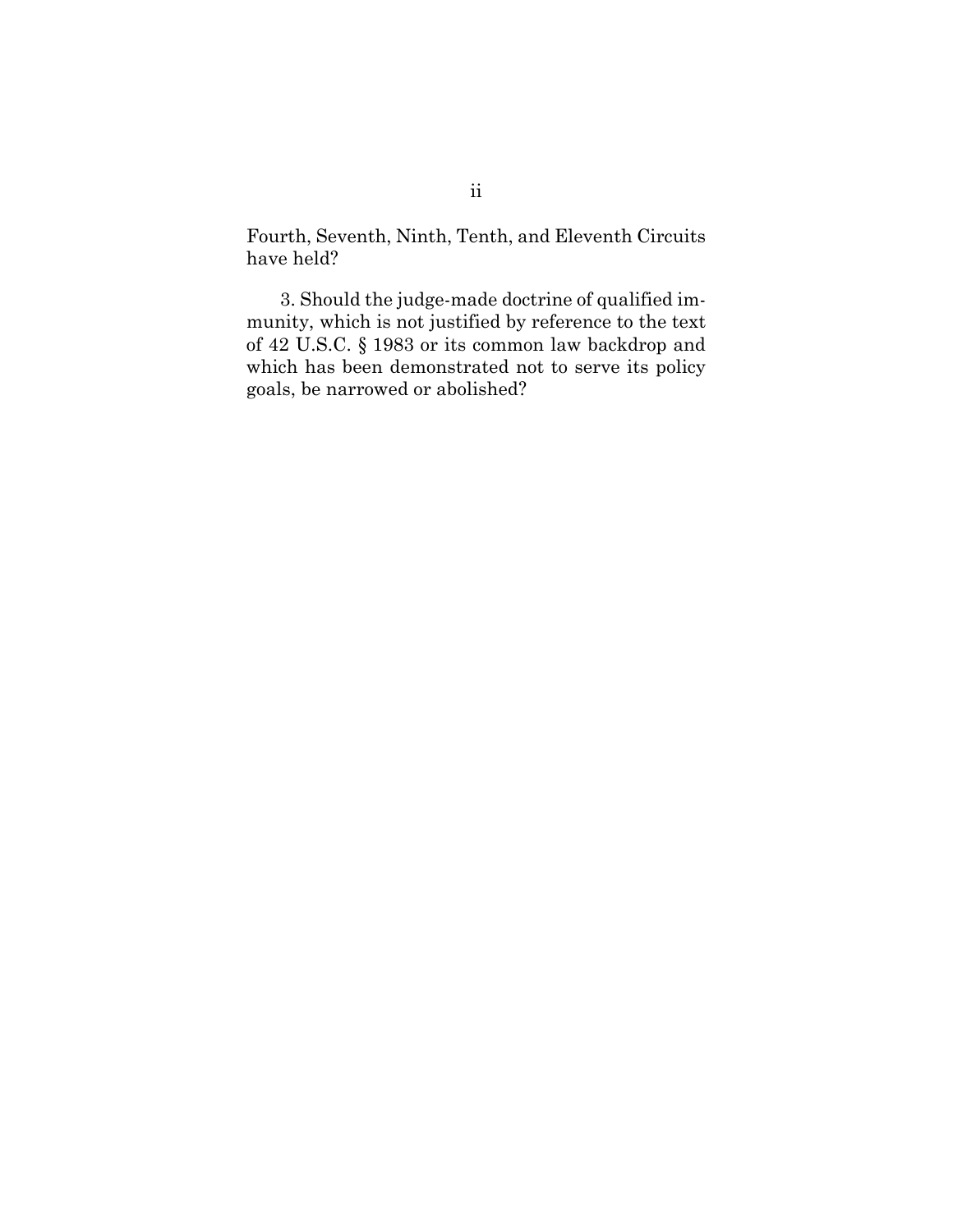#### **PARTIES TO THE PROCEEDINGS BELOW**

The parties to the proceedings below were Petitioner Trent Taylor; Respondents Robert Riojas, Ricardo Cortez, Stephen Hunter, Larry Davidson, Shane Swaney, and Joe Martinez; and Defendants-Appellees Robert Stevens, Franco Ortiz, Creastor Henderson, and Stephanie Orr, who are not part of this appeal.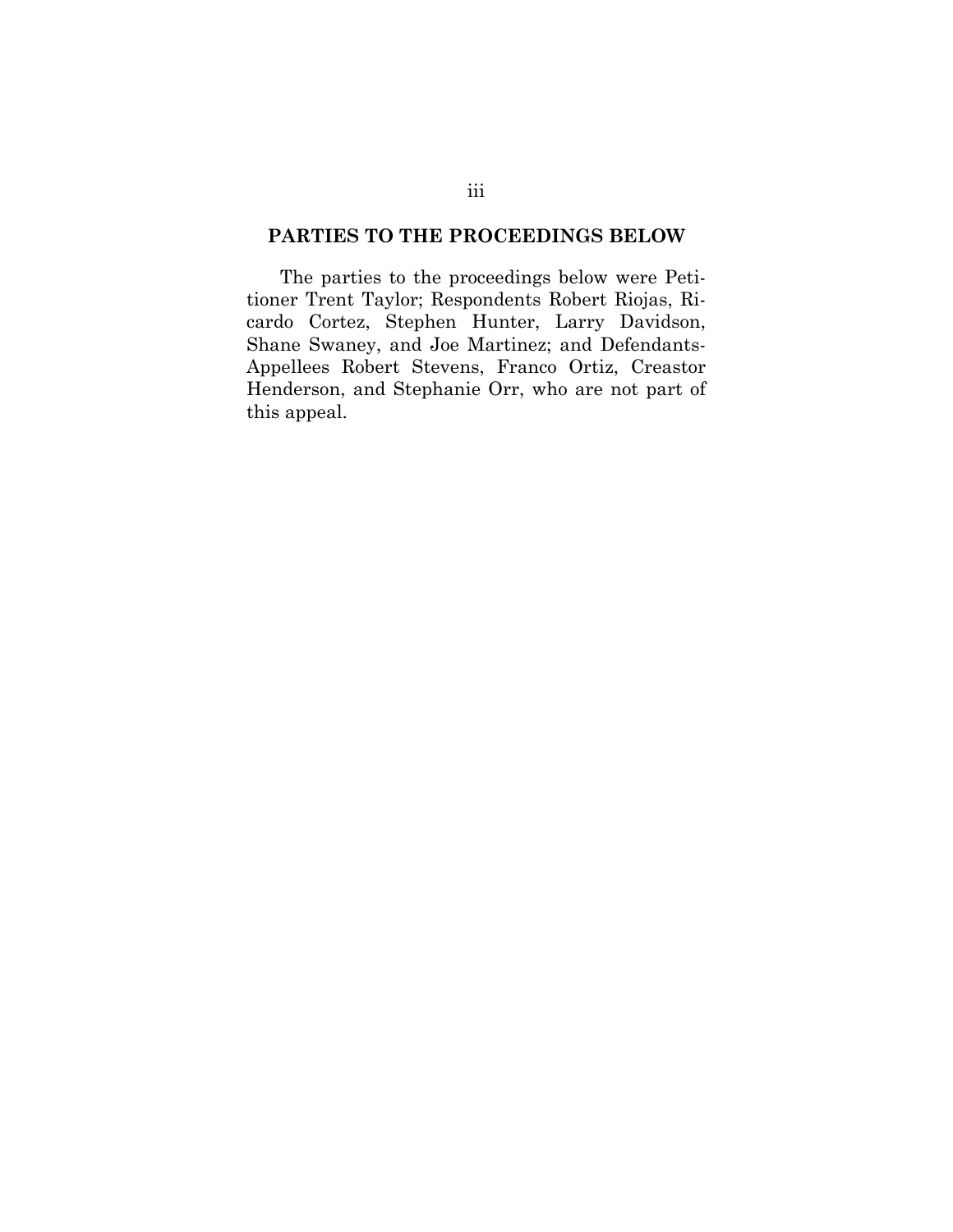#### **RELATED PROCEEDINGS**

*Taylor v. McDonald*, No. 18-11572 (5th Cir.) (briefing complete)

*Taylor v. Olmstead*, No. 17-10342 (5th Cir.) (judgment entered June 28, 2018)

*Taylor v. Stevens*, No. 17-10253 (5th Cir.) (judgment entered Dec. 20, 2019)

*Taylor v. Stevens*, No. 16-11355 (5th Cir.) (judgment entered Dec. 21, 2017)

*Taylor v. Williams*, No. 16-10498 (5th Cir.) (judgment entered Nov. 3, 2017)

*Taylor v. Stevens*, No. 14-CV-0149 (N.D. Tex.) (partial final judgment entered Jan. 5, 2017)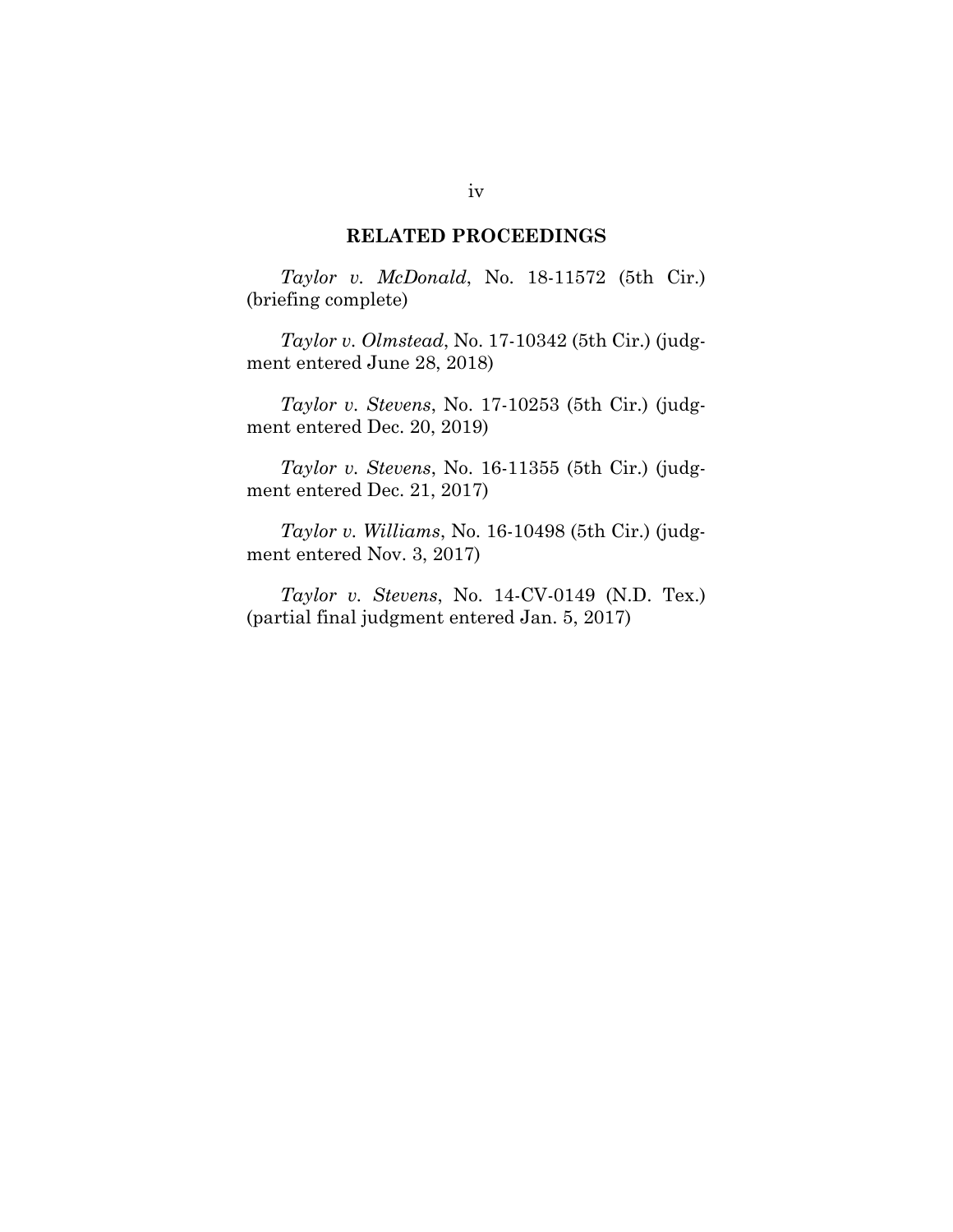# **TABLE OF CONTENTS**

# **Page**

| PARTIES TO THE PROCEEDINGS BELOW iii                                                                                                                                                   |
|----------------------------------------------------------------------------------------------------------------------------------------------------------------------------------------|
|                                                                                                                                                                                        |
|                                                                                                                                                                                        |
|                                                                                                                                                                                        |
|                                                                                                                                                                                        |
|                                                                                                                                                                                        |
| STATUTORY PROVISIONS INVOLVED  4                                                                                                                                                       |
|                                                                                                                                                                                        |
| Respondents Force Taylor To Live And<br>Sleep In Other Inmates' Excrement                                                                                                              |
| Taylor Files Suit Challenging The<br>Constitutionality Of Respondents'<br>Conduct, And The District Court Holds<br>That Respondents Are Entitled to                                    |
| The Fifth Circuit Concludes That<br>Respondents' Conduct Violated The<br>Eighth Amendment, But Nonetheless<br>Holds That Respondents Are Entitled<br>To Qualified Immunity On Taylor's |
| REASONS FOR GRANTING THE WRIT 10                                                                                                                                                       |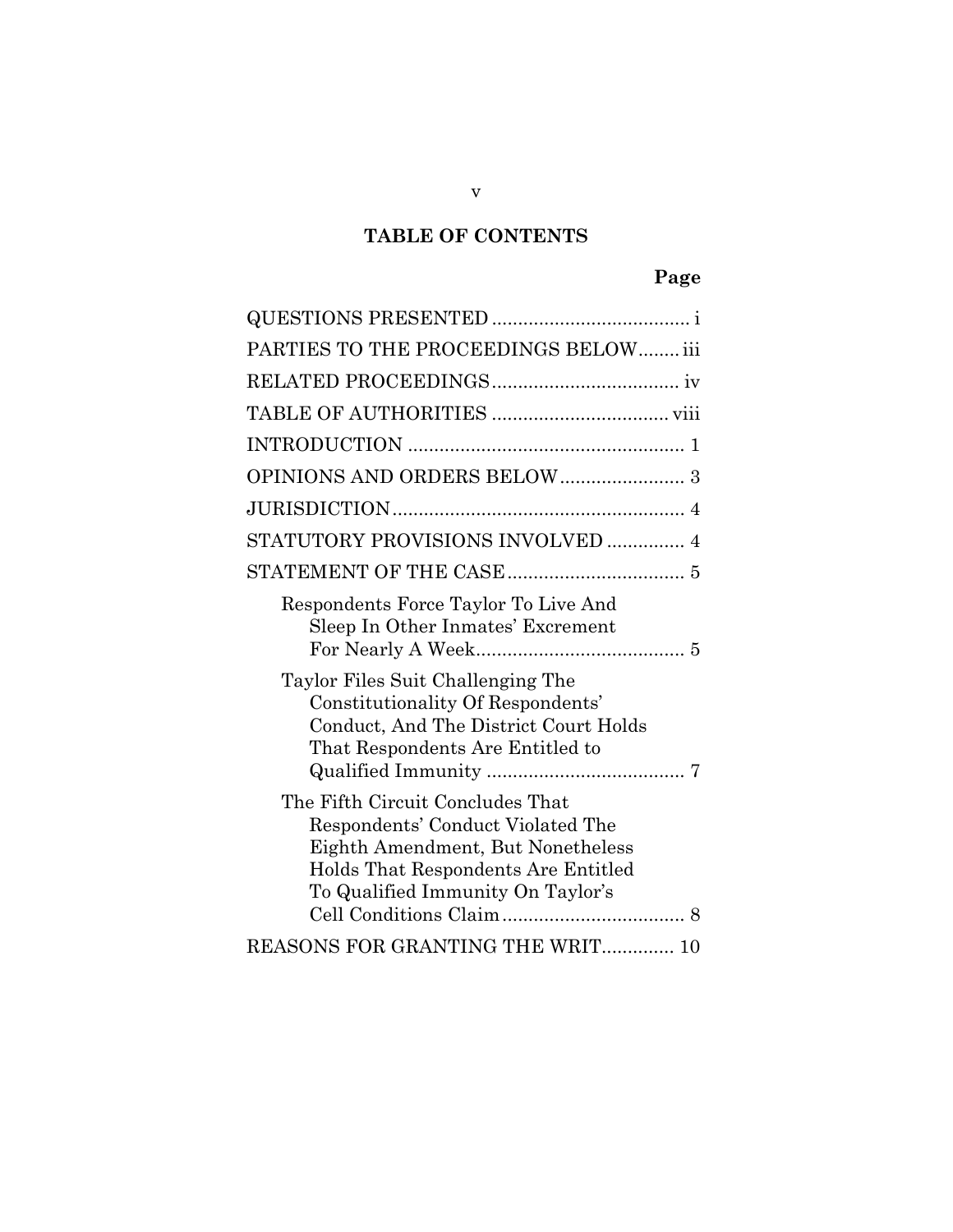| I.  | The Decision Below Conflicts With This<br>Court's Precedent That "Obvious"<br><b>Constitutional Violations Are Clearly</b><br><b>Established Even Absent Factually</b><br>Similar Precedent And Splits From<br>Decisions Of Other Circuits Denying<br>Qualified Immunity In Analogous |
|-----|---------------------------------------------------------------------------------------------------------------------------------------------------------------------------------------------------------------------------------------------------------------------------------------|
|     | A. The Fifth Circuit's holding that<br>Respondents are entitled to qualified<br>immunity despite the obvious<br>unconstitutionality of their conduct                                                                                                                                  |
|     | B. The Fifth Circuit's holding that<br>Respondents are entitled to qualified<br>immunity despite the obvious<br>unconstitutionality of their conduct<br>conflicts with decisions of the Sixth,<br>Ninth, and Eleventh Circuits denying<br>qualified immunity on analogous facts 15    |
| II. | The Decision Below Further Entrenches A<br>Deep And Acknowledged Circuit Split On<br>The Degree Of Factual Similarity To Prior<br>Precedent Required For A Constitutional<br>Right To Be Clearly Established.  17                                                                     |
|     | III. This Court Should Grant Review To<br>Abolish Or Substantially Curtail Qualified                                                                                                                                                                                                  |
|     | A. Qualified immunity doctrine is<br>inconsistent with § 1983's text and                                                                                                                                                                                                              |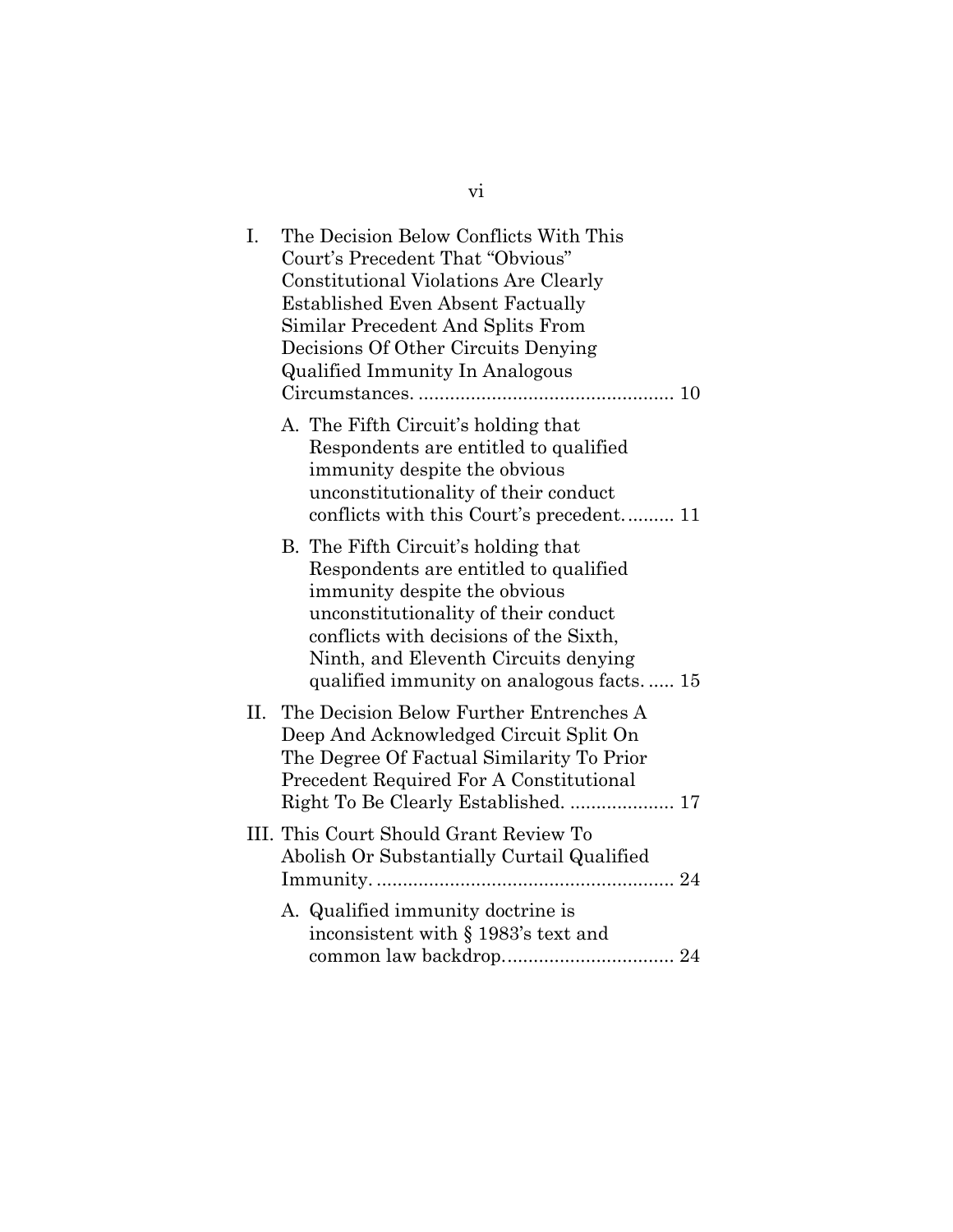|                   | B. Qualified immunity does not further<br>the policy goals it was designed to                                        |
|-------------------|----------------------------------------------------------------------------------------------------------------------|
|                   | C. Qualified immunity leaves significant<br>violations of important constitutional                                   |
|                   | IV. This Case Is The Ideal Vehicle To Resolve                                                                        |
|                   |                                                                                                                      |
| <b>APPENDIX A</b> | Opinion of the Fifth<br>Circuit (December 20,                                                                        |
| <b>APPENDIX B</b> | Order of the United<br><b>States District Court for</b><br>the Northern District of<br>Texas (January 5, 2017)  29a  |
| APPENDIX C        | Order of the United<br><b>States District Court for</b><br>the Northern District of<br>Texas (January 30, 2017)  66a |
| <b>APPENDIX D</b> | Order of the Fifth Circuit<br>Denying Rehearing<br>(January 29, 2020)  70a                                           |

# vii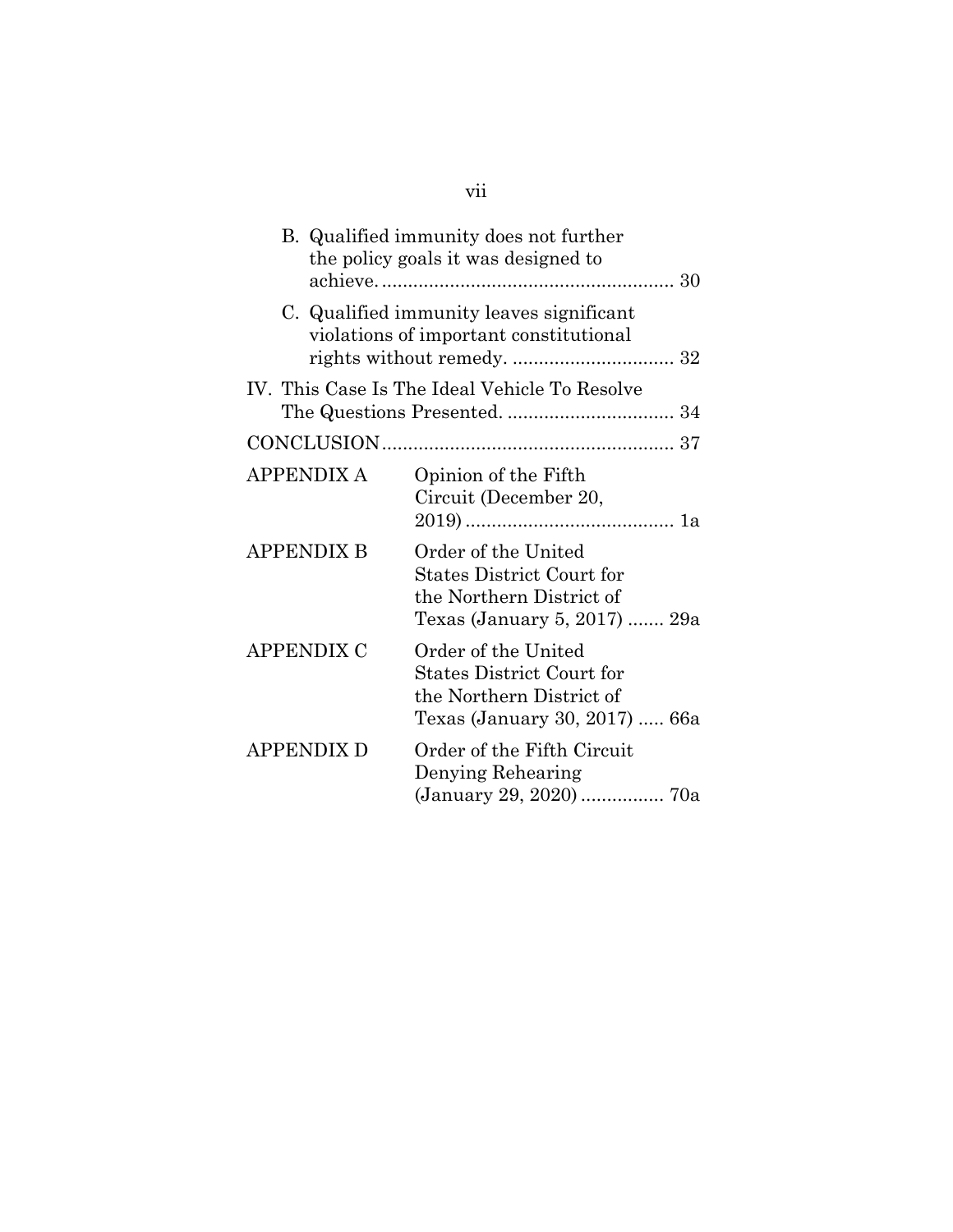## **TABLE OF AUTHORITIES**

## **Cases**

| Anderson v. Creighton,                                                 |
|------------------------------------------------------------------------|
| Barker v. Goodrich,                                                    |
| Beckwith v. Bean,                                                      |
| Berkshire v. Beauvais,<br>928 F.3d 520 (6th Cir. 2019)16               |
| Brooks v. Warden,<br>800 F.3d 1295 (11th Cir. 2015) 13, 16, 18, 19, 22 |
| Brosseau v. Haugen,                                                    |
| Buckley v. Fitzsimmons,                                                |
| Budd v. Motley,                                                        |
| Chandler v. Baird,                                                     |
| City of Escondido v. Emmons,                                           |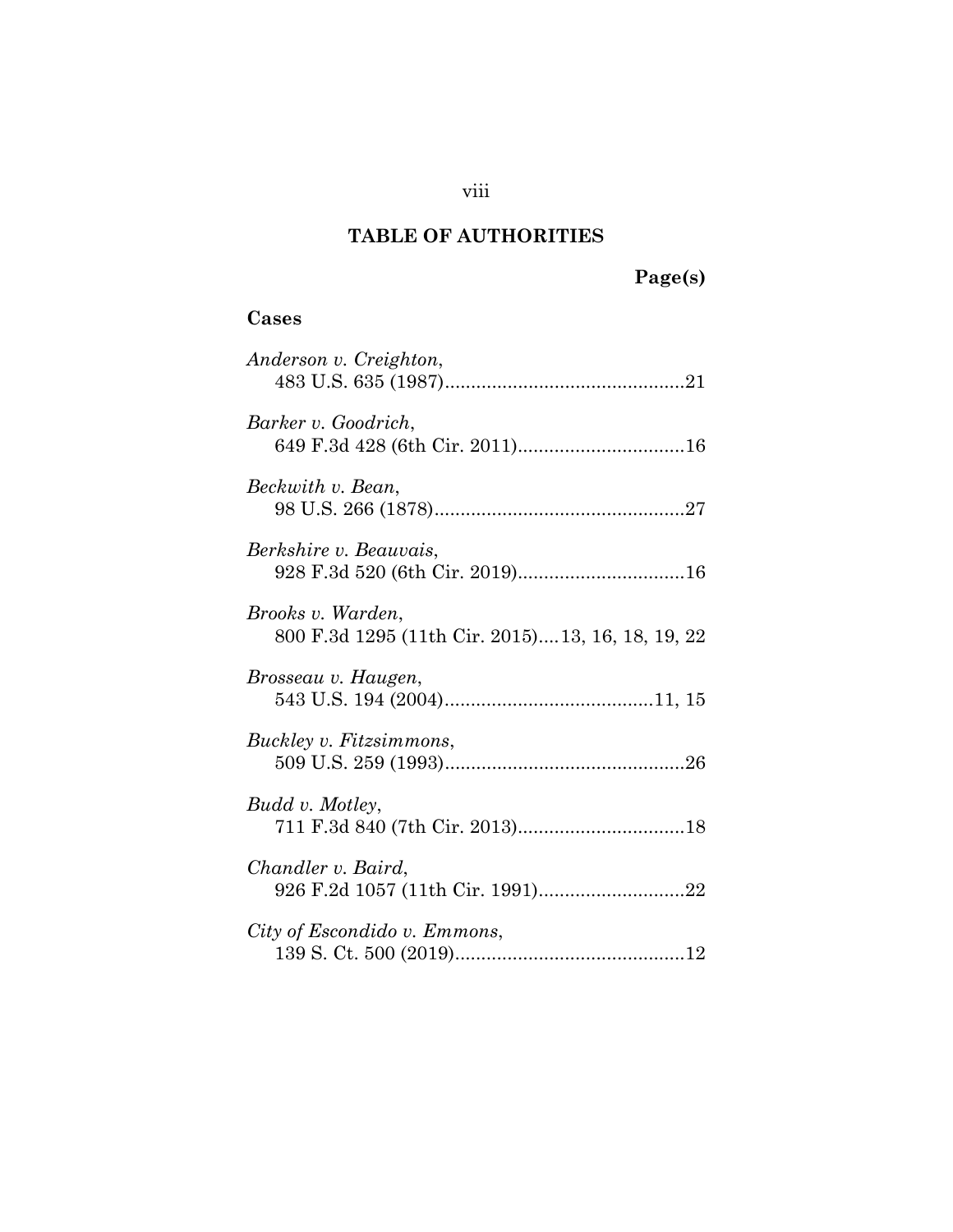| Davis v. Clifford,                                            |
|---------------------------------------------------------------|
| Davis v. Scott,<br>157 F.3d 1003 (5th Cir. 1998)13            |
| DeSpain v. Uphoff,<br>264 F.3d 965 (10th Cir. 2001)13, 18, 21 |
| District of Columbia v. Wesby,                                |
| Filarsky v. Delia,                                            |
| Forrester v. White,                                           |
| Fruit v. Norris,<br>905 F.2d 1147 (8th Cir. 1990)19           |
| Gates v. Cook,<br>376 F.3d 323 (5th Cir. 2004)13, 18          |
| Gregoire v. Biddle,                                           |
| Harlow v. Fitzgerald,                                         |
| Hawkins v. Hall,                                              |
| Hite v. Leeke,                                                |

| m. |   |
|----|---|
|    | ٠ |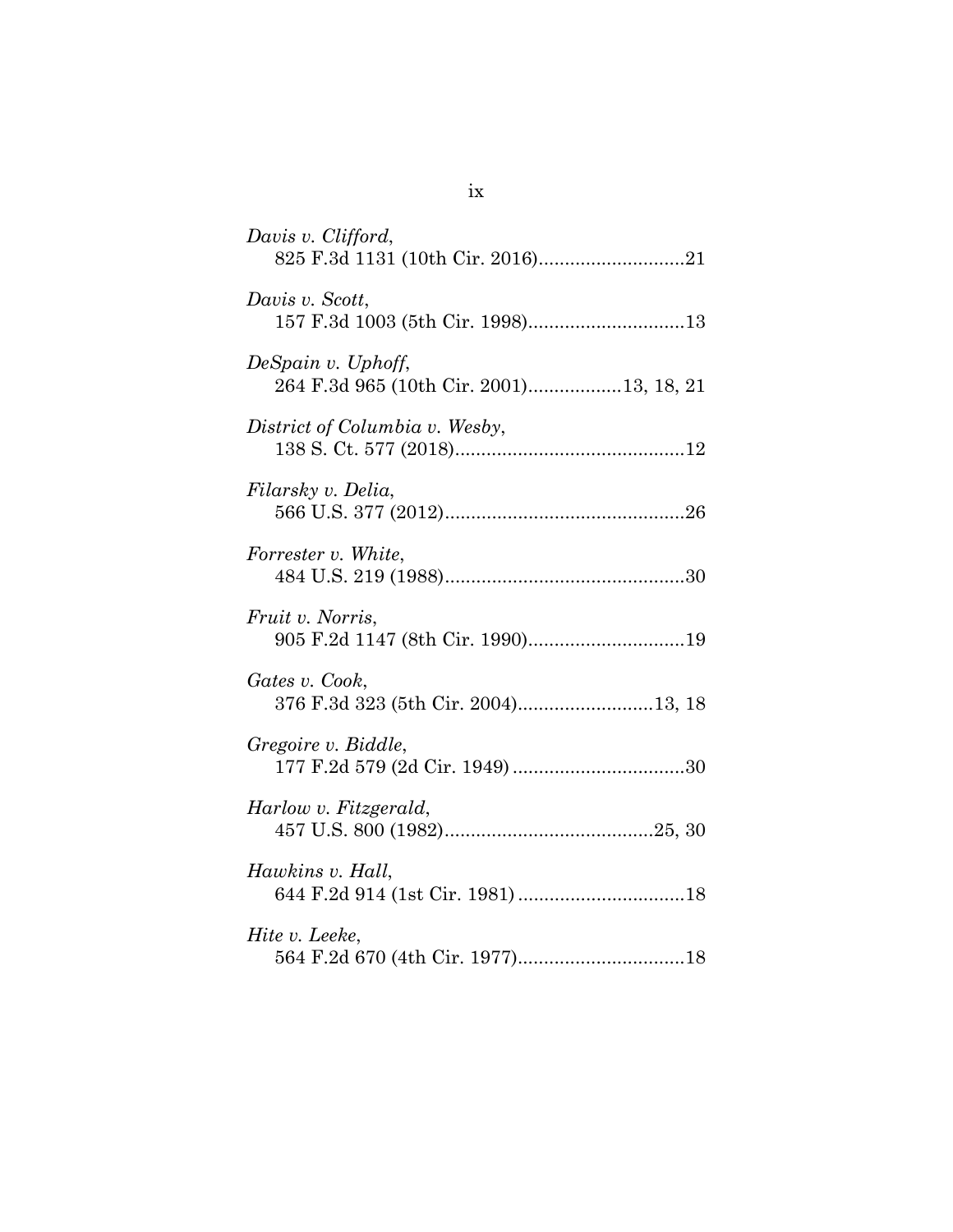| Hope v. Pelzer,<br>536 U.S. 730 (2002)11, 12, 13, 14, 15   |
|------------------------------------------------------------|
| Hoptowit v. Spellman,                                      |
| Horvath v. City of Leander,                                |
| Howard v. Adkison,                                         |
| Imbler v. Pachtman,                                        |
| Inmates of Occoquan v. Barry,                              |
| <i>Ioane v. Hodges,</i>                                    |
| Irish v. Fowler,<br>No. 15-CV-0503 (JAW), 2020 WL 535961   |
| Johnson v. Pelker,<br>891 F.2d 136 (7th Cir. 1989)19       |
| Kane v. Barger,                                            |
| Kelsay v. Ernst,<br>933 F.3d 975 (8th Cir. 2019)20, 29, 33 |
| Kisela v. Hughes,                                          |

x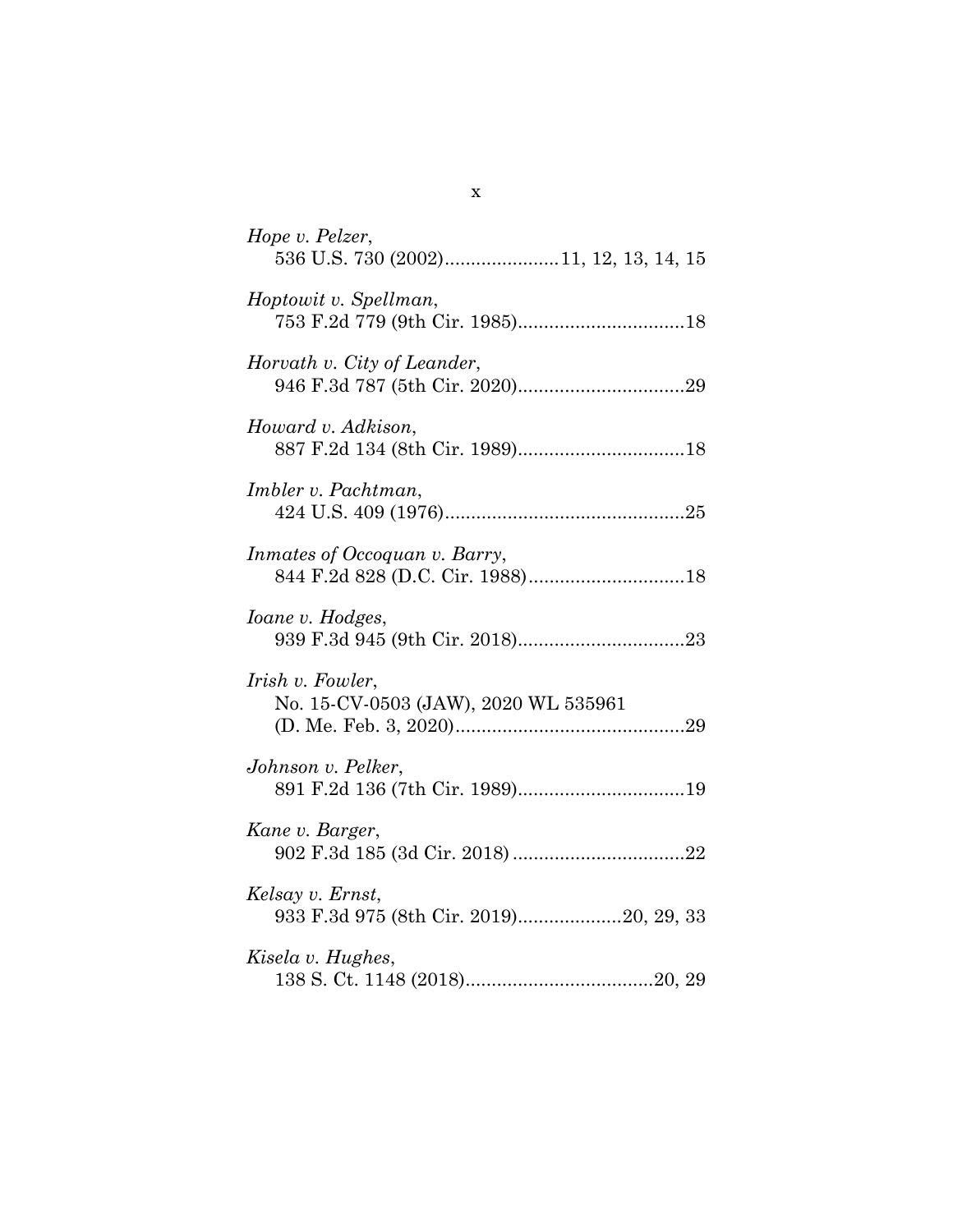| LaReau v. MacDougall,<br>473 F.2d 974 (2d Cir. 1972) 13, 18, 19                       |
|---------------------------------------------------------------------------------------|
| Malley v. Briggs,                                                                     |
| Manzanares v. Roosevelt Cty. Adult Det. Ctr.,<br>331 F. Supp. 3d 1260 (D.N.M. 2018)29 |
| McBride v. Deer,                                                                      |
| McCord v. Maggio,                                                                     |
| McCoy v. Alamu,<br>950 F.3d 226 (5th Cir. 2020)19, 20, 29                             |
| Mitchell v. Harmony,                                                                  |
| Morrow v. Meachum,<br>917 F.3d 870 (5th Cir. 2019)19                                  |
| Myers v. Anderson,                                                                    |
| Owen v. City of Independence,                                                         |
| Parrish v. Johnson,                                                                   |
| Pearson v. Callahan,                                                                  |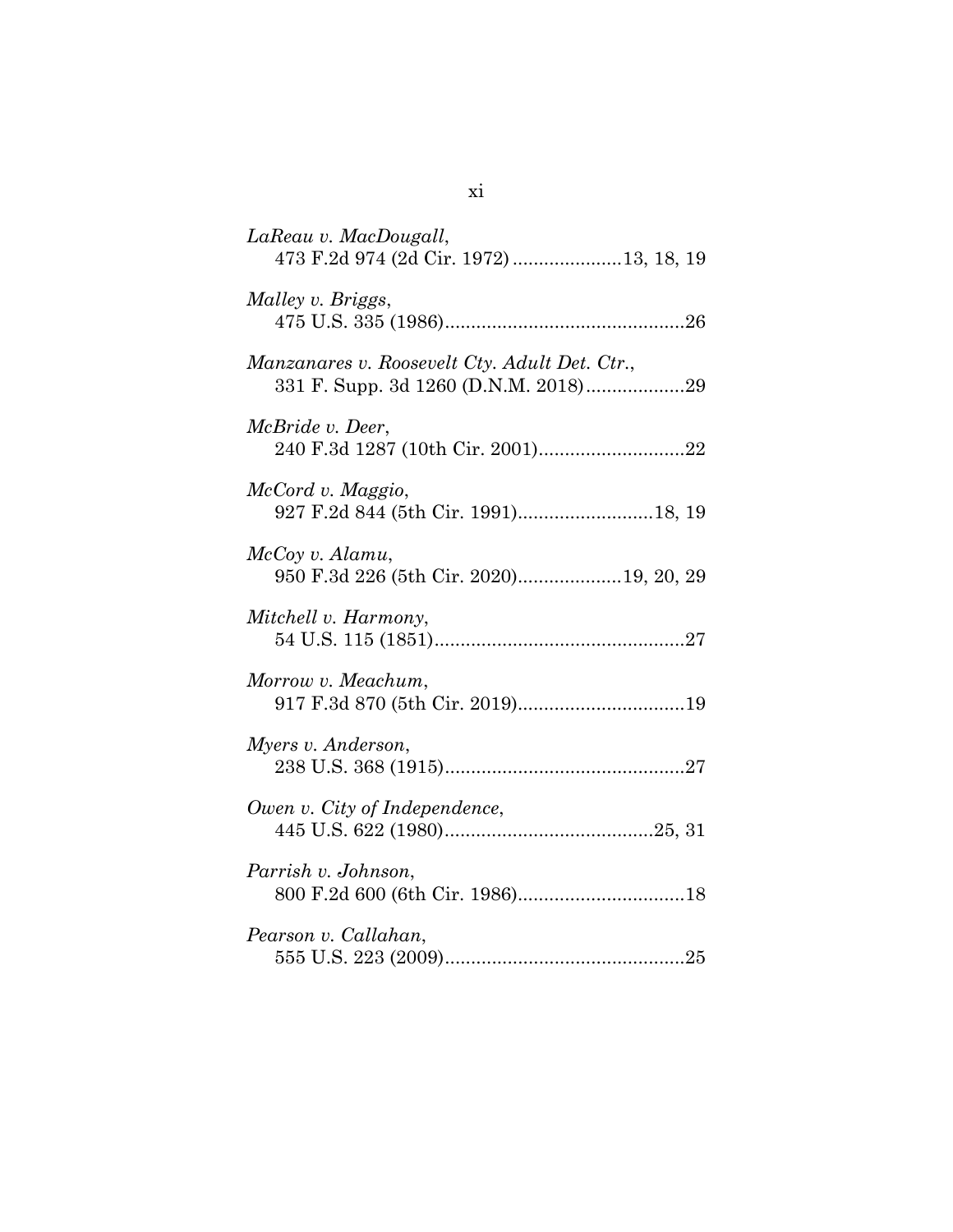| Phillips v. Cmty. Ins. Corp.,                                                                                    |
|------------------------------------------------------------------------------------------------------------------|
| Pierson v. Ray,                                                                                                  |
| Richardson v. McKnight,                                                                                          |
| Rodriguez v. Swartz,                                                                                             |
| Russell v. Wayne Cty. Sch. Dist.,<br>No. 17-CV-154 (CWR) (JCG), 2019 WL<br>3877741 (S.D. Miss. Aug. 16, 2019) 29 |
| Safford Unified Sch. Dist. No. 1 v. Redding,                                                                     |
| Saucier v. Katz,                                                                                                 |
| Scheuer v. Rhodes,                                                                                               |
| Tenney v. Brandhove,                                                                                             |
| Thompson v. Clark,<br>No. 14-CV-7349 (JBW), 2018 WL<br>3128975 (E.D.N.Y. June 26, 2018)30                        |
| Thompson v. Cope,                                                                                                |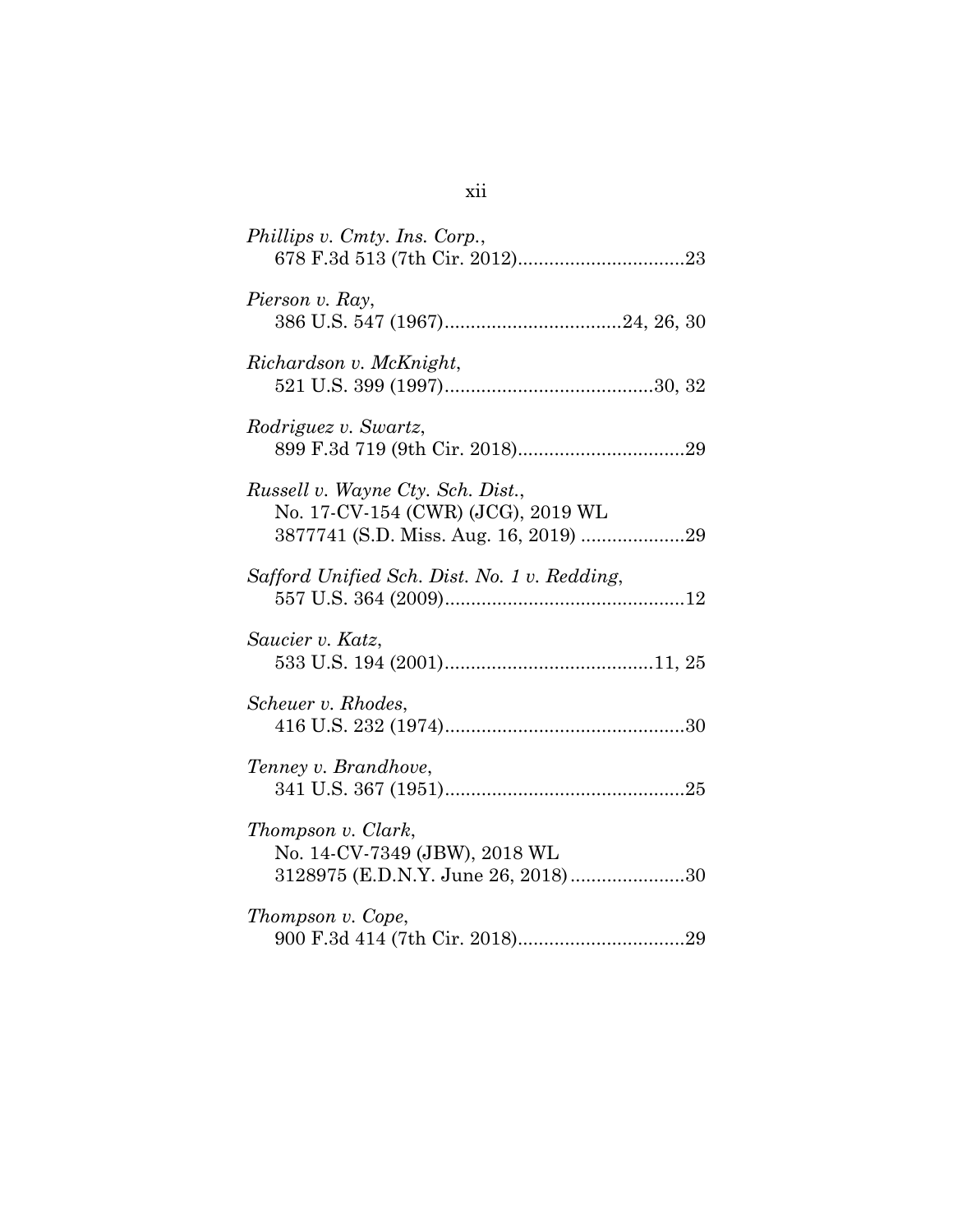| Thompson v. Virginia,                                            |
|------------------------------------------------------------------|
| Tolan v. Cotton,                                                 |
| United States v. Lanier,                                         |
| Ventura v. Rutledge,<br>398 F. Supp. 3d 682 (E.D. Cal. 2019)29   |
| Weathers v. Loumakis,                                            |
| White v. Pauly,                                                  |
| Wilkins v. Gaddy,                                                |
| Wyatt v. Cole,                                                   |
| Young v. Quinlan,<br>960 F.2d 351 (3d Cir. 1992) 13, 18, 19      |
| Zadeh v. Robinson,<br>928 F.3d 457 (5th Cir. 2019)17, 23, 29, 33 |
| Ziglar v. Abbasi,                                                |

# xiii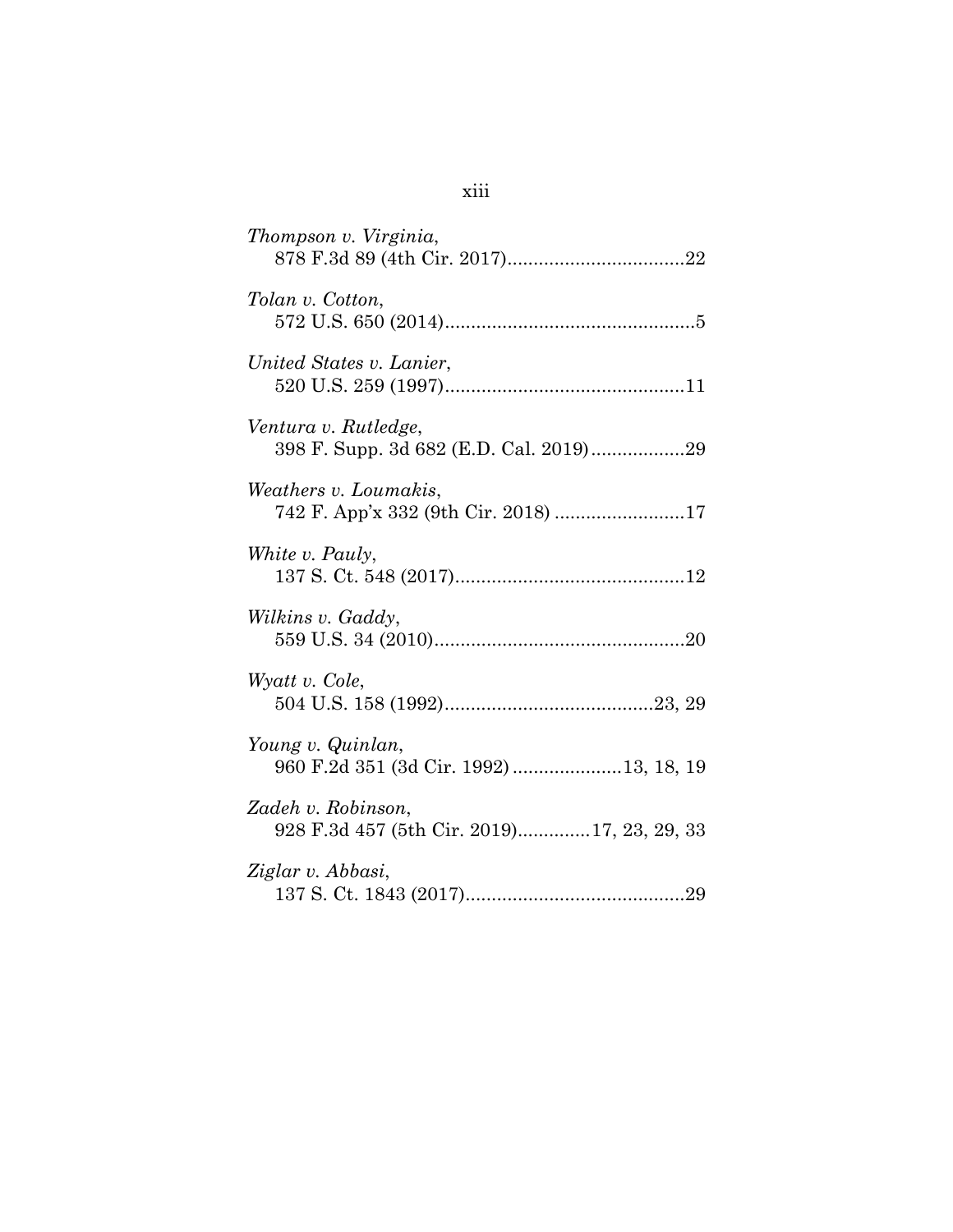## **Constitutional Provisions**

| U.S. Const. amend. XIII 1, 3, 4, 7, 9, 14, 16<br>17, 18, 19, 22, 28                        |
|--------------------------------------------------------------------------------------------|
| <b>Statutes</b>                                                                            |
|                                                                                            |
|                                                                                            |
| 26, 27, 28, 29, 30, 33<br><b>Other Authorities</b>                                         |
| William Baude, <i>Is Qualified Immunity</i><br>Unlawful?, $106$ Calif. L. Rev. $45$        |
| David E. Engdahl, <i>Immunity and</i><br>Accountability for Positive Governmental          |
| John C. Jeffries, Jr., Reversing the Order of<br>Battle in Constitutional Torts, 2009 Sup. |
| John C. Jeffries, Jr., What's Wrong with<br><i>Qualified Immunity?</i> , 62 Fla. L. Rev.   |
| Aaron L. Nielson & Christopher J. Walker,<br>The New Qualified Immunity, 89 S.             |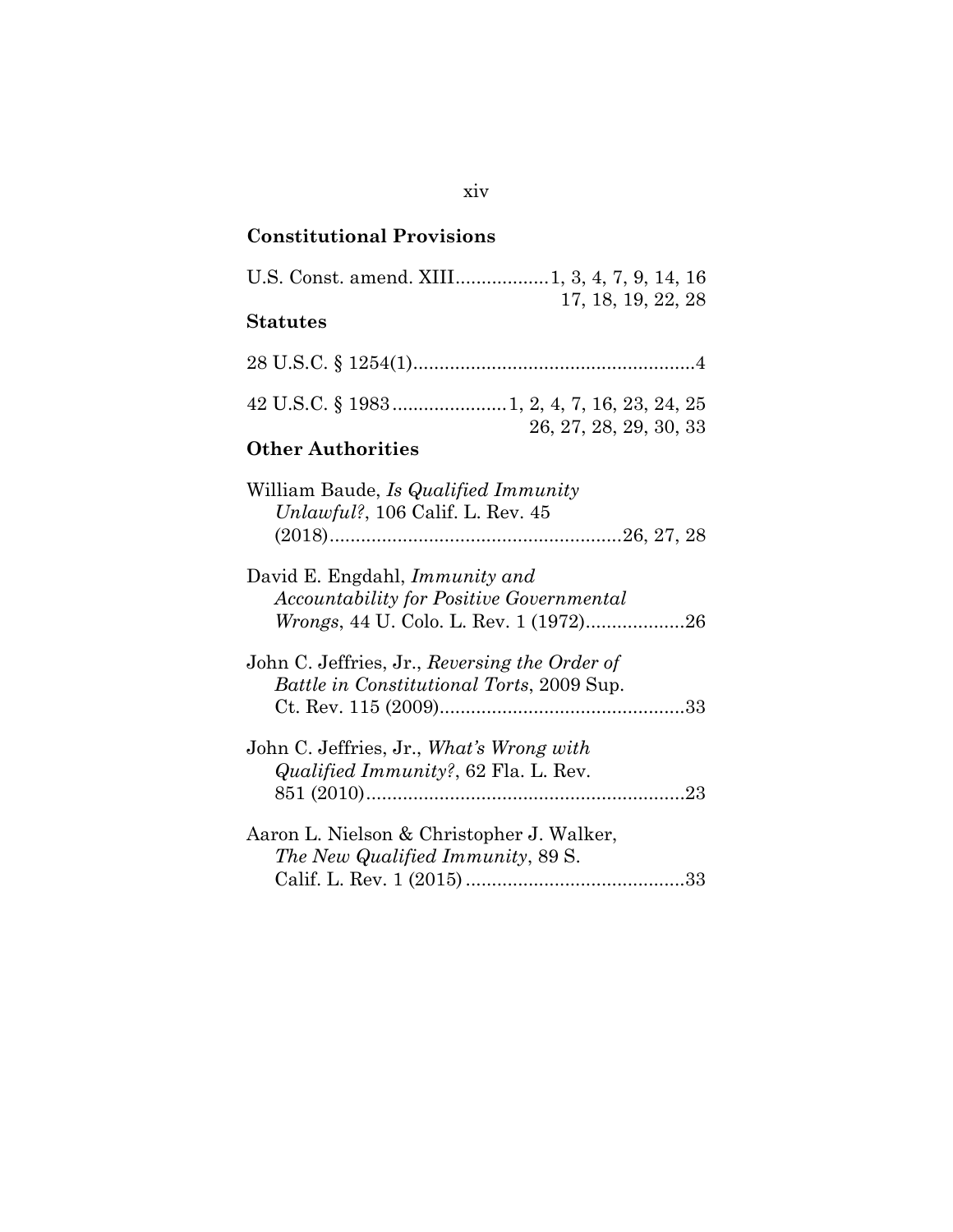| James E. Pfander & Jonathan L. Hunt,<br><b>Public Wrongs and Private Bills:</b><br><b>Indemnification and Government</b> |
|--------------------------------------------------------------------------------------------------------------------------|
| Accountability in the Early Republic, 85                                                                                 |
| Margo Schlanger, <i>Inmate Litigation</i> , 116                                                                          |
| Joanna C. Schwartz, <i>How Qualified</i><br><i>Immunity Fails</i> , 127 Yale L.J. 2 (2017) 33                            |
| Joanna C. Schwartz, <i>Police Indemnification</i> ,<br>89 N.Y.U. L. Rev. 885 (2014)31, 32                                |
| Joanna C. Schwartz, The Case Against<br><i>Qualified Immunity</i> , 93 Notre Dame L.                                     |
| Joseph Story, Commentaries on the<br>Constitution of the United States (4th ed.                                          |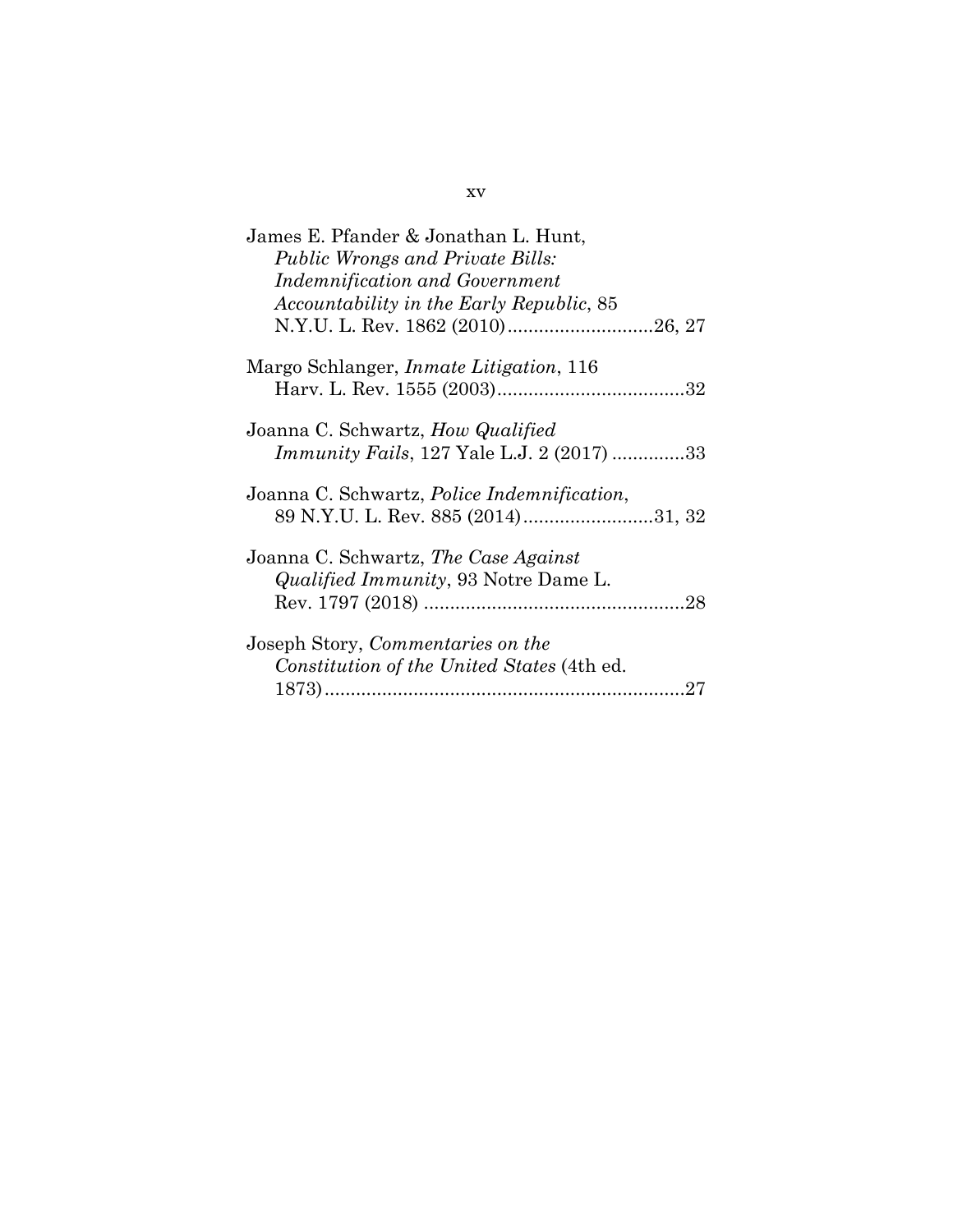#### **INTRODUCTION**

Petitioner Trent Taylor entered a Texas psychiatric prison unit to receive mental health treatment following a suicide attempt. Instead of providing that treatment, prison officials (Respondents here) stripped Taylor of his clothing, including his underwear, and left him naked for nearly a week in filthy cells, forcing him to live and sleep in the urine and feces of the cells' prior occupants. Taylor brought this suit under 42 U.S.C. § 1983 challenging Respondents' conduct as violating the Eighth Amendment.

In its decision below, the Fifth Circuit concluded that Taylor met his summary judgment burden of establishing that Respondents violated the Eighth Amendment, explaining that the substantial health risk they imposed on Taylor was "especially obvious" under these circumstances. The court nonetheless held that Respondents were entitled to qualified immunity because circuit precedent recognizing the unconstitutionality of forcing prisoners to live in human waste involved a longer period of confinement and therefore did not clearly establish a constitutional violation under these precise circumstances.

This Court should review the decision below for three reasons.

First, having determined that the substantial risk posed to Taylor by Respondents' conduct was "especially obvious," the Fifth Circuit strayed from this Court's precedent—and split from decisions of the Sixth, Ninth, and Eleventh Circuits addressing analogous fact patterns—in failing to recognize that the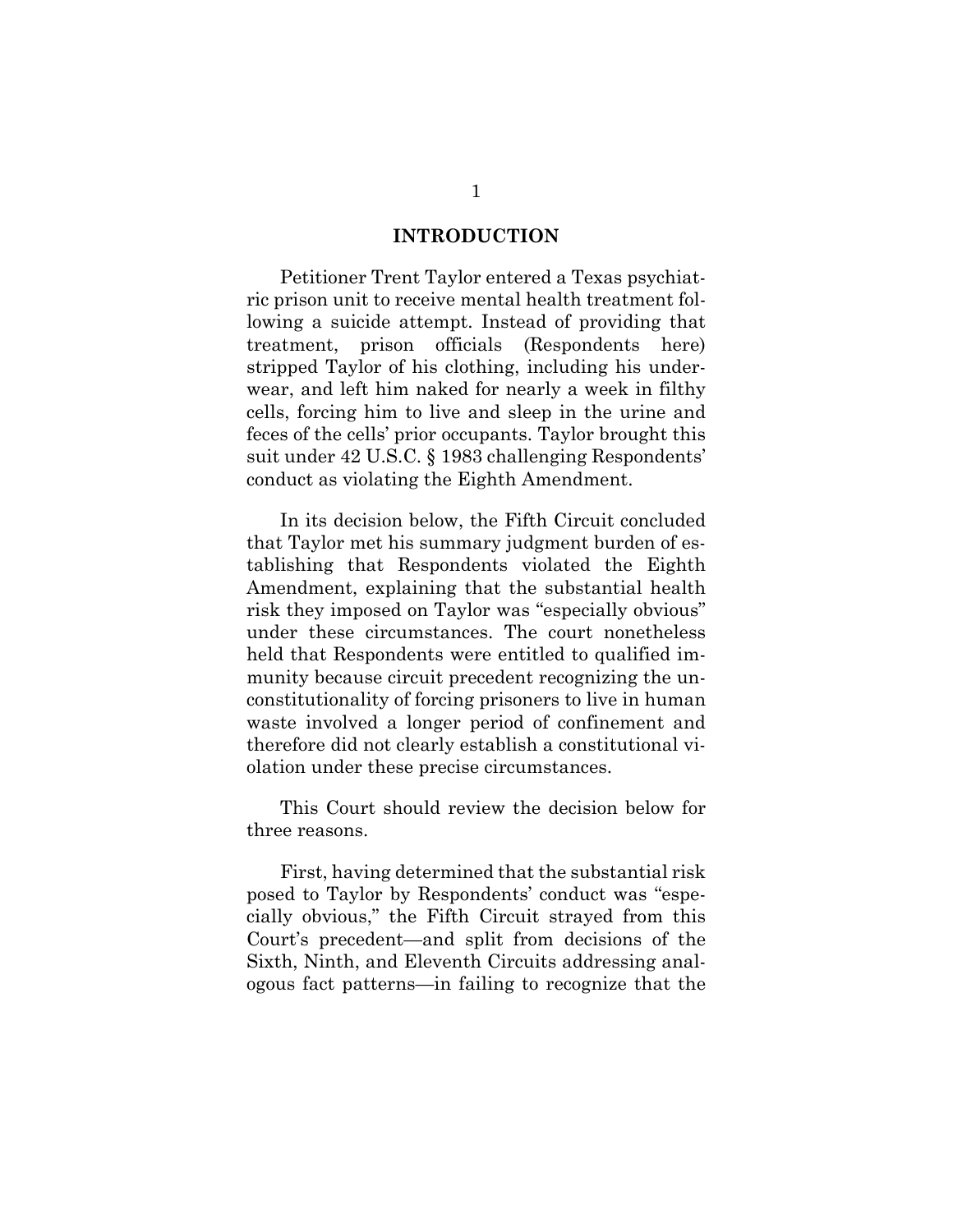obviousness of that risk rendered Respondents' conduct a clearly established constitutional violation, regardless of the existence of prior case law addressing similar facts.

Second, the decision below further entrenches a deep and acknowledged circuit split over how factually similar a prior case must be to clearly establish a constitutional violation for qualified immunity purposes. The Fifth and Eighth Circuits stand at one end of the divide, requiring precedent with nearly identical facts to establish a constitutional violation. In contrast, the Third, Fourth, Seventh, Ninth, Tenth, and Eleventh Circuits hold that a constitutional violation may be clearly established by prior precedent that does not precisely mirror the facts at hand. Absent further guidance from this Court, the lower courts will continue to struggle to apply the "clearly established" prong of the qualified immunity inquiry.

Third, this case presents an opportunity for the Court to abolish or significantly curtail qualified immunity. A growing chorus of critics—including members of this Court, numerous other federal judges, and legal scholars across the ideological spectrum—has demonstrated that qualified immunity is grounded in neither the text of § 1983 nor the common law of official liability that existed when that statute was enacted. What began as an attempt by this Court to apply a narrow good-faith defense to a false arrest claim—because bad faith is an element of that claim at common law—has since been transformed by judicial policy preference into a near-total liability shield across *all* § 1983 claims. And without justification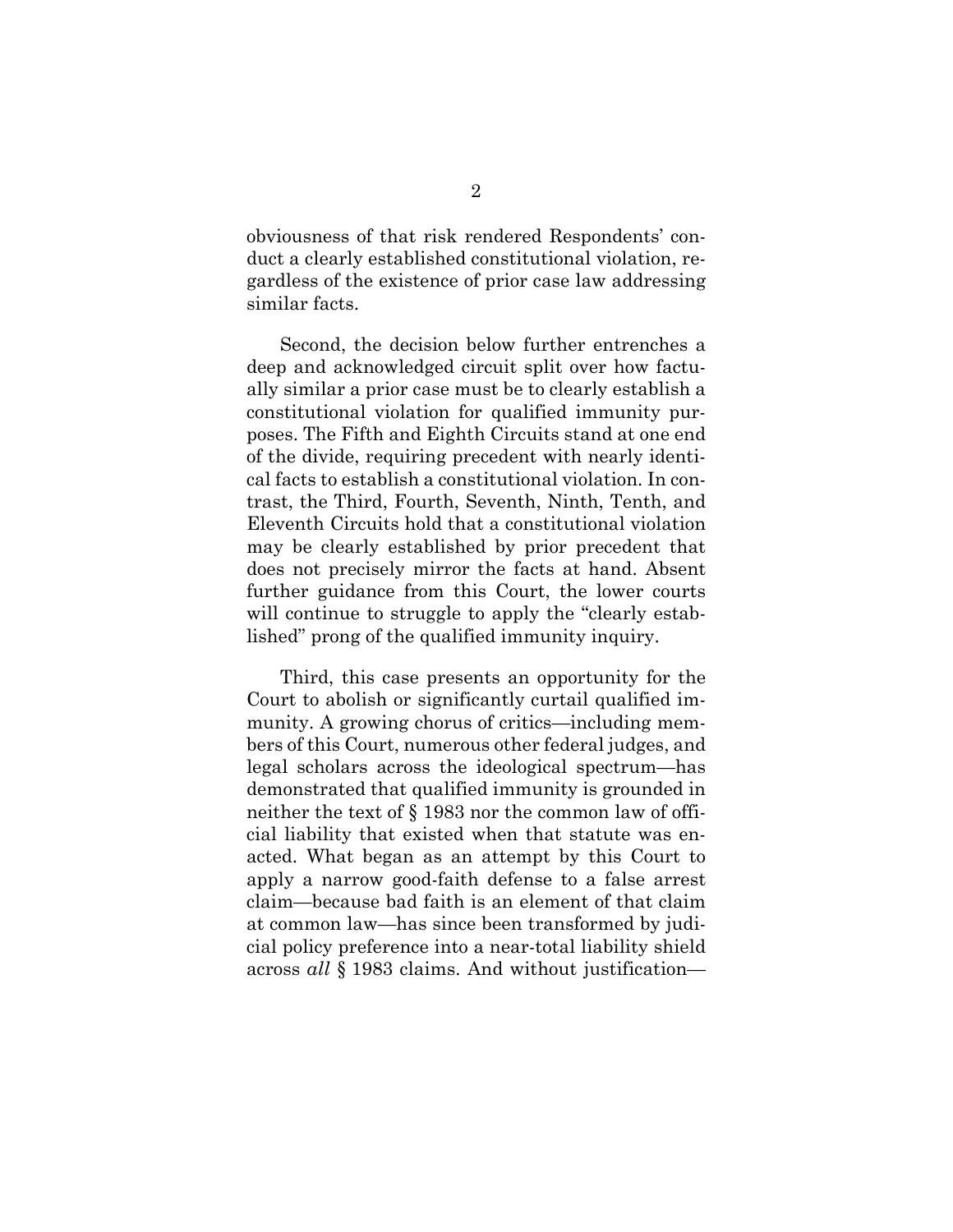the near-universal indemnification of government officials means that qualified immunity is unnecessary to serve its primary purpose of protecting officials from the risk of financial liability when exercising their discretion in the line of duty. Qualified immunity also stagnates the development of constitutional law by encouraging courts to perpetually avoid determining the constitutionality of challenged practices by instead simply finding that any violation is not clearly established. This Court should revisit qualified immunity in light of the myriad weighty arguments favoring its abolition.

This case is an ideal vehicle to consider these important issues. Because the Fifth Circuit found that Respondents' conduct violated Taylor's Eighth Amendment rights, the sole and dispositive question is whether Respondents are entitled to qualified immunity. There are no procedural barriers to this Court's review. And the Fifth Circuit's extraordinary conclusion—that Respondents did not have "fair warning" that it would violate the Eighth Amendment to force an incarcerated psychiatric patient to live and sleep in other people's excrement for six days—illustrates that modern qualified immunity jurisprudence is fundamentally flawed and in need of reconsideration by this Court.

#### **OPINIONS AND ORDERS BELOW**

The opinion of the Court of Appeals is reported at 946 F.3d 211 and is reproduced at Pet. App. 1a-28a. The order of the district court granting partial summary judgment is not officially reported but may be found at 2017 WL 11507190 and is reproduced at Pet.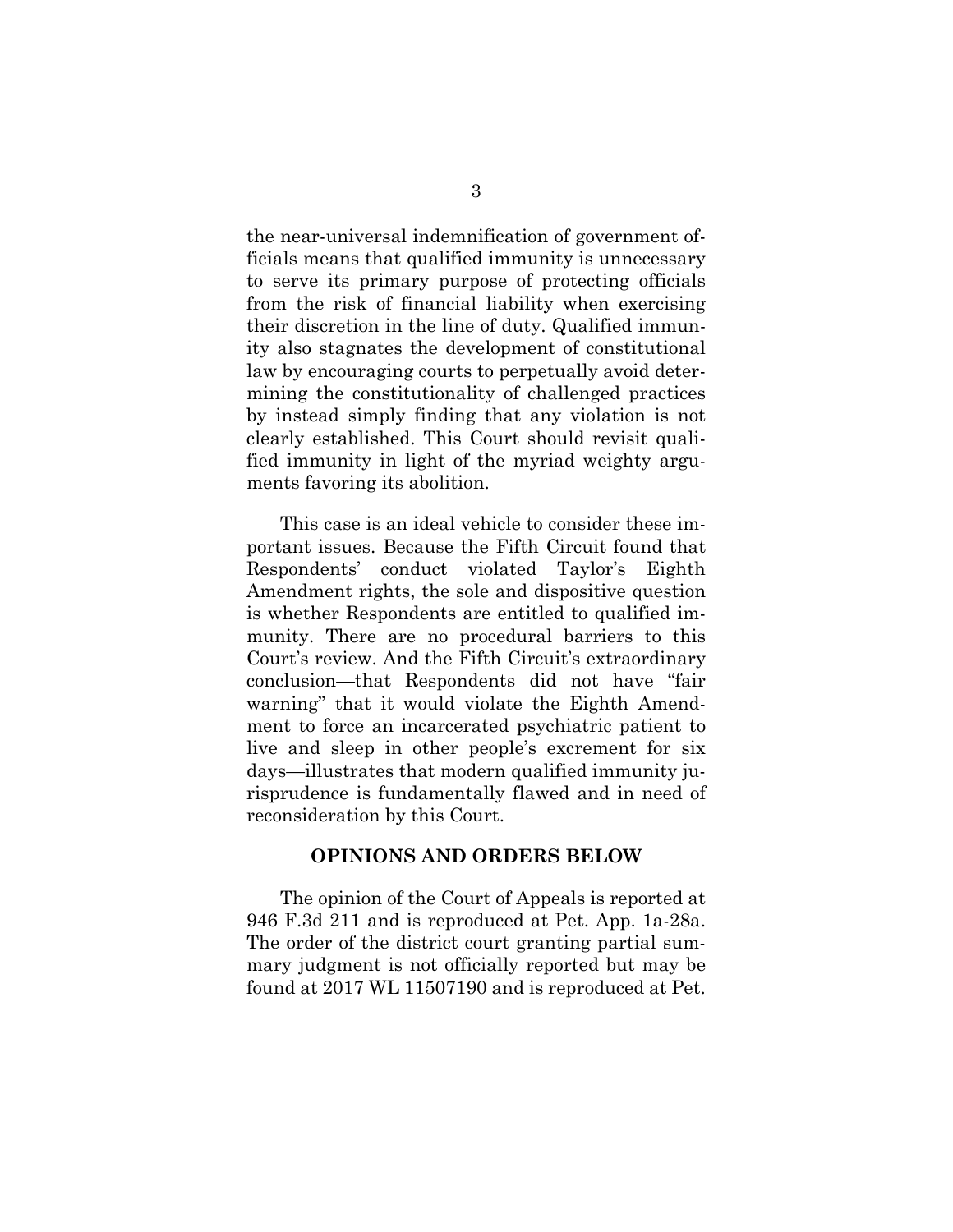App. 29a-65a. The unpublished order of the Court of Appeals denying the petition for panel rehearing and rehearing en banc is reproduced at Pet. App. 70a-72a.

### **JURISDICTION**

The Fifth Circuit entered its judgment on December 20, 2019. Pet. App. 1a. A timely petition for panel rehearing and rehearing en banc was denied on January 29, 2020. Pet. App. 72a. This Court has jurisdiction pursuant to 28 U.S.C. § 1254(1).

### **STATUTORY PROVISIONS INVOLVED**

The Eighth Amendment to the U.S. Constitution provides:

Excessive bail shall not be required, nor excessive fines imposed, nor cruel and unusual punishments inflicted.

42 U.S.C. § 1983 provides in relevant part:

Every person who, under color of any statute, ordinance, regulation, custom, or usage, of any State or Territory or the District of Columbia, subjects, or causes to be subjected, any citizen of the United States or other person within the jurisdiction thereof to the deprivation of any rights, privileges, or immunities secured by the Constitution and laws, shall be liable to the party injured in an action at law, suit in equity, or other proper proceeding for redress….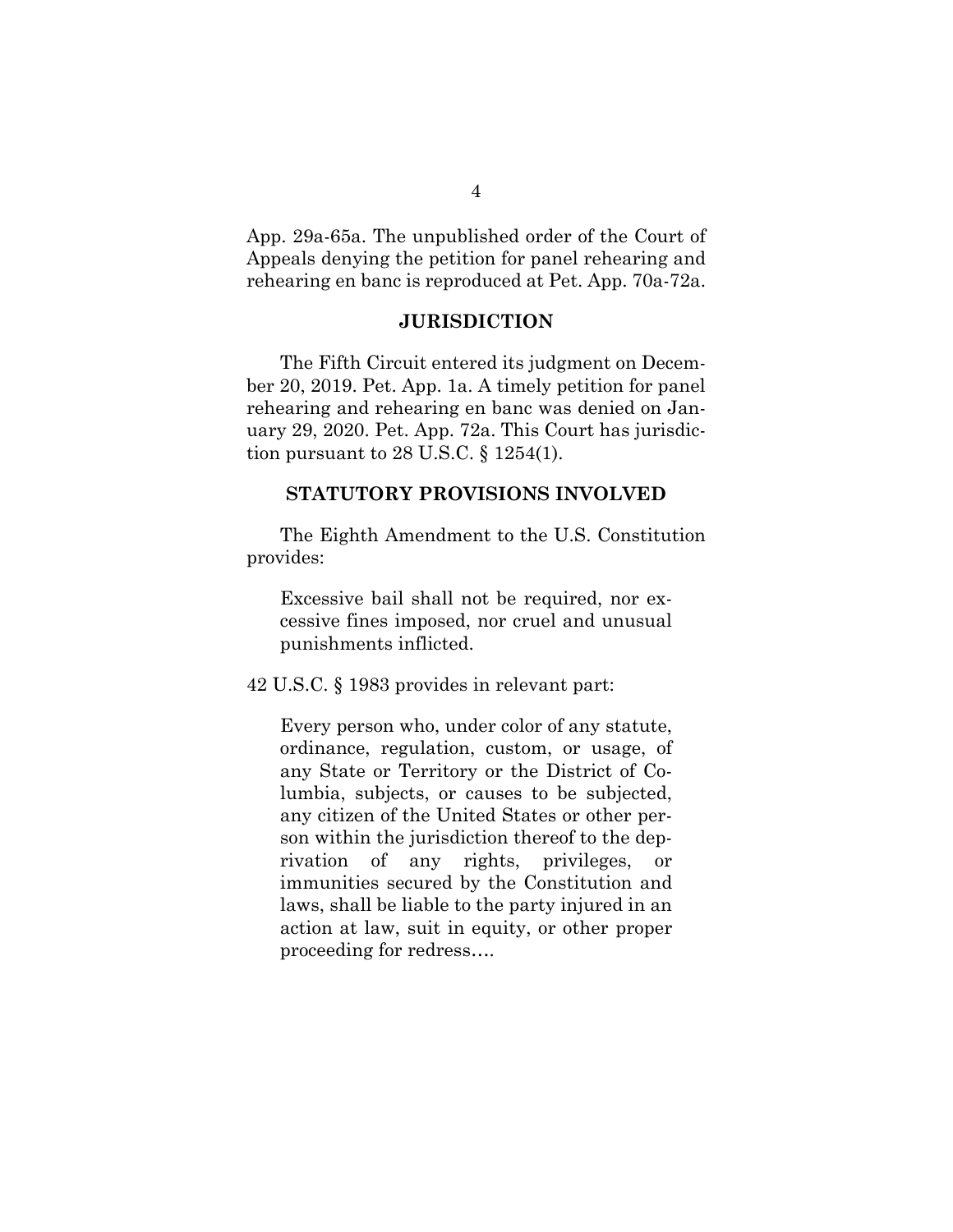#### **STATEMENT OF THE CASE**<sup>1</sup>

### *Respondents Force Taylor To Live And Sleep In Other Inmates' Excrement For Nearly A Week*

At the time of the events giving rise to this suit, Petitioner Trent Taylor was incarcerated in the John T. Montford Unit of the Texas Department of Criminal Justice (Montford). Pet. App. 3a. Respondents Robert Riojas, Ricardo Cortez, Stephen Hunter, Larry Davidson, Shane Swaney, and Joe Martinez were officials at Montford during that period. *Id.*

Taylor was transferred to Montford, a psychiatric prison unit, for mental health treatment following a suicide attempt. Electronic Record on Appeal (R.O.A.) 49. Instead of providing that treatment, Respondents stripped Taylor of his clothing, including his underwear, and placed him in a cell where almost every surface—including the floor, ceiling, windows, and walls—was covered in "massive amounts" of human feces belonging to previous occupants. Pet. App. 7a-8a; R.O.A. 50. The smell was overpowering and could be discerned from the hallway. Pet. App. 8a; R.O.A. 50. Taylor was unable to eat because he feared that any food in the cell would become contaminated. Pet. App. 8a. Feces "packed inside the water faucet" prevented him from drinking water for days. *Id.* Respondents were aware the cell was coated in

<sup>&</sup>lt;sup>1</sup> These facts are drawn primarily from the decision below and the district court's summary judgment order. Because this case was resolved at summary judgment, the facts and inferences are viewed in the light most favorable to Taylor. *Tolan v. Cotton*, 572 U.S. 650, 657 (2014) (per curiam).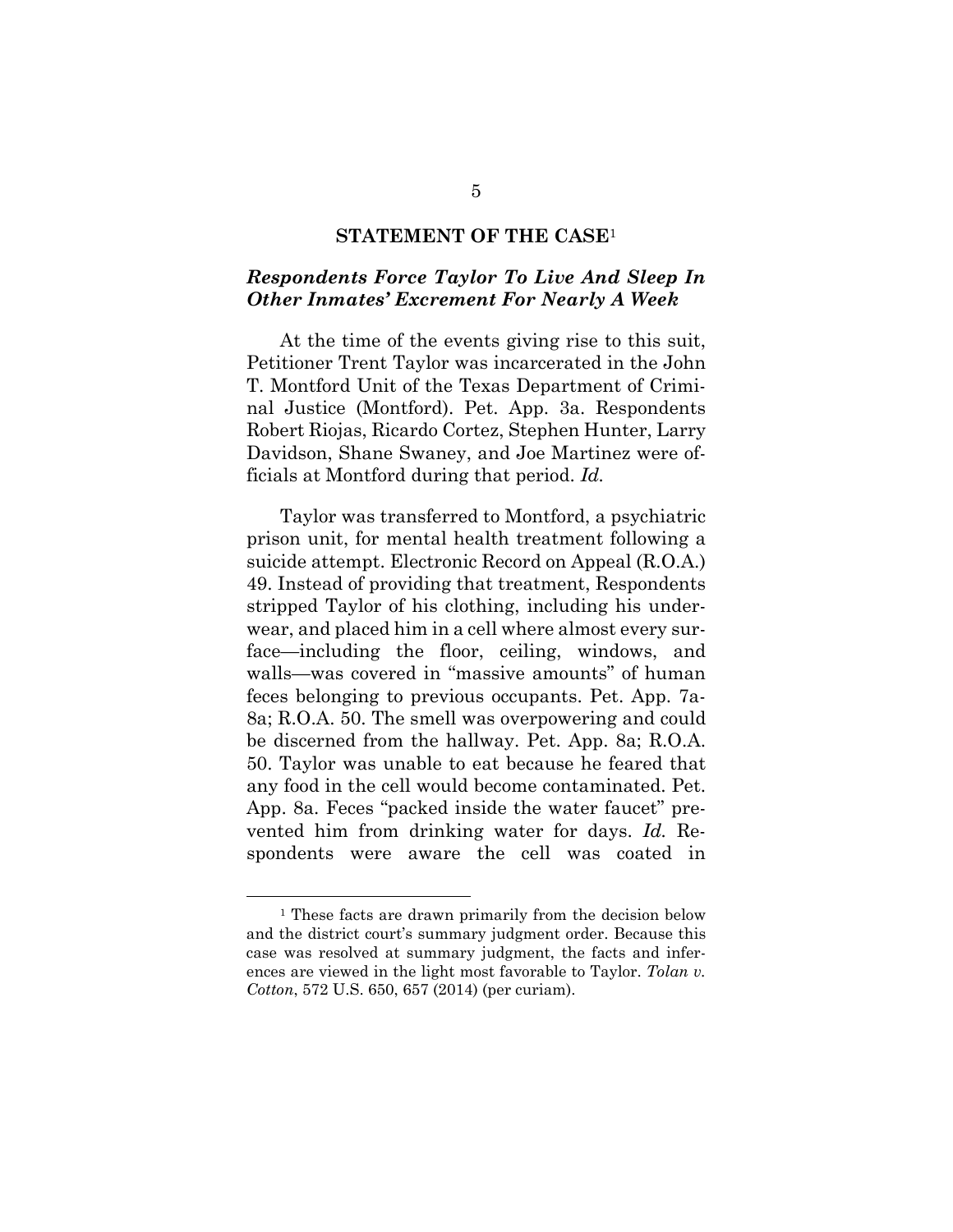excrement: One Respondent asked several others whether Taylor's cell was the one covered in feces; another answered, "Yes, he's going to have a long weekend," and the officials laughed. *Id.*; R.O.A. 50. Taylor asked numerous prison staff members to clean the cell, but they refused. Pet. App. 8a n.8. When Taylor complained of the conditions, Respondent Swaney responded, "Dude, this is Montford, there is s\*\*\* in all these cells from years of psych patients." Pet. App. 8a (brackets omitted).

Four days later, Respondents removed Taylor from the first cell; they then transferred him, still naked, to a different "seclusion cell." Pet. App. 8a, 12a. Montford inmates referred to this cell as "the cold room" because of its frigid temperature; Swaney told Taylor he hoped Taylor would "f\*\*\*ing freeze" there. Pet. App. 8a n.9. This cell had no toilet, water fountain, or furniture. Pet. App. 8a. It contained only a drain on the floor, which was clogged, leaving a standing pool of raw sewage in the cell. Pet. App. 8a. Because the cell lacked a bunk, Taylor had to sleep on the floor, naked and soaked in sewage, with only a suicide blanket for warmth. Pet. App. 8a-9a, 33a.

Taylor spent three days in the seclusion cell, during which Respondents repeatedly told him that if he needed to urinate, he would not be escorted to the restroom but should urinate into the backed-up drain. Pet. App. 8a. Taylor refused, not wanting to add to the pool of sewage in which he had to sleep naked. Pet. App. 8a-9a. Instead, Taylor avoided urinating for 24 hours until he involuntarily urinated on himself; he attempted to use the clogged drain as instructed, but Taylor's urine "mix[ed] with the raw sewage and r[a]n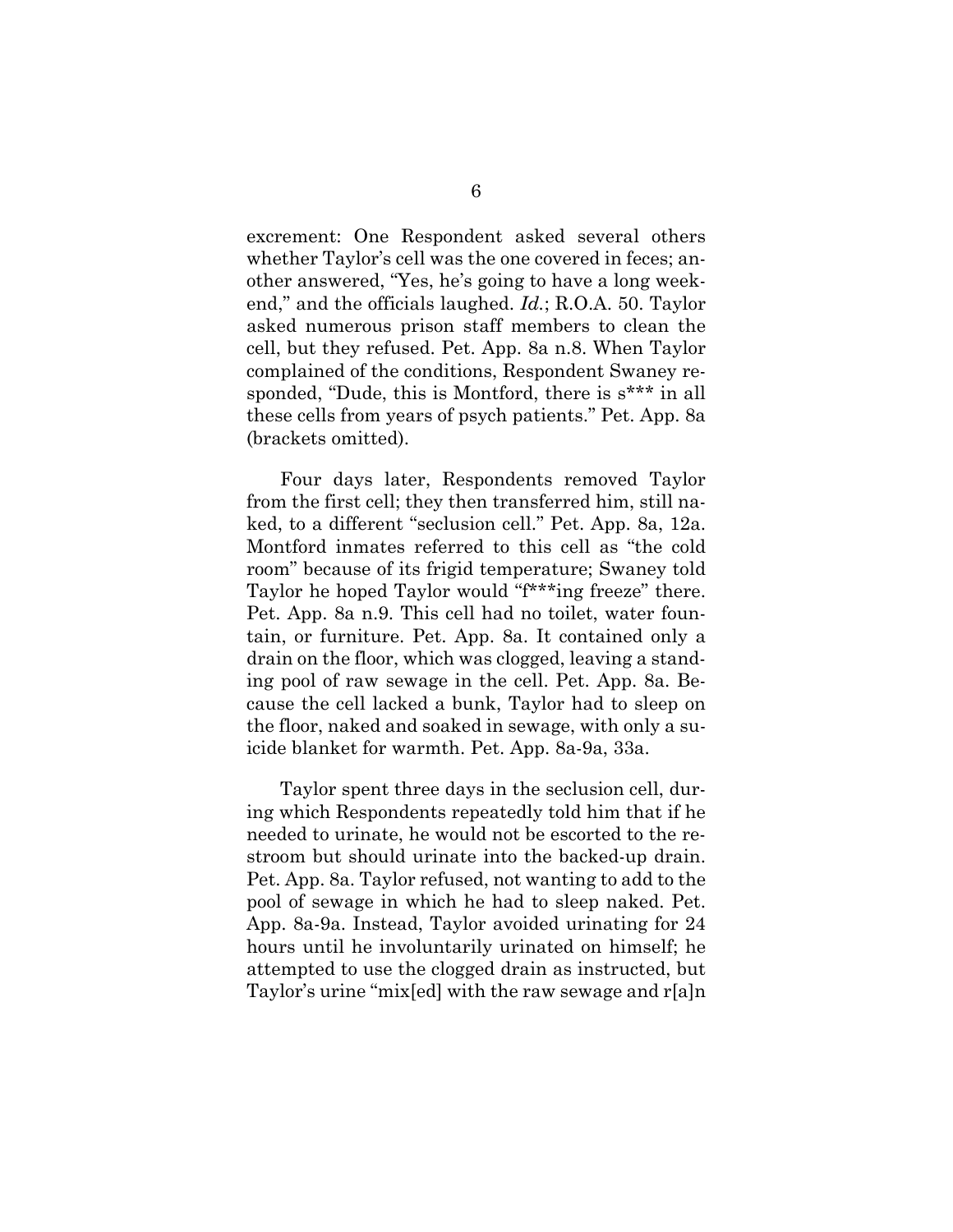all over [his] feet." Pet. App. 9a, 19a (alterations in original). As a result of holding his urine in a bacterialaden environment for an extended period, Taylor developed a distended bladder requiring catheterization. *Id.*

## *Taylor Files Suit Challenging The Constitutionality Of Respondents' Conduct, And The District Court Holds That Respondents Are Entitled to Qualified Immunity*

Proceeding pro se, Taylor filed suit against Respondents under 42 U.S.C. § 1983, alleging, among other things, that Respondents violated the Eighth Amendment by confining him in such squalid conditions and that certain Respondents had shown deliberate indifference to his serious medical needs by refusing to allow him to use a bathroom for 24 hours, also in violation of the Eighth Amendment. Pet. App. 9a, 30a-34a. The district court denied Respondents' motion to dismiss these claims as insufficiently pleaded, Pet. App. 30a-31a; R.O.A. 513, but later granted summary judgment to Respondents on qualified immunity grounds, Pet. App. 5a, 31a-32a.

Addressing Taylor's cell conditions claim, the court acknowledged that Respondents "provided little in the way of specific summary judgment evidence to support their assertion that the cells were not, in fact, covered with feces." Pet. App. 47a. The court nonetheless concluded the cell conditions did not "violate the Eighth Amendment's prohibition against cruel and unusual punishment" because Taylor was "exposed to the alleged conditions for only a matter of days," Respondents "did attempt to clean the [second cell] by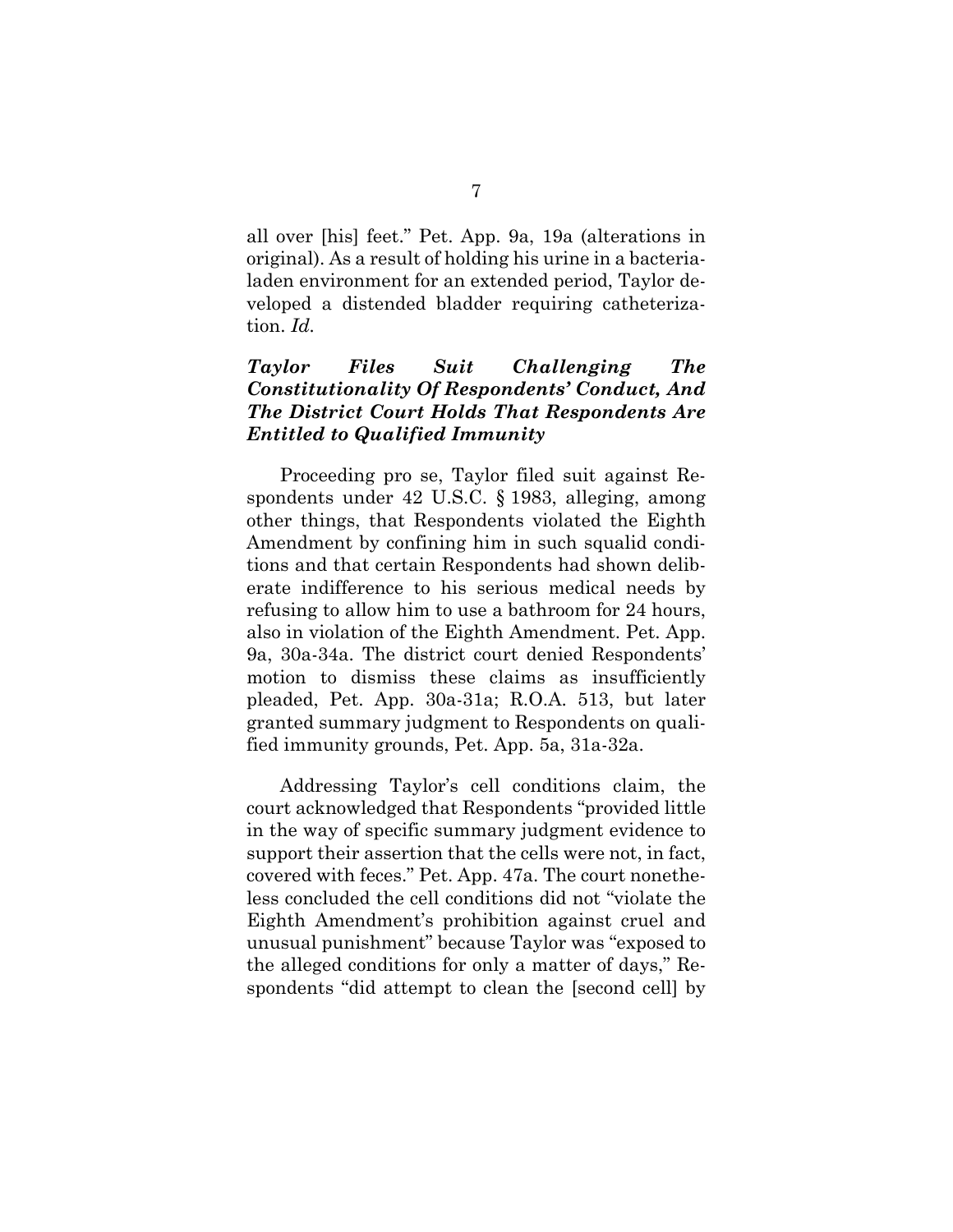using a towel to wipe the sewage from the floor," and Taylor did not allege any lasting injury from the exposure. Pet. App. 49a-50a. Accordingly, the district court held that Taylor "failed to rebut [Respondents'] assertion of qualified immunity on his conditions-ofconfinement claim." Pet. App. 50a-51a.

The district court also granted summary judgment to Respondents on Taylor's claim that they were deliberately indifferent to his serious medical needs when they denied him bathroom access for 24 hours. Pet. App. 51a-53a. Though the court acknowledged that Respondents did not "directly deny [Taylor's] allegations that they refused him the opportunity to use the restroom … or that they advised him to 'pee in the drain like everyone else,'" the court concluded that Taylor had not adequately established his claim or "demonstrated that it was not physically possible for him to relieve himself in the drain as instructed and thus prevent his discomfort and eventual bladder distension." Pet. App. 52a-53a.2

## *The Fifth Circuit Concludes That Respondents' Conduct Violated The Eighth Amendment, But Nonetheless Holds That Respondents Are*

<sup>2</sup> Because the district court denied summary judgment with respect to a claim not at issue here—an excessive force claim against a different correctional officer arising from a separate event—the court entered a partial final judgment pursuant to Rule 54(b) of the Federal Rules of Civil Procedure on Taylor's cell conditions and medical needs claims. The excessive force claim proceeded to trial, where a jury found that the officer "maliciously and sadistically" used excessive force against Taylor but awarded no damages.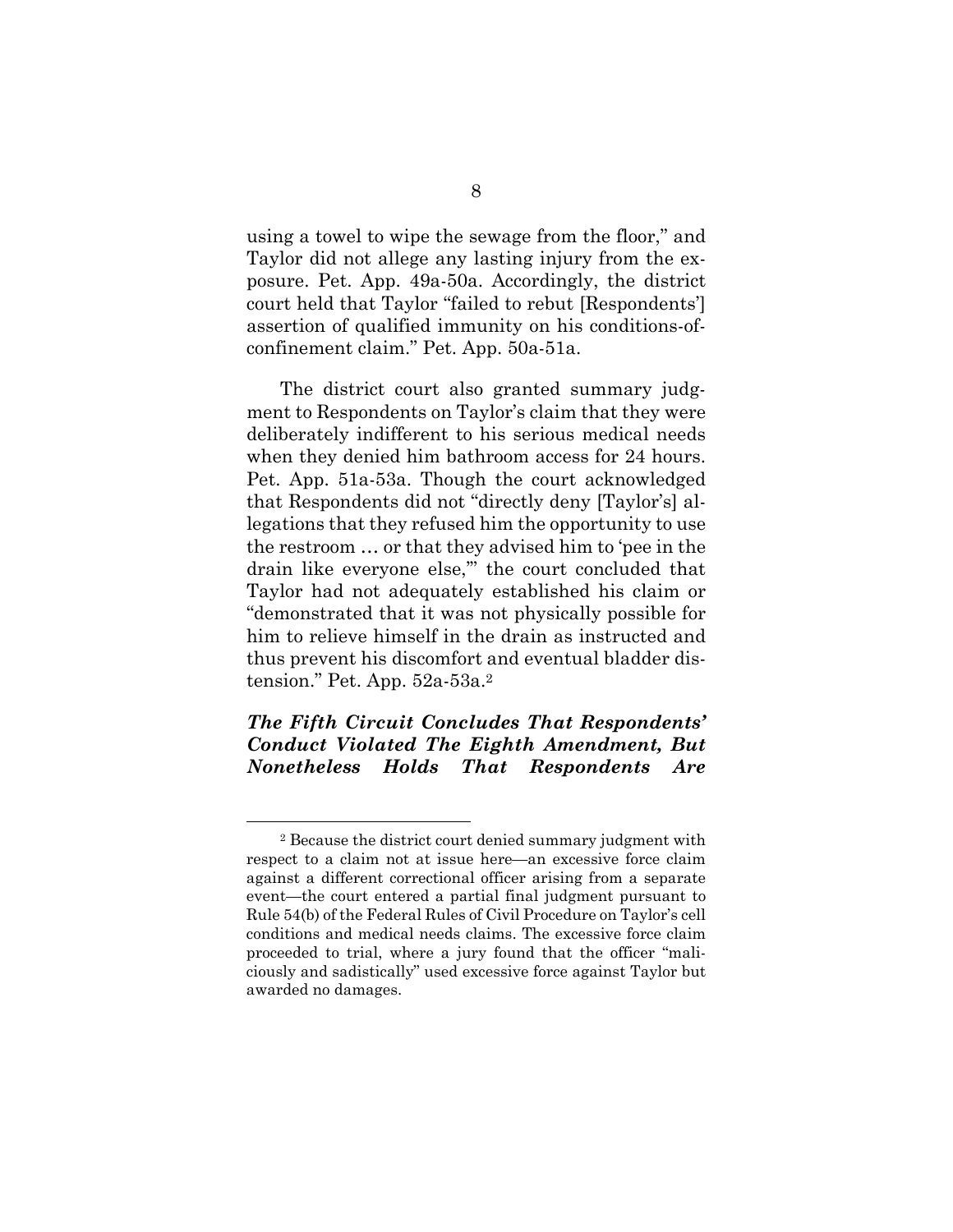## *Entitled To Qualified Immunity On Taylor's Cell Conditions Claim*

On appeal, the Fifth Circuit reversed the grant of summary judgment as to Taylor's deliberate indifference claim against certain Respondents for denying him bathroom access. Pet. App. 18a-24a. The court explained that a reasonable jury could find that Respondents knowingly put Taylor at risk of substantial harm when they refused to take him to the bathroom for 24 hours and instead insisted that he urinate in a drain in his cell that was already overflowing with sewage. Pet. App. 23a & n.21. The court of appeals further held that Respondents were not entitled to qualified immunity because circuit precedent clearly established a constitutional violation under almost identical circumstances. Pet. App. 21a-22a.3

The Fifth Circuit affirmed the grant of summary judgment, however, with respect to Taylor's cell conditions claim. Pet. App. 7a, 28a. As with the bathroom claim, the court held that Taylor had established a genuine factual dispute as to whether Respondents violated the Eighth Amendment by confining Taylor in "squalid cells" for nearly a week. Pet. App. 12a-15a. The court explained that the "risk posed by Taylor's exposure to bodily waste was … especially obvious here, as [Respondents] forced Taylor to sleep naked on a urine-soaked floor," and "failed to remedy the

<sup>3</sup> Taylor's live claim of deliberate indifference to serious medical needs involves only Respondents Riojas and Martinez and Defendant-Appellee Franco Ortiz. Respondents Swaney, Cortez, Hunter, and Davidson are not parties to that claim.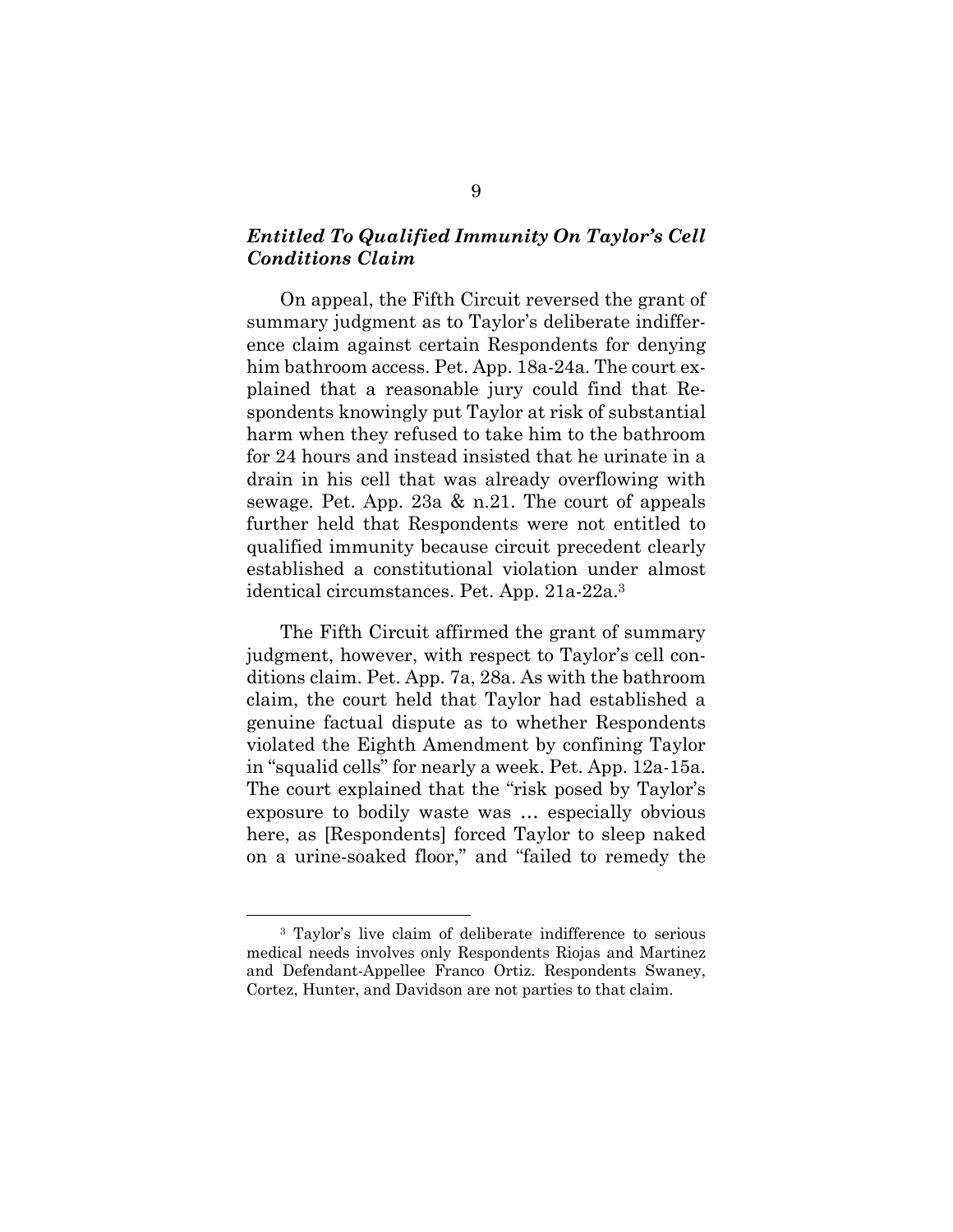paltry conditions." Pet. App. 15a-16a (internal quotation mark omitted).

The Fifth Circuit nonetheless found Respondents entitled to qualified immunity on Taylor's cell conditions claim, holding that the constitutional violation was not "clearly established at the time." Pet. App. 16a-17a. The court observed that while "the law was clear that prisoners couldn't be housed in cells teeming with human waste for months on end," it had not previously held that confinement in human waste for six days violated the Constitution. Pet. App. 17a. Accordingly, the court concluded, Respondents lacked "fair warning' that their specific acts were unconstitutional." Pet. App. 17a.

Taylor timely filed a petition for rehearing en banc with respect to his cell conditions claim. The Fifth Circuit denied the petition on January 29, 2020. Pet. App. 70a-72a. This petition followed.

### **REASONS FOR GRANTING THE WRIT**

**I. The Decision Below Conflicts With This Court's Precedent That "Obvious" Constitutional Violations Are Clearly Established Even Absent Factually Similar Precedent And Splits From Decisions Of Other Circuits Denying Qualified Immunity In Analogous Circumstances.** 

Having recognized that the substantial risk of serious harm to Taylor from the squalid cell conditions imposed by Respondents was "especially obvious here," the Fifth Circuit should have followed this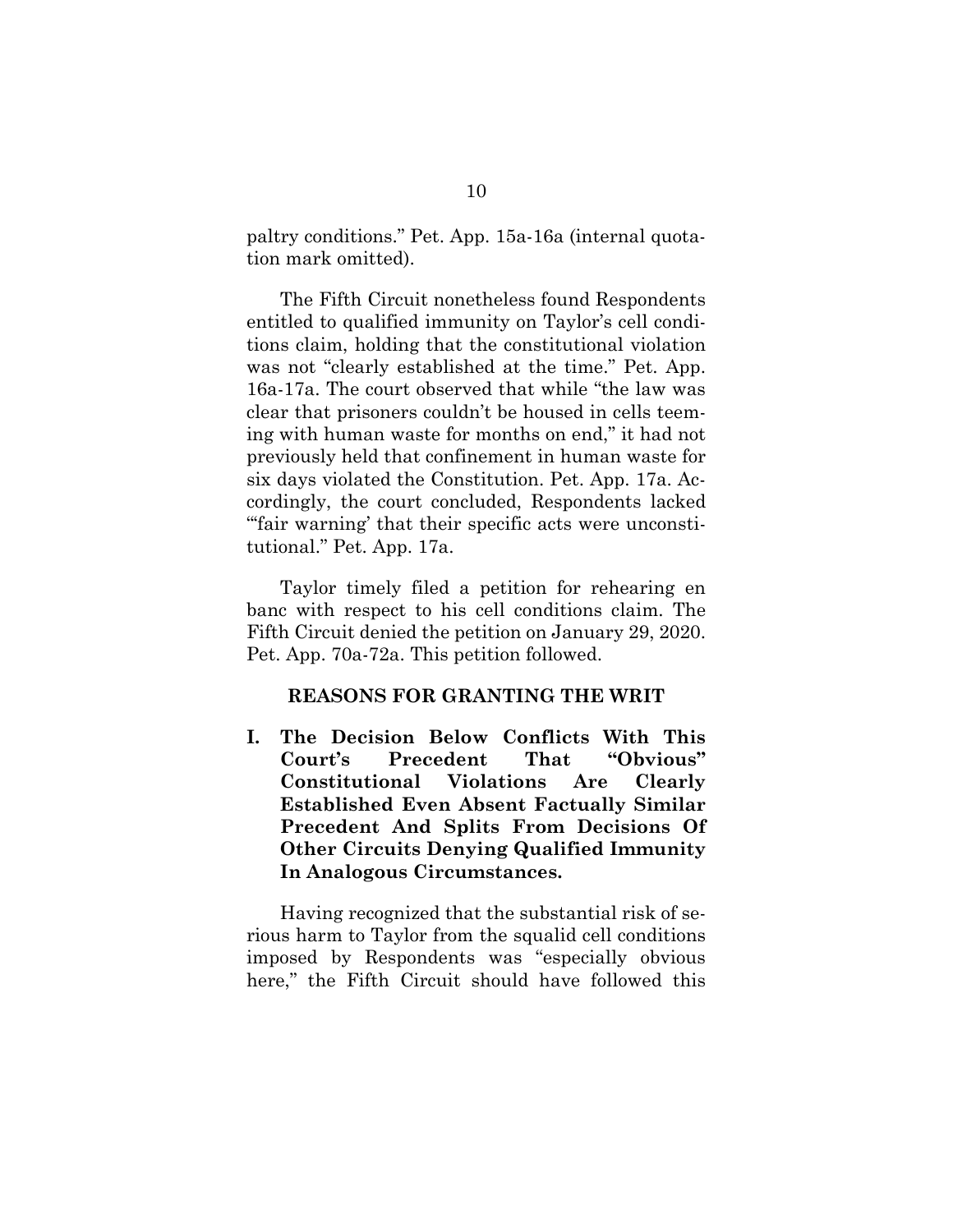Court's guidance that the unconstitutionality of truly egregious conduct may be clearly established without any case law directly on point. The Fifth Circuit's holding that Respondents are entitled to qualified immunity despite the obviousness of the constitutional violation conflicts not only with this Court's precedent, but also with decisions of the Sixth, Ninth, and Eleventh Circuits involving analogous fact patterns.

## **A. The Fifth Circuit's holding that Respondents are entitled to qualified immunity despite the obvious unconstitutionality of their conduct conflicts with this Court's precedent.**

The animating concern underlying modern qualified immunity jurisprudence is that officers must be "on notice their conduct is unlawful" before being subjected to suit for damages. *Saucier v. Katz*, 533 U.S. 194, 206 (2001). That is, officers must have "fair warning that their conduct violated the Constitution." *Hope v. Pelzer*, 536 U.S. 730, 741 (2002). Often, this fair warning is provided by prior cases establishing the unlawfulness of the conduct. But an official's conduct may also be so "obvious[ly]" illegal that no "body of relevant case law" is necessary. *Brosseau v. Haugen*, 543 U.S. 194, 199 (2004) (per curiam) (citing *Hope*, 536 U.S. at 738); *see also Hope*, 536 U.S. at 753 (Thomas, J., dissenting) ("Certain actions so obviously run afoul of the law that an assertion of qualified immunity may be overcome even though court decisions have yet to address 'materially similar' conduct."); *United States v. Lanier*, 520 U.S. 259, 270-71 (1997) (particularly egregious conduct may be clearly unconstitutional even if "the very action in question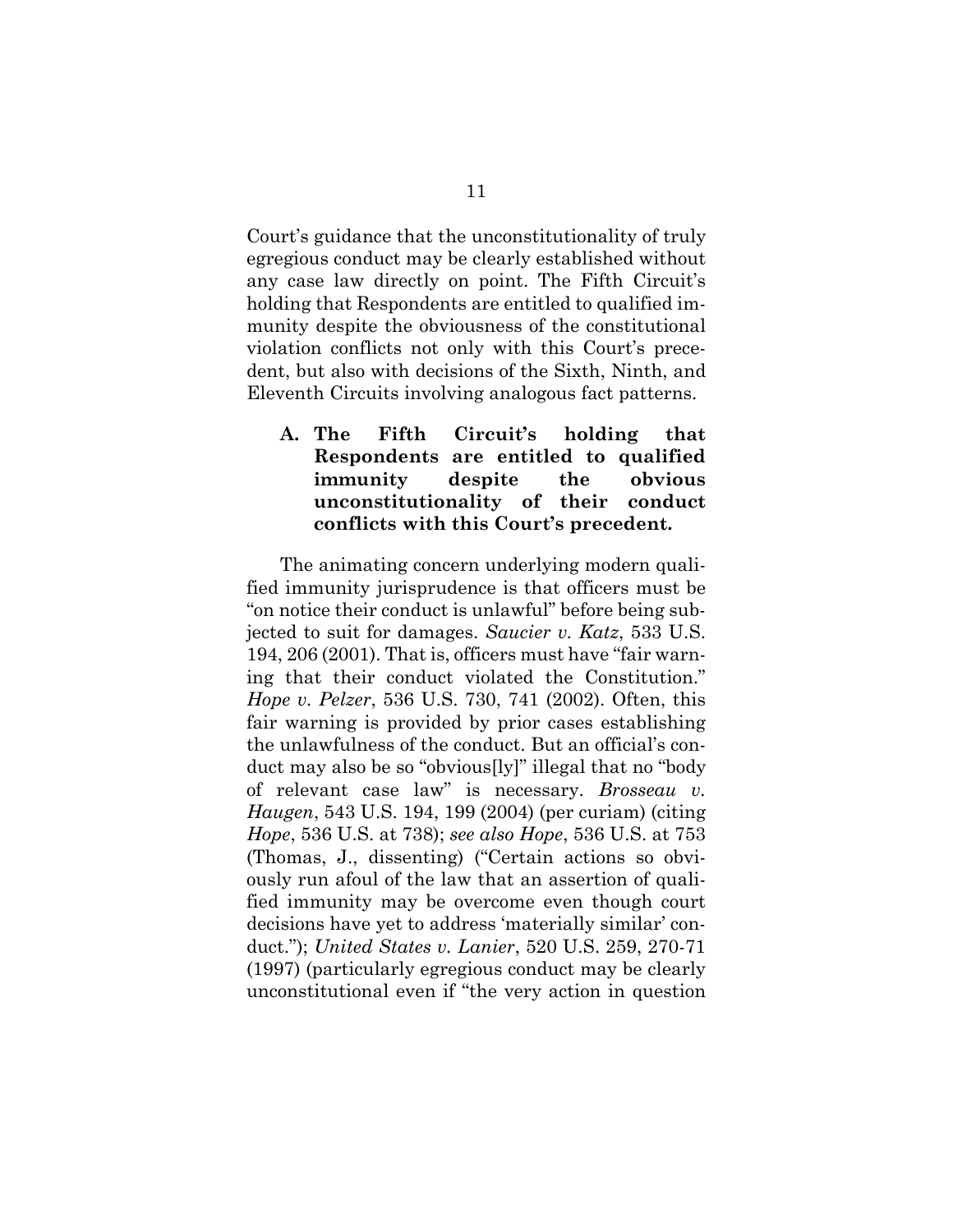has [not] previously been held unlawful"). Recent decisions of this Court have reaffirmed that obviously illegal conduct can defeat qualified immunity. *See City of Escondido v. Emmons*, 139 S. Ct. 500, 504 (2019) (per curiam); *District of Columbia v. Wesby*, 138 S. Ct. 577, 590 (2018); *White v. Pauly*, 137 S. Ct. 548, 552 (2017) (per curiam).

The obviousness principle follows directly from the fair warning requirement: For conduct that is "obviously" illegal, "officials can still be on notice that their conduct violates established law even in novel factual circumstances." *Hope*, 536 U.S. at 741. The principle is also essential to ensure that the most egregiously violative conduct gives rise to liability. Obviously unconstitutional conduct is by its nature less likely to lead to the development of precedent to serve as clearly established law: Because it is obviously unconstitutional, officials are—or should be less likely to do it. *See Safford Unified Sch. Dist. No. 1 v. Redding*, 557 U.S. 364, 377-78 (2009) ("[O]utrageous conduct obviously will be unconstitutional, this being the reason … that the easiest cases don't even arise." (internal quotation marks and brackets omitted)).

If there is any circumstance that involves obviously illegal conduct, it is deliberately forcing a person to live and sleep naked in squalid cells contaminated by massive amounts of feces and urine left by previous occupants, without access to food or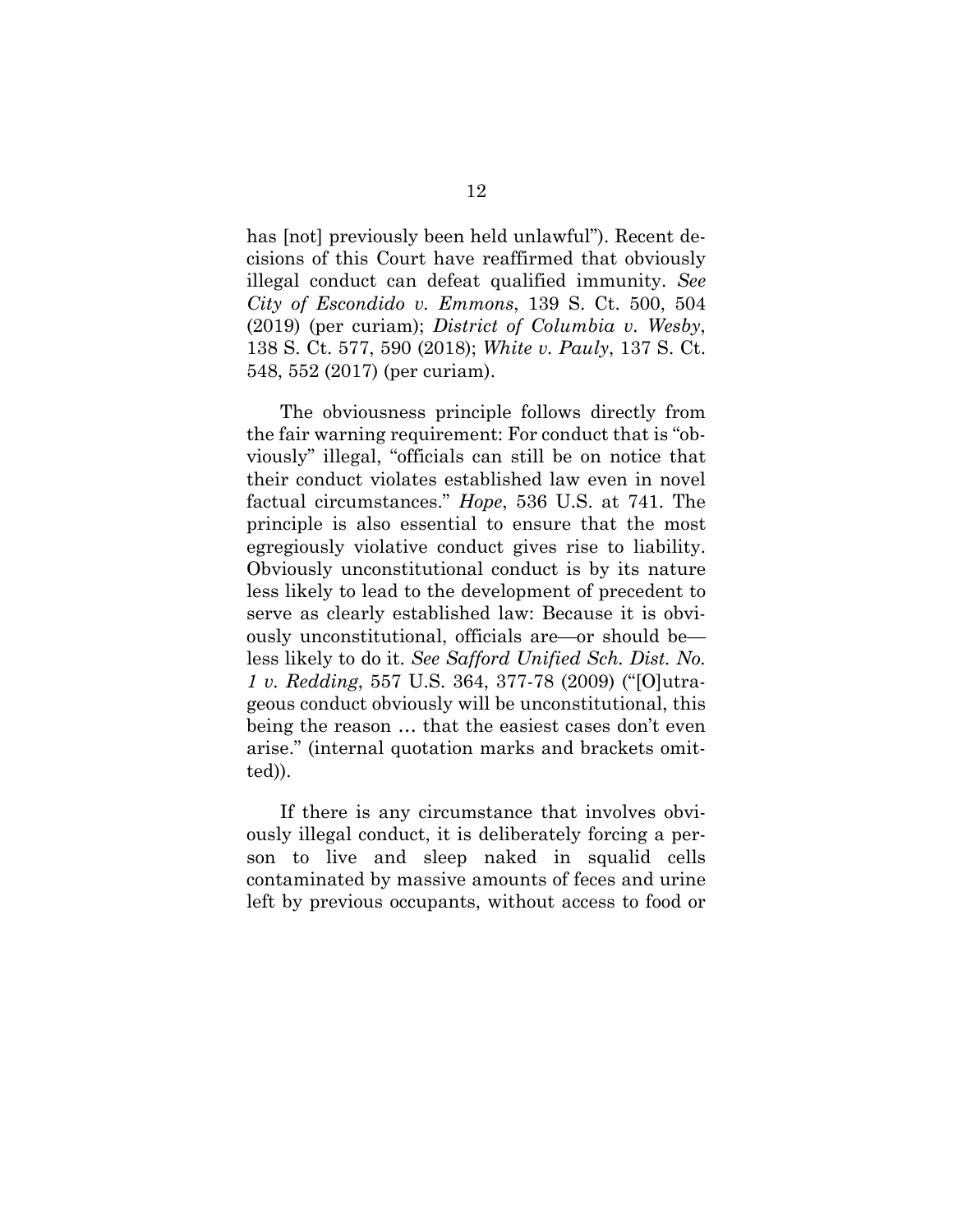drinking water.4 Indeed, the Fifth Circuit acknowledged that the risk of serious bodily harm to Taylor from the cell conditions Respondents imposed on him was "especially obvious here." Pet. App. 15a-16a. The court's holding that Respondents are nonetheless entitled to qualified immunity is inconsistent with this Court's direction that claims describing obviously unconstitutional behavior overcome qualified immunity even absent case law directly on point.

This Court first articulated the principle that obviously illegal conduct defeats qualified immunity in a case involving circumstances similar to Taylor's. In *Hope v. Pelzer*, Hope, an incarcerated plaintiff,

<sup>4</sup> In affirming the grant of qualified immunity, the Fifth Circuit cited *Davis v. Scott*, 157 F.3d 1003 (5th Cir. 1998), in which the court found no constitutional violation when a prisoner was kept in a filthy cell for three days. *Davis*, however, involved a very different fact pattern and casts no doubt on the obviousness of the constitutional violation here. In *Davis*, the officers had given the plaintiff supplies to clean the cell, "mitigating any intolerable conditions." *Id.* at 1006. In addition, the officers had put the plaintiff in the "crisis management" cell because he was throwing substances at them, *id.* at 1004; he was not placed into squalid conditions simply because he was a psychiatric patient. Moreover, *Davis* preceded this Court's decision in *Hope*, in which this Court declared analogous but less egregious mistreatment to be so obviously unconstitutional that no prior precedent was required to establish the violation. And *Davis* cuts against the great weight of precedent holding that it is impermissible to expose prisoners to their own waste and the waste of others. *See, e.g.*, *Brooks v. Warden*, 800 F.3d 1295, 1303-04 (11th Cir. 2015); *DeSpain v. Uphoff*, 264 F.3d 965, 974 (10th Cir. 2001); *Gates v. Cook*, 376 F.3d 323, 334 (5th Cir. 2004); *Young v. Quinlan*, 960 F.2d 351, 365 (3d Cir. 1992); *LaReau v. MacDougall*, 473 F.2d 974, 978 (2d Cir. 1972).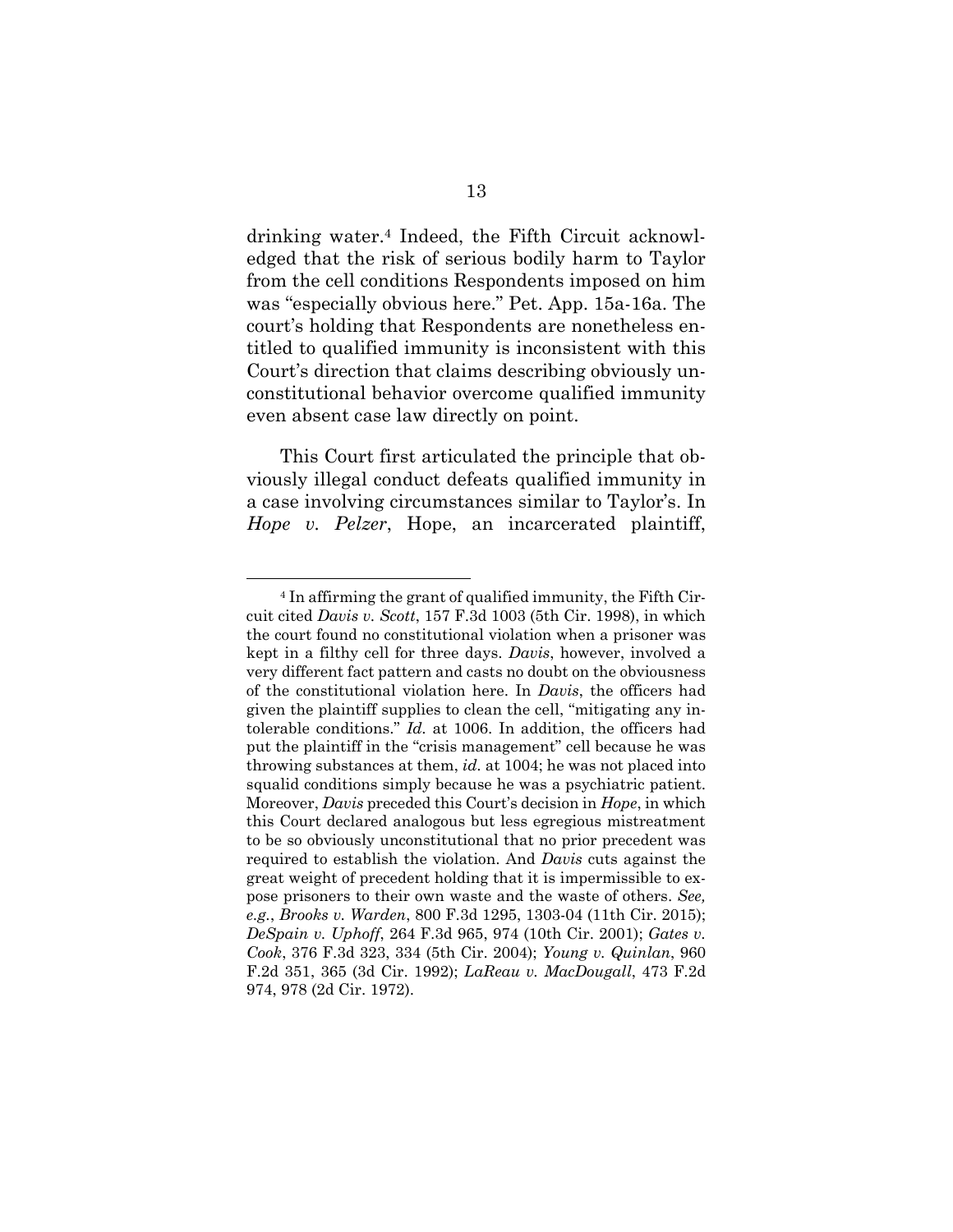brought an Eighth Amendment claim after prison officials handcuffed him to a "hitching post" as punishment for "a wrestling match with a guard." 536 U.S. at 734. Hope was left shirtless in the sun and cuffed to the post for seven hours, given water only once or twice, and provided no bathroom breaks. *Id.* at 734- 35. A guard taunted Hope by giving water to some nearby dogs instead of to him. *Id.* at 735.

This Court readily concluded that these conditions were actionable under the Eighth Amendment. *Id.* at 738. It further held that the unconstitutionality of the prison officials' actions was clearly established. Id. at 744. After noting that circuit precedent established the unconstitutionality of the defendants' actions, the Court found a second, independent basis for denying qualified immunity:

The obvious cruelty inherent in this practice should have provided respondents with some notice that their alleged conduct violated Hope's constitutional protection against cruel and unusual punishment. Hope was treated in a way antithetical to human dignity—he was hitched to a post for an extended period of time in a position that was painful, and under circumstances that were both degrading and dangerous.

#### *Id.* at 745.

*Hope* is squarely on point. Taylor's treatment is evocative of Hope's: the degradation, humiliation, and risk of bodily harm; the lack of drinking water; the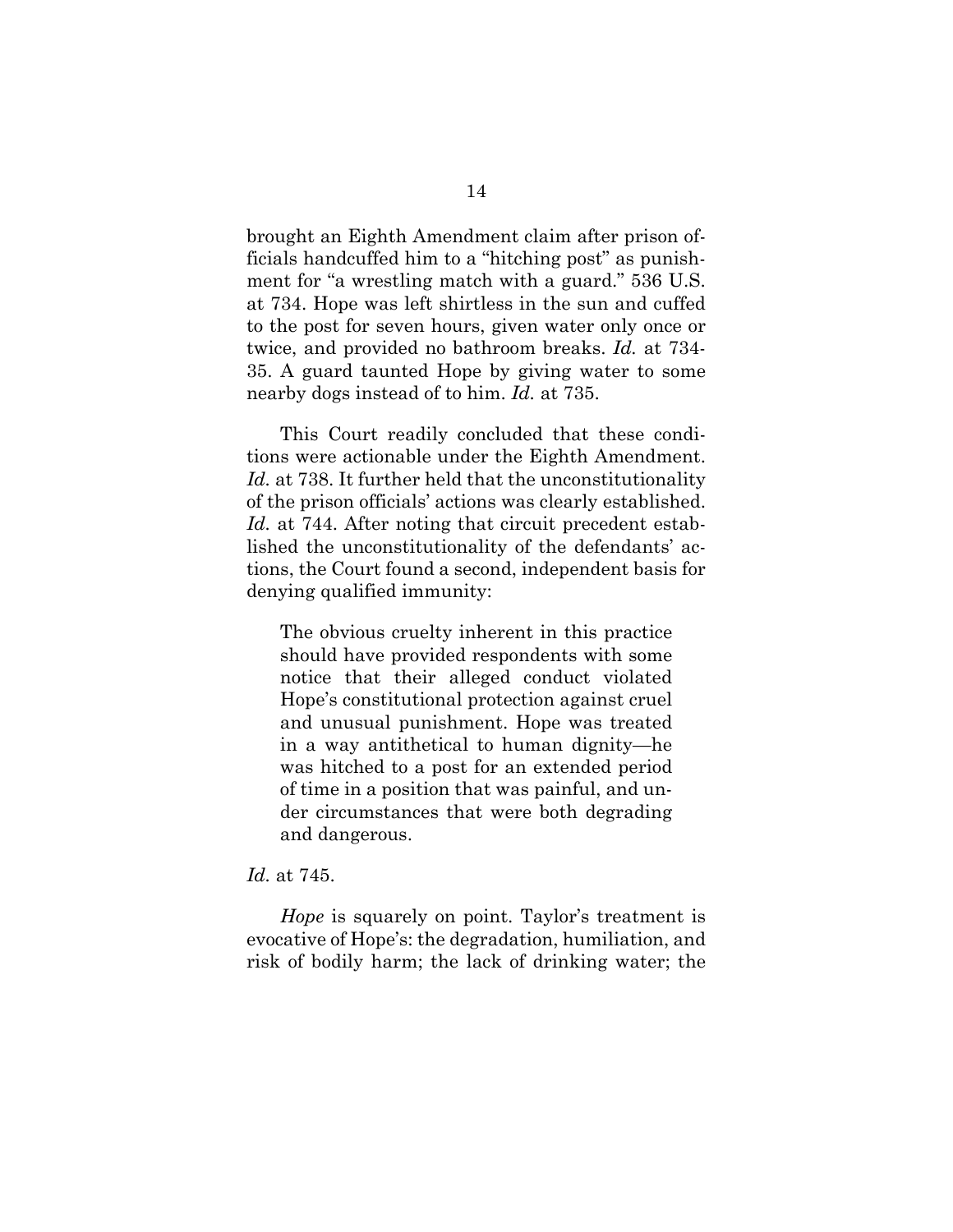denial of bathroom breaks creating "a risk of particular discomfort and humiliation," *id.* at 738; extreme temperature conditions; nudity; and the taunting of guards. But in its particulars, Taylor's treatment was far worse: Taylor was abused in this manner for 20 times as long as Hope was, and while Hope was subjected to the hitching post as punishment for fighting a guard, Taylor was forced to sleep naked in sewage, unable to eat or drink for days, merely because he required psychiatric treatment for suicidality during his incarceration. *See* R.O.A. 49. Though not amenable to quantification, it is difficult to imagine many more degrading and humiliating affronts to the dignity of an incarcerated person than what Taylor experienced. If *Hope* stands for anything, it must mean that the "especially obvious" risk of harm to Taylor, Pet. App. 15a-16a, clearly established a constitutional violation.

**B. The Fifth Circuit's holding that Respondents are entitled to qualified immunity despite the obvious unconstitutionality of their conduct conflicts with decisions of the Sixth, Ninth, and Eleventh Circuits denying qualified immunity on analogous facts.** 

The Fifth Circuit's holding also directly conflicts with decisions of the Sixth, Ninth and Eleventh Circuits denying qualified immunity under similar circumstances because the constitutional violation was so obvious as to be clearly established even absent a "body of relevant case law." *Brosseau*, 543 U.S. at 199.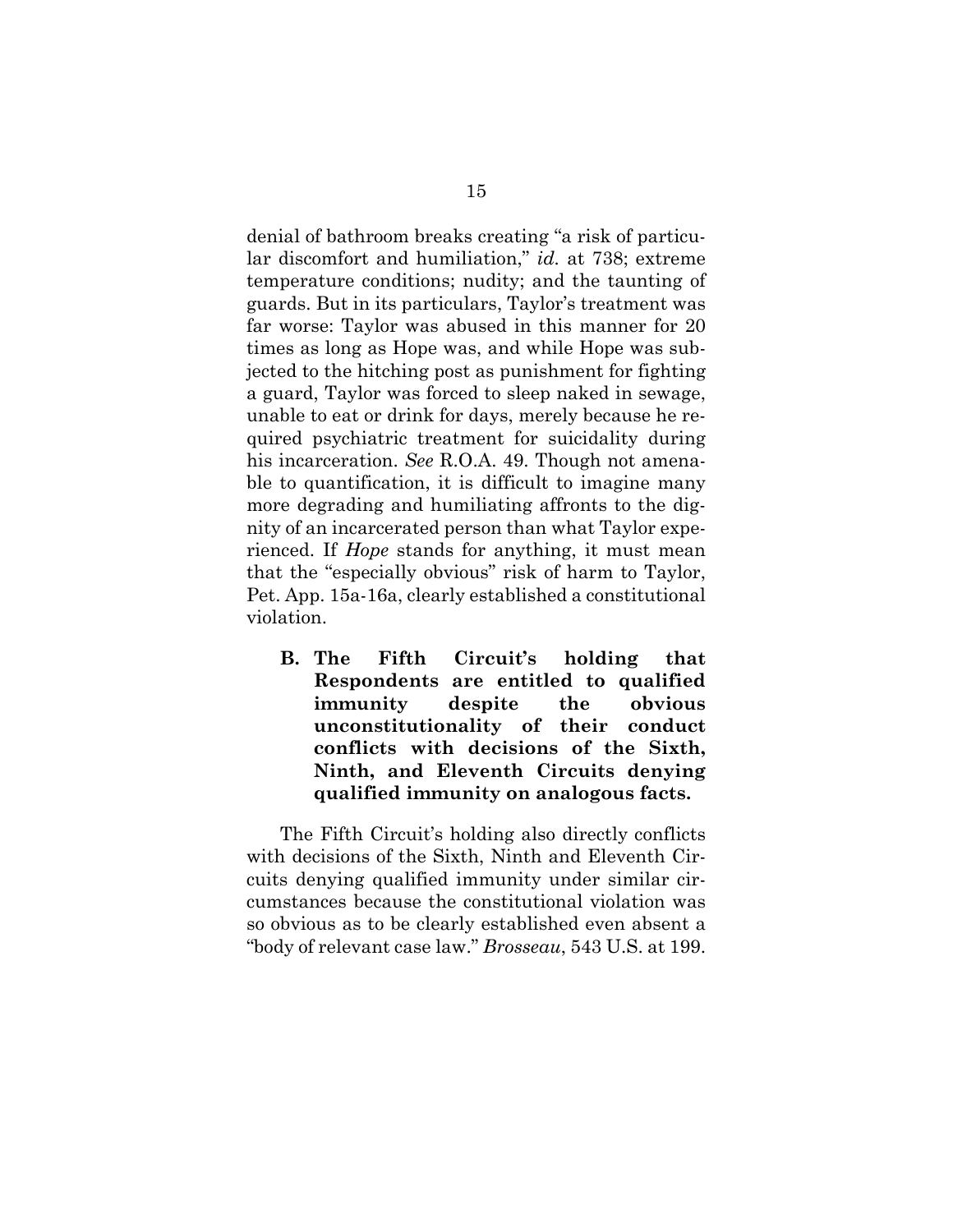In *Brooks v. Warden*, the Eleventh Circuit considered § 1983 claims asserted by a prisoner who had been confined to a hospital bed for two days in a jumpsuit filled with his own waste. 800 F.3d at 1298. Finding the Eighth Amendment violation clearly established, the Eleventh Circuit explained that no factually analogous precedent was necessary because it was a "rare case of obvious clarity." *Id.* at 1307 (internal quotation marks and brackets omitted). The court observed that "[f]orcing a prisoner to soil himself over a two-day period … create[d] an obvious health risk and [wa]s an affront to human dignity," while "[l]aughing at and ridiculing an inmate who [wa]s forced to sit in his own feces for an extended period of time [wa]s not merely unreasonable, but an act of 'obvious cruelty.'" *Id.*

Similarly, the Sixth Circuit has held that a prison official was on "fair warning" that it violated the Eighth Amendment to "le[ave] [a plaintiff] to lay in his own urine and feces for several hours," citing *Hope*'s admonition that certain misconduct is "obvious[ly]" unconstitutional. *Berkshire v. Beauvais*, 928 F.3d 520, 537-38 (6th Cir. 2019); *cf. Barker v. Goodrich*, 649 F.3d 428, 435, 437 (6th Cir. 2011) (noting that the "obvious cruelty" inherent in restraining an inmate in an uncomfortable position, denying access to water, and denying "even the basic dignity of relieving himself" warned defendants "that they were violating the prohibition against cruel and unusual punishment").

Evaluating analogous—though less sustained and egregious—circumstances, the Ninth Circuit reached the same conclusion. In *Weathers v.*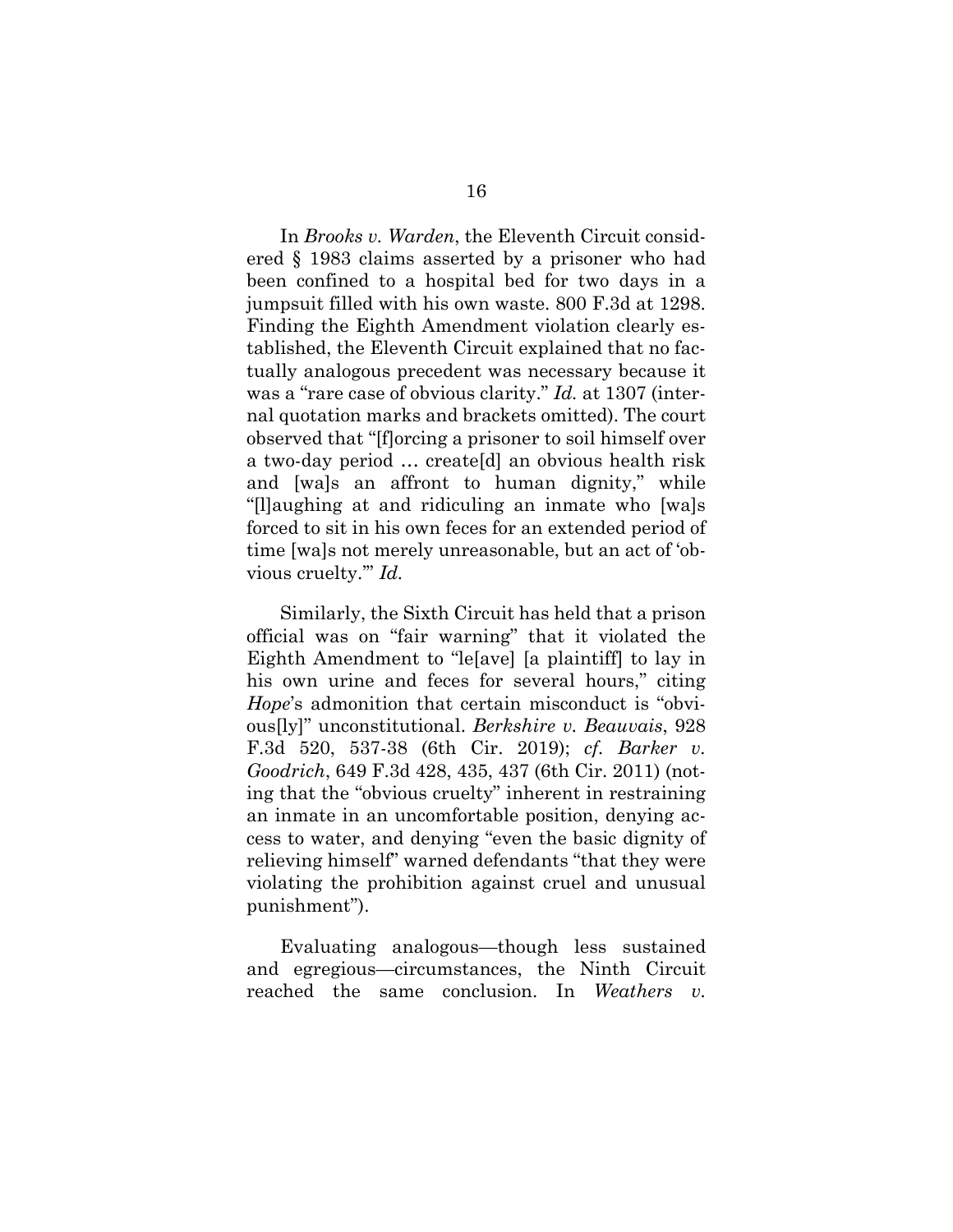*Loumakis*, an incarcerated plaintiff alleged that he had twice been made to spend hours cleaning sewage overflow from a malfunctioning toilet with only latex gloves as protection. 742 F. App'x 332, 333 (9th Cir. 2018) (unpublished). Citing *Hope*, the Ninth Circuit held that while it had "never squarely confronted a case with facts precisely like these," "[h]aving to spend hours wading through water filled with human waste" was clearly unconstitutional. *Id.* at 333-34.

The Fifth Circuit disregarded this Court's clear direction in *Hope* and broke with its sister circuits in requiring precedent establishing that the cell conditions here violated the Eighth Amendment despite the obvious unconstitutionality of forcing Taylor to live and sleep naked in human waste. This Court should grant review (or, alternatively, summarily reverse) to restore uniformity among the lower courts on this important aspect of qualified immunity doctrine.

**II. The Decision Below Further Entrenches A Deep And Acknowledged Circuit Split On The Degree Of Factual Similarity To Prior Precedent Required For A Constitutional Right To Be Clearly Established.** 

The decision below also entrenches a second conflict among the circuits that demands this Court's attention. "[C]ourts of appeals are divided intractably—over precisely what degree of factual similarity must exist" to find a clearly established constitutional violation. *Zadeh v. Robinson*, 928 F.3d 457, 479 (5th Cir. 2019) (Willett, J., concurring in part, dissenting in part). The Fifth Circuit stands at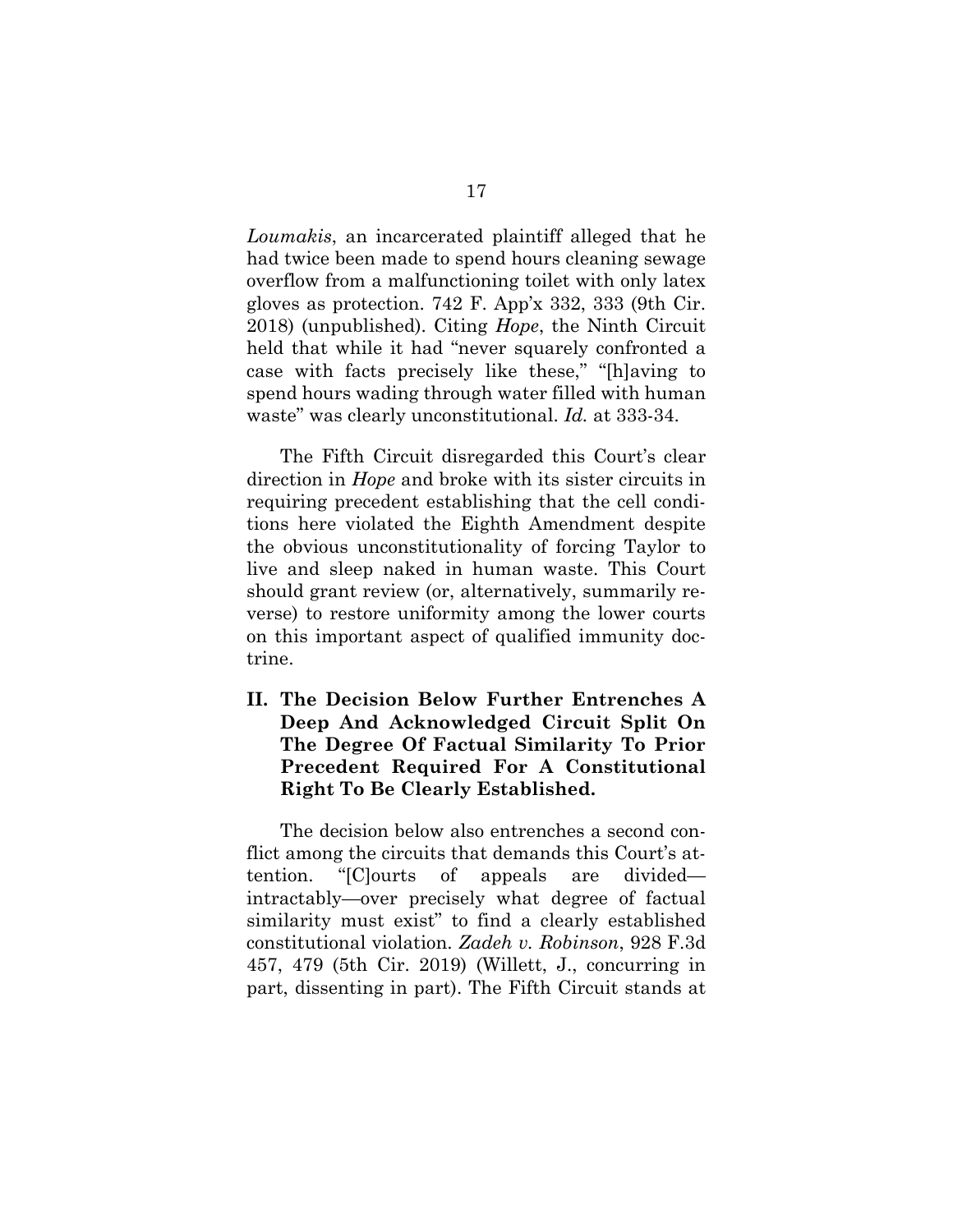one end of the spectrum in applying a remarkably myopic approach to qualified immunity, which permits government officials to avoid accountability for patently unconstitutional behavior so long as there is no published precedent recognizing that the exact conduct under identical circumstances violates the Constitution.

This case is emblematic of the Fifth Circuit's approach. The federal circuits—including the Fifth Circuit—uniformly agree that dangerously unsanitary prison conditions may violate the Eighth Amendment.5 Among the conditions that raise constitutional concerns, there is broad consensus that "[e]xposure to human waste, like few other conditions of confinement, evokes … [the] standards of dignity embodied in the Eighth Amendment." *DeSpain*, 264 F.3d at 974; *see, e.g*., *Gates*, 376 F.3d at 334 ("No one in civilized society should be forced to live under conditions that force exposure to another person's bodily wastes."); *Young*, 960 F.2d at 365 ("It would be an abomination of the Constitution to force a prisoner to live in his own excrement for four days in a stench that not even

<sup>5</sup> *See LaReau*, 473 F.2d at 978; *Hite v. Leeke*, 564 F.2d 670, 672 (4th Cir. 1977); *Hawkins v. Hall*, 644 F.2d 914, 918 (1st Cir. 1981); *Hoptowit v. Spellman*, 753 F.2d 779, 784 (9th Cir. 1985); *Parrish v. Johnson*, 800 F.2d 600, 609 (6th Cir. 1986); *Inmates of Occoquan v. Barry*, 844 F.2d 828, 836 (D.C. Cir. 1988); *Howard v. Adkison*, 887 F.2d 134, 137 (8th Cir. 1989); *McCord v. Maggio*, 927 F.2d 844, 847 (5th Cir. 1991); *Young*, 960 F.2d at 365; *DeSpain v. Uphoff*, 264 F.3d 965, 974 (10th Cir. 2001); *Budd v. Motley*, 711 F.3d 840, 843 (7th Cir. 2013); *Brooks*, 800 F.3d at 1303- 04.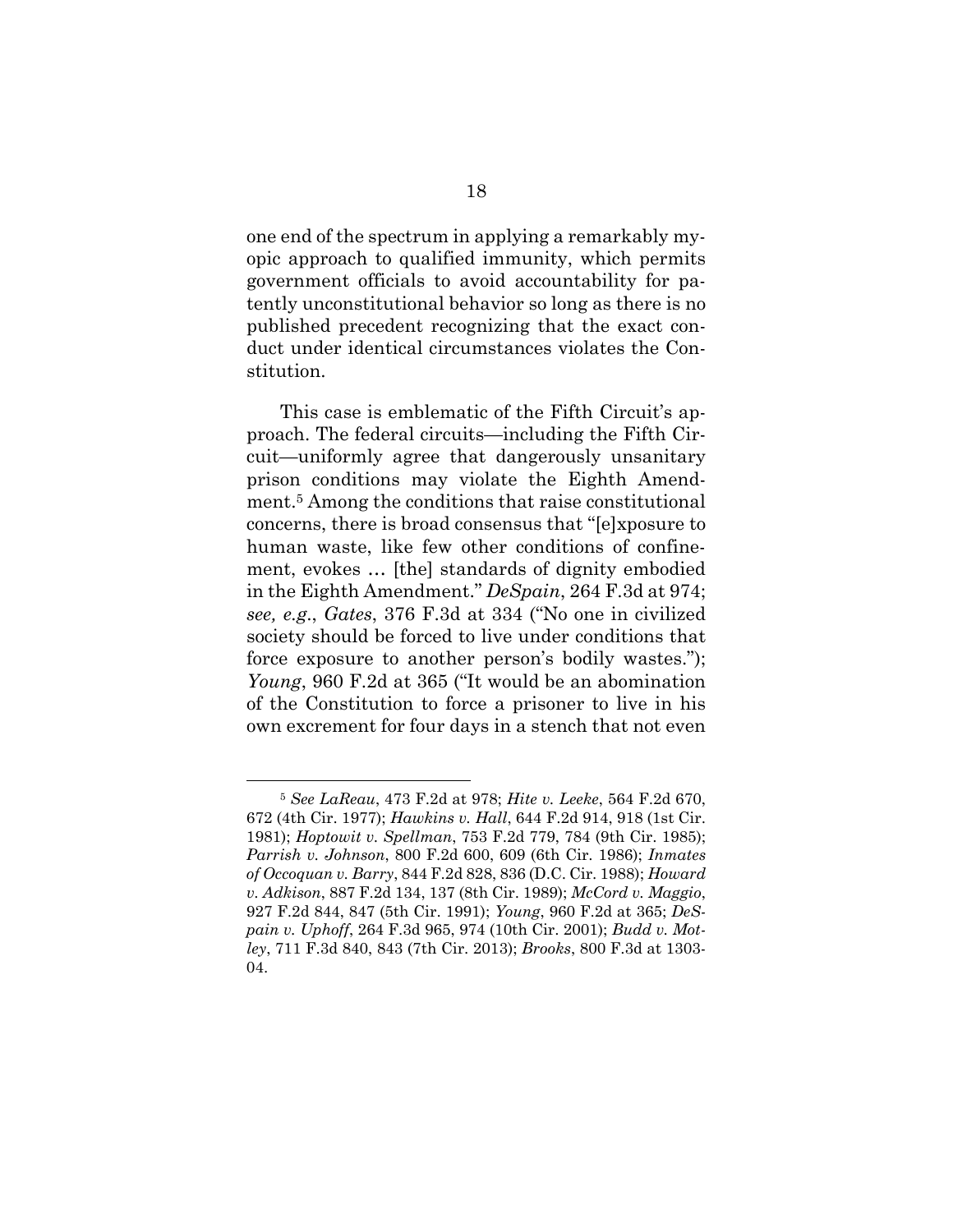a fellow prisoner could stand.").6 Despite this consensus—including Fifth Circuit precedent that confinement in a sewage-flooded cell violates the Eighth Amendment, *see McCord*, 927 F.2d at 847-48—the Fifth Circuit in this case found no violation of clearly established law because Respondents forced Taylor to live and sleep in cells covered in feces and urine for "only six days" and the court had not previously held that confinement in human waste for that precise time period violated the Eighth Amendment. Pet. App. 17a.

The Fifth Circuit regularly demands this level of "specificity and granularity" in examining whether a constitutional violation is clearly established. *Morrow v. Meachum*, 917 F.3d 870, 874-75 (5th Cir. 2019). In an opinion issued just weeks after *Taylor*, the Fifth Circuit concluded that a prison guard employed excessive force in violation of the Fourth Amendment when he pepper sprayed an inmate "for no reason at all." *McCoy v. Alamu*, 950 F.3d 226, 231-32 (5th Cir. 2020). The court expressly rejected the guard's argument that a single spray was too insignificant to violate the Constitution, noting that this Court had "rejected that line of reasoning." *Id*. at 232 ("Injury and force ... are only imperfectly correlated, and it is the latter that ultimately counts." (alteration in original) (quoting *Wilkins v. Gaddy*, 559 U.S. 34, 38 (2010))). And while Fifth Circuit precedent recognized that the Constitution prohibits officers from punching or tasing

<sup>6</sup> *See also, e.g*., *LaReau*, 473 F.2d at 978; *Johnson v. Pelker*, 891 F.2d 136, 139-40 (7th Cir. 1989); *Fruit v. Norris*, 905 F.2d 1147, 1151 (8th Cir. 1990); *McCord*, 927 F.2d at 847-48; *Brooks*, 800 F.3d at 1303-04.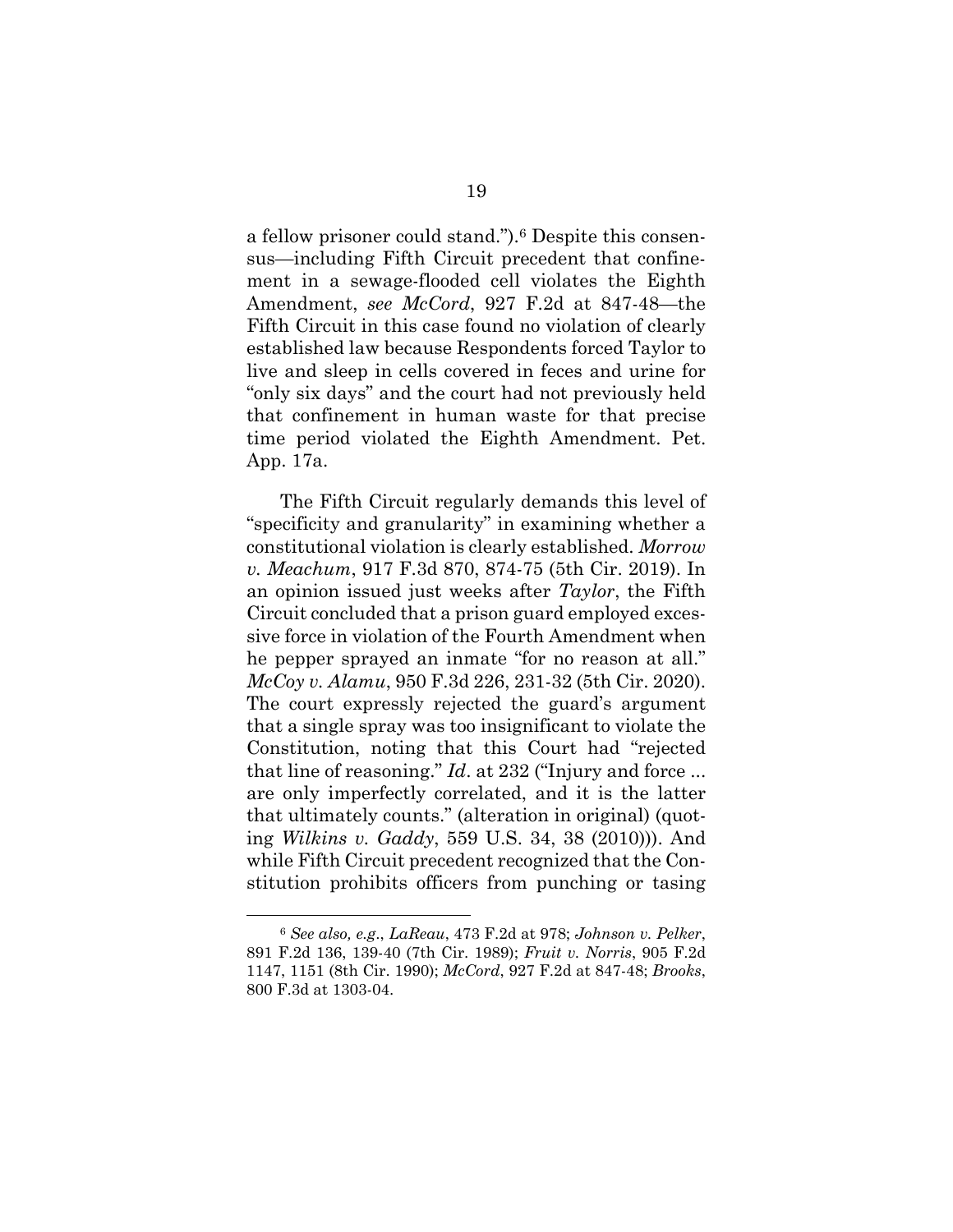someone for no reason, *see id.* at 234-35 (Costa, J., dissenting in part), the court concluded that the guard was entitled to qualified immunity because no case law specifically held that "an isolated, single use of pepper spray" qualified as excessive force, *id.* at 233.

The Eighth Circuit has employed a similarly narrow approach. In *Kelsay v. Ernst*, for instance, a woman suspected of a misdemeanor suffered serious injuries after police "placed [her] in a bear hug, threw her to the ground, and placed her in handcuffs." 933 F.3d 975, 978-79 (8th Cir. 2019), *cert. petition pending*, No. 19-682. In finding the officers shielded by qualified immunity, the court acknowledged circuit precedent establishing that "where a nonviolent misdemeanant poses no threat to officers and is not actively resisting arrest or attempting to flee, an officer may not employ force just because the suspect is interfering with police or behaving disrespectfully." *Id.* at 980 (collecting cases). The court nonetheless found that the law was not clearly established because "[n]one of [these] authorities 'squarely govern[ed] the *specific* facts at issue.'" *Id*. (emphasis added) (quoting *Kisela v. Hughes*, 138 S. Ct. 1148, 1153 (2018)). In particular, "[i]t was not clearly established … that a deputy was forbidden to use a takedown maneuver to arrest a suspect who ignored the deputy's instruction to 'get back here' and continued to walk away from the officer." *Id.* Like the Fifth Circuit, the Eighth Circuit in *Kelsay* demanded a granular level of factual similarity that is nearly impossible to satisfy and permits even clearly unconstitutional conduct to go unsanctioned.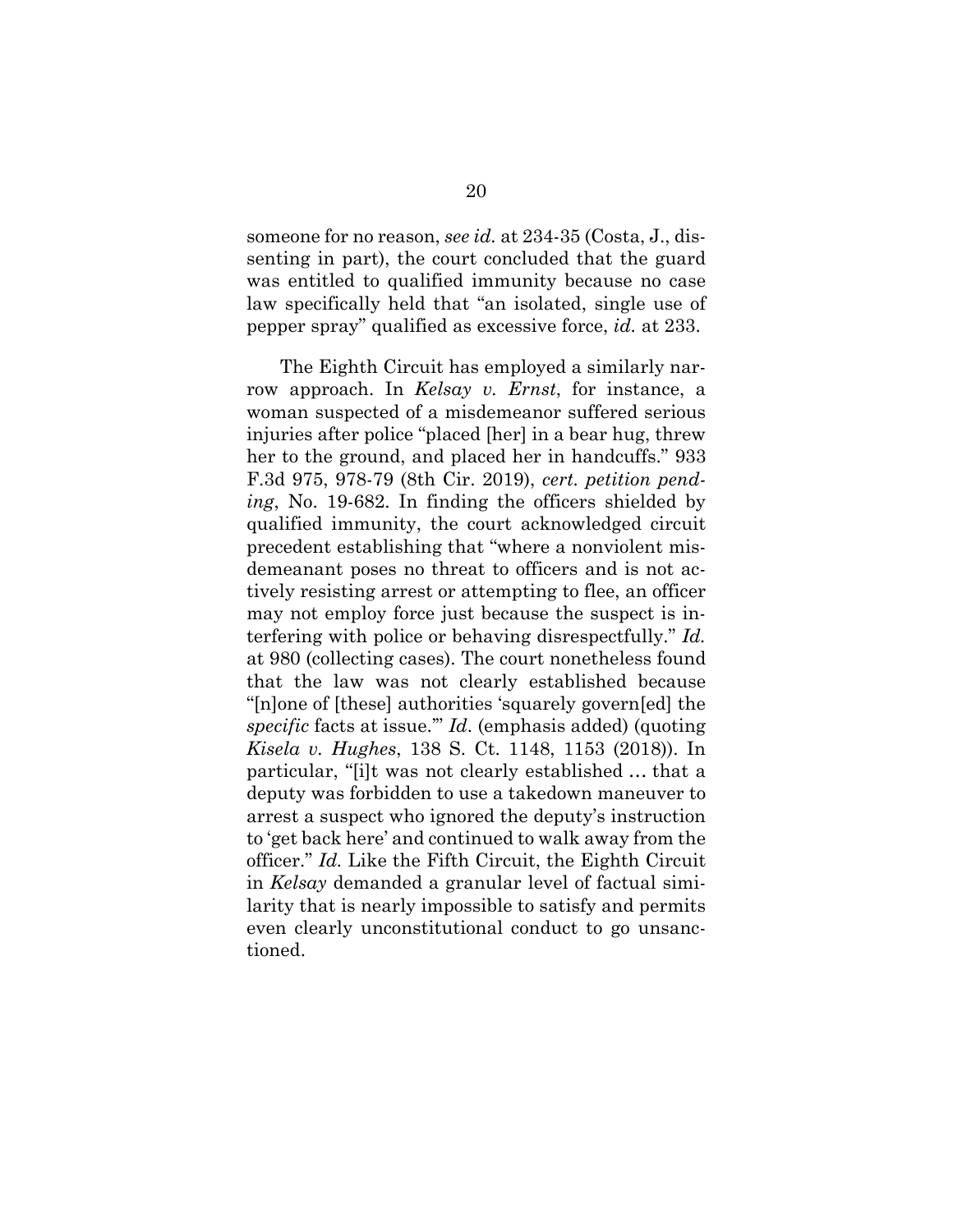On the other side of the spectrum, the Third, Fourth, Seventh, Ninth, Tenth, and Eleventh Circuits hold that a case involving precisely the same facts is not required for law to be clearly established. *See, e.g.*, *Davis v. Clifford*, 825 F.3d 1131, 1136 (10th Cir. 2016) ("[T]he qualified immunity analysis involves more than a scavenger hunt for prior cases with precisely the same facts.").

The Tenth Circuit, in a case nearly identical to this one, held that to find clearly established law, "[t]here need not be precedent declaring the exact conduct at issue to be unlawful." *DeSpain*, 264 F.3d at 979. Thus, where an inmate was held in a prison unit flooded with water, feces, and urine, the court found a clearly established constitutional violation based on cases condemning "unsanitary, offensive conditions" such as exposure to human waste. *Id*. Unlike the Fifth Circuit here, the court did not split hairs over the precise number of days the inmate was locked in sewage. Rather, the court asked whether "the contours of the right [were] sufficiently clear that a reasonable official would understand that what he is doing violates that right." *Id*. at 979 (quoting *Anderson v. Creighton*, 483 U.S. 635, 640 (1987)). The court found those contours clear given "the great weight of cases … condemning on constitutional grounds an inmate's exposure to human waste." *Id.*; *see also id*. ("Causing a man to live, eat, and perhaps sleep in close confines with his own human waste is too debasing and degrading to be permitted." (quoting *McBride v. Deer*, 240 F.3d 1287, 1292 (10th Cir. 2001)).

Similarly, in *Brooks*, where guards forced a prisoner to sit in his own waste for two days, the Eleventh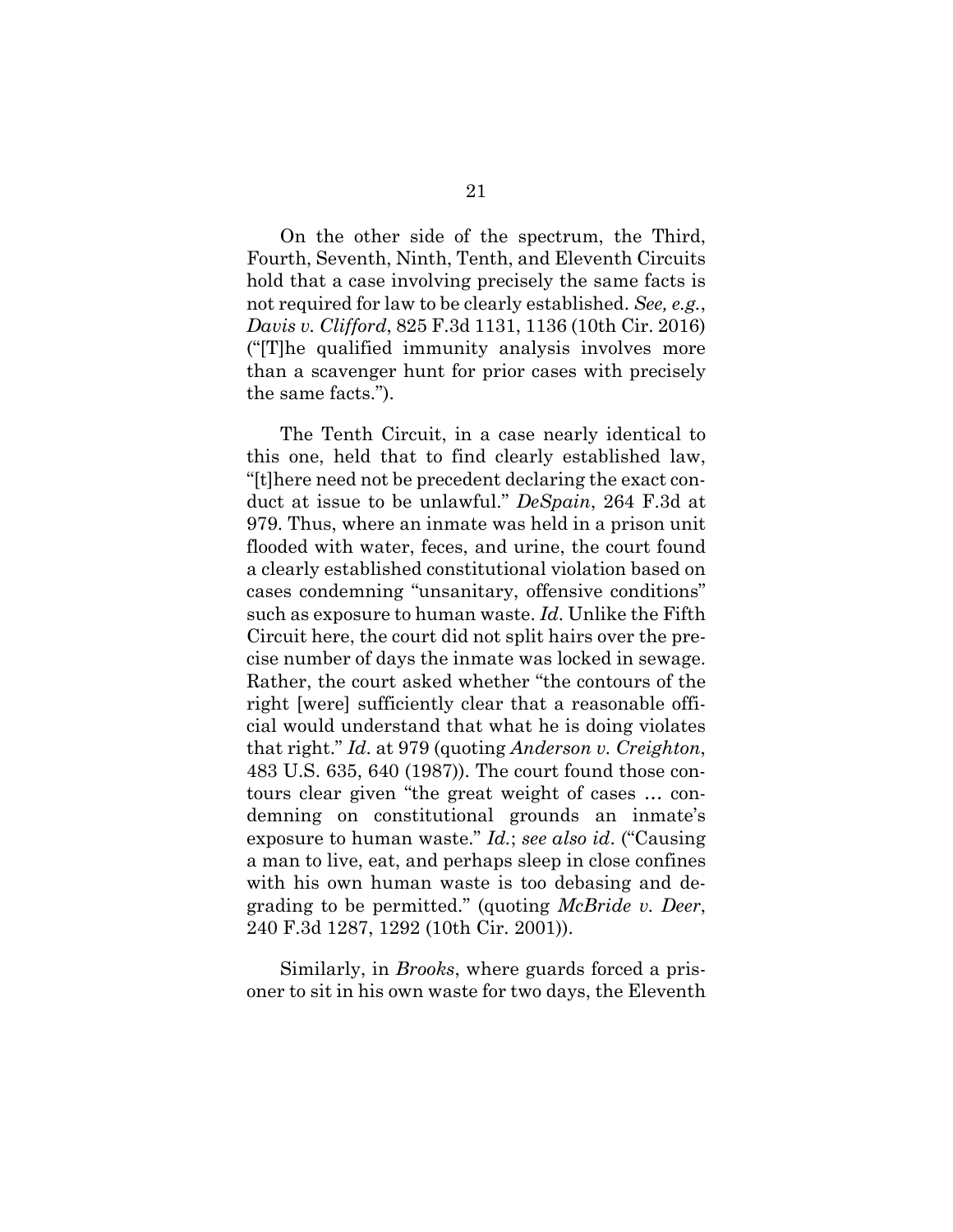Circuit did not require precedent that "involved the precise circumstances at issue" to find a clear constitutional violation. 800 F.3d at 1306. As discussed, *supra* at 16, the Eleventh Circuit found the violation in *Brooks* so obvious as to be clearly established independent of the case law. *Id*. at 1307. But the court separately held that the guards could not invoke qualified immunity because precedent established that Eighth Amendment violations "can arise from 'conditions lacking basic sanitation.'" *Id.* (quoting *Chandler v. Baird*, 926 F.2d 1057, 1066 (11th Cir. 1991)). The court emphasized that qualified immunity is overcome if existing precedent would lead "a reasonable official [to] understand that what he is doing violates" the law and that this inquiry does not require "[e]xact factual identity with a previously decided case." *Id.* at 1306.

The Third, Fourth, Seventh, and Ninth Circuits agree. *See Kane v. Barger*, 902 F.3d 185, 195 (3d Cir. 2018) ("[W]e do not require a case directly mirroring the facts at hand, so long as there are sufficiently analogous cases that should have placed a reasonable official on notice that his actions were unlawful." (internal quotation marks and brackets omitted)); *Thompson v. Virginia*, 878 F.3d 89, 98 (4th Cir. 2017) ("In the absence of directly on-point, binding authority, courts may also consider whether the right was clearly established based on general constitutional principles or a consensus of persuasive authority." (internal quotation marks omitted)); *Phillips v. Cmty. Ins. Corp.*, 678 F.3d 513, 528 (7th Cir. 2012) ("Every time the police employ a new weapon, officers do not get a free pass to use it in any manner until a case from the Supreme Court or from this circuit involving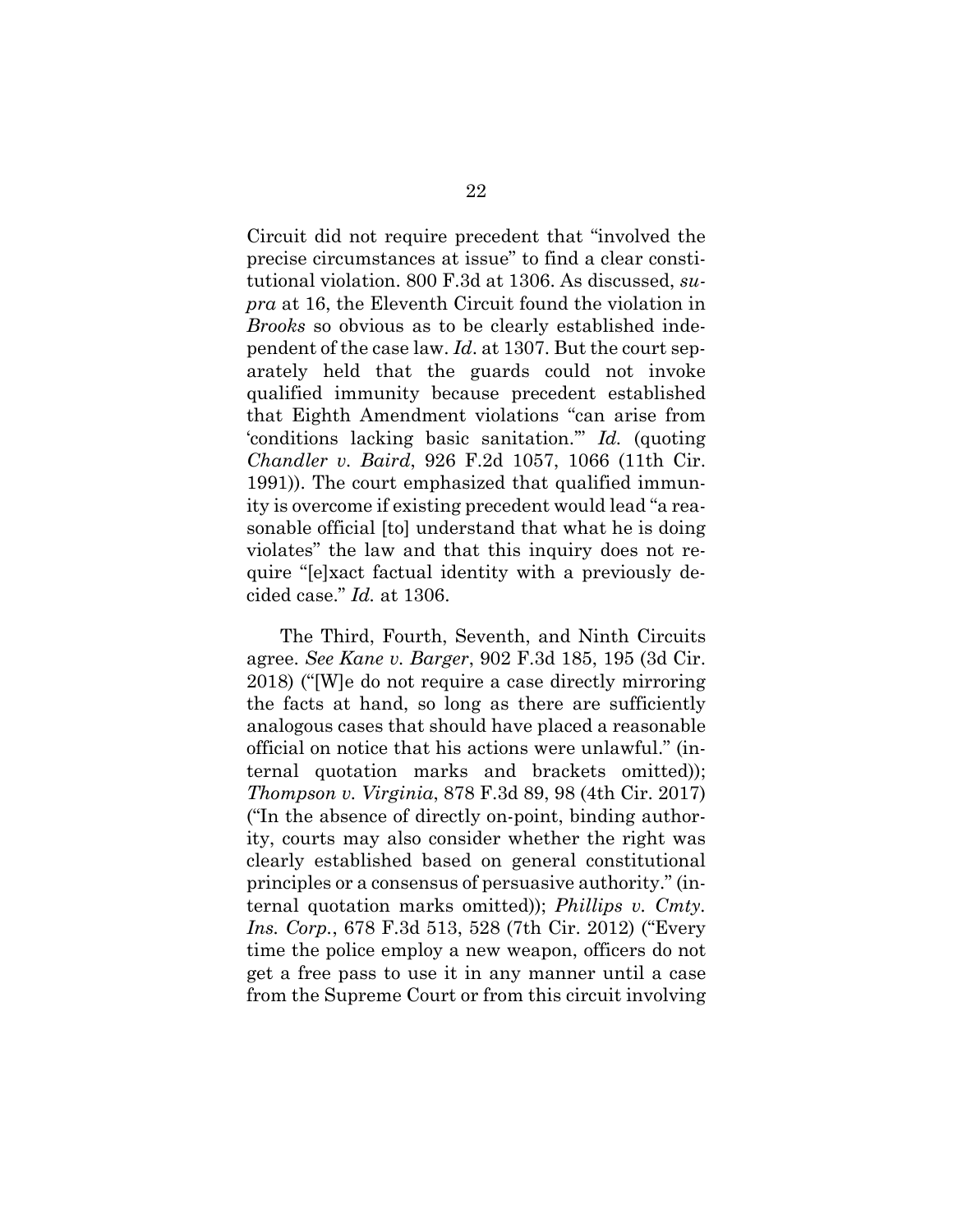that particular weapon is decided."); *Ioane v. Hodges*, 939 F.3d 945, 956 (9th Cir. 2018) (holding that the court "need not identify a prior identical action to conclude that the right is clearly established").

The divergent approaches of the courts of appeals demonstrate that "[i]n day-to-day practice, the 'clearly established' standard is neither clear nor established among our Nation's lower courts." *Zadeh*, 928 F.3d at 479 (Willett, J., concurring in part, dissenting in part); *see also* John C. Jeffries, Jr., *What's Wrong with Qualified Immunity?*, 62 Fla. L. Rev. 851, 869 (2010) (discussing "the divergent approaches of the Circuits" in determining whether prior precedent clearly establishes a constitutional violation for qualified immunity purposes).

The practical cost of this confusion—particularly in circuits applying an overly stringent qualified immunity analysis—is that it largely nullifies § 1983. Congress enacted § 1983 "to deter state actors from using the badge of their authority to deprive individuals of their federally guaranteed rights and to provide relief to victims if such deterrence fails." *Wyatt v. Cole*, 504 U.S. 158, 161 (1992). Congress's purpose is thwarted if state actors can avoid accountability so long as there is no precedent that addresses the precise conduct at issue. This Court's review is warranted to reject the Fifth Circuit's narrow qualified immunity analysis and to restore clarity and uniformity in federal courts' application of the doctrine.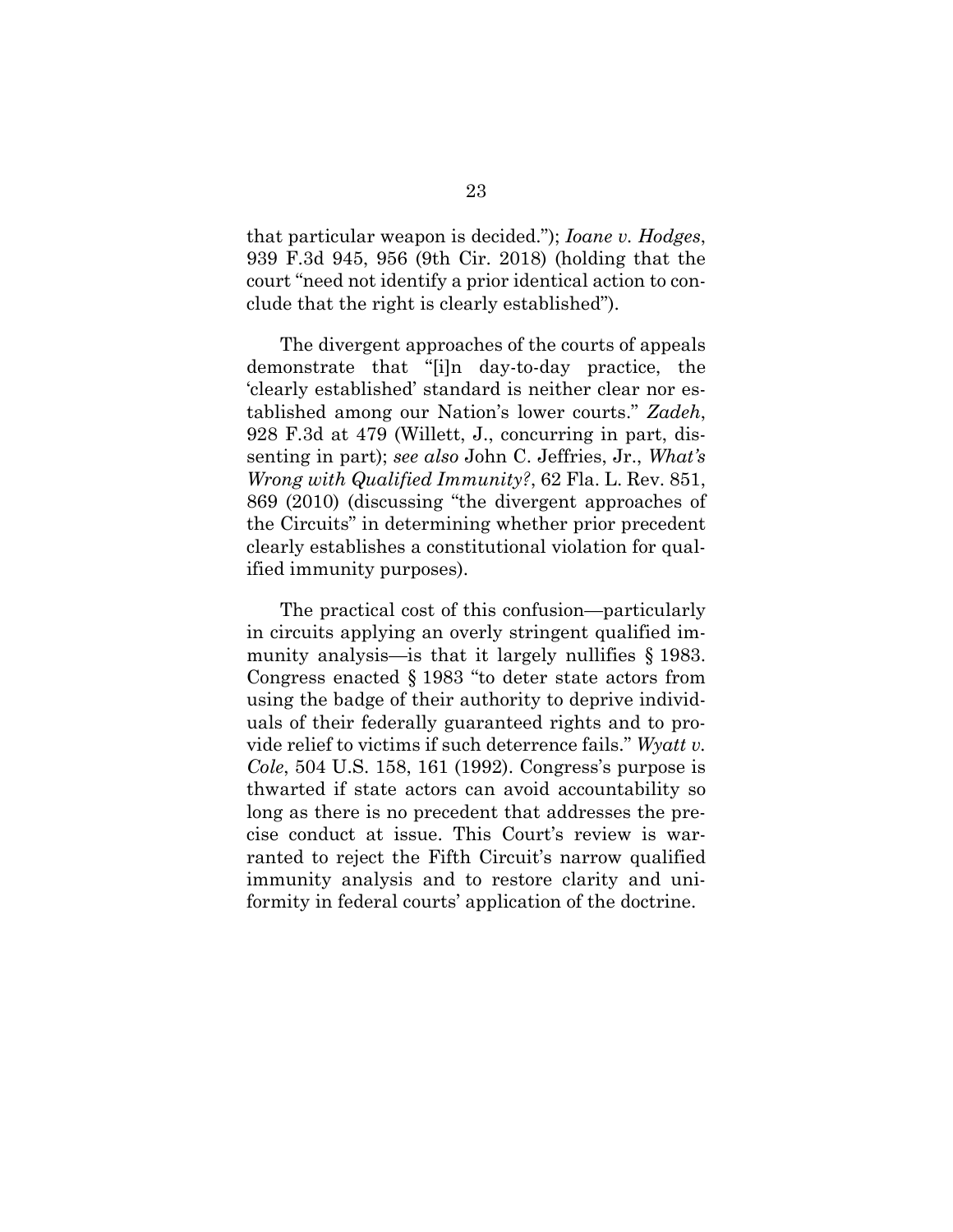## **III. This Court Should Grant Review To Abolish Or Substantially Curtail Qualified Immunity.**

There is another, more fundamental reason the Court should grant this petition: It presents an ideal vehicle for reexamining modern qualified immunity jurisprudence, which derives neither from the text of § 1983 nor the common law of official immunity and should be abolished or significantly curtailed.

## **A. Qualified immunity doctrine is inconsistent with § 1983's text and common law backdrop.**

Qualified immunity doctrine has evolved dramatically since it was first invoked to bar a § 1983 suit. Modern qualified immunity doctrine bears little resemblance to the common law of official liability when § 1983 was enacted.

When this Court first identified a good-faith defense to a § 1983 false arrest suit, it did so based on the narrow rationale that "the defense of good faith and probable cause" applied to the analogous "common-law action for false arrest and imprisonment." *Pierson v. Ray*, 386 U.S. 547, 556-57 (1967). But the Court soon began applying a qualified immunity defense to all § 1983 suits, without investigating whether any corresponding common law claim included such a defense. The Court revised its approach repeatedly, expanding the doctrine to protect an ever broadening array of official misconduct, until it reached its current formulation of the "objective test": that "government officials performing discretionary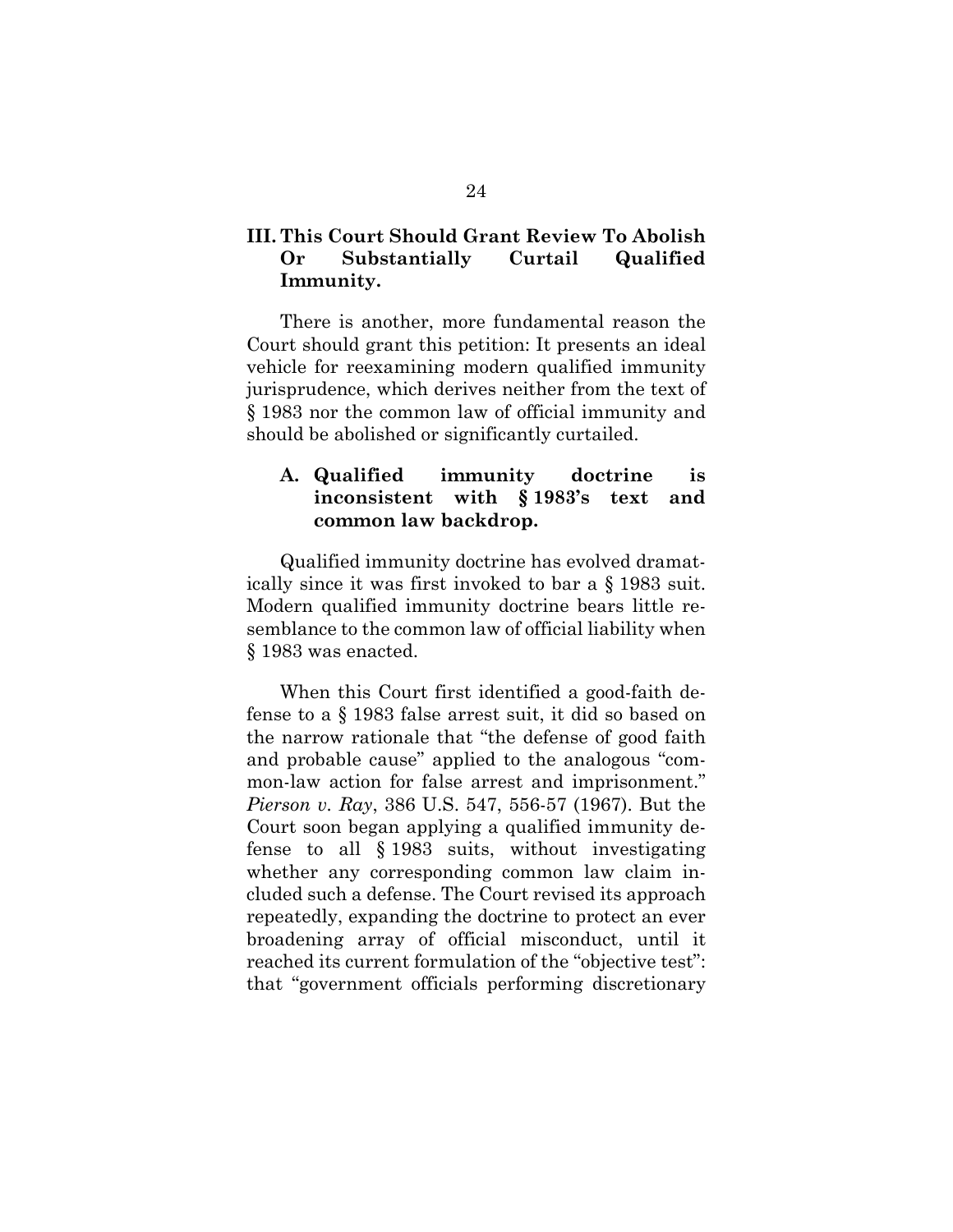functions generally are shielded from liability for civil damages insofar as their conduct does not violate clearly established … rights." *Harlow v. Fitzgerald*, 457 U.S. 800, 818 (1982). While the Court once required courts to determine whether a constitutional right had been violated before considering whether the right had been clearly established at the time of the violation, *see Saucier*, 533 U.S. at 201, it later reversed course and permitted courts to conduct the qualified immunity inquiry in either order, *see Pearson v. Callahan*, 555 U.S. 223, 234-42 (2009).

None of these doctrinal maneuvers derives from the statutory text. Nothing in the language of § 1983, as originally enacted or as currently codified, requires that a constitutional violation be "clearly established" to support a damages claim. The language of § 1983 "is absolute and unqualified; no mention is made of any privileges, immunities, or defenses that may be asserted." *Owen v. City of Independence*, 445 U.S. 622, 635 (1980); *see Imbler v. Pachtman*, 424 U.S. 409, 417 (1976) (§ 1983 "admits of no immunities").

Instead, the interpretation of § 1983 to include a broad qualified immunity defense is predicated on the notion that the statute incorporates the common law of 1871, when it was enacted. *See Tenney v. Brandhove*, 341 U.S. 367, 376 (1951). At least in principle, this Court has attempted "to interpret the intent of Congress in enacting § 1983, not to make a freewheeling policy choice." *Malley v. Briggs*, 475 U.S. 335, 342 (1986). The Court has described its approach as seeking to determine whether any common law immunities were "so well established in 1871, when § 1983 was enacted, that 'we presume that Congress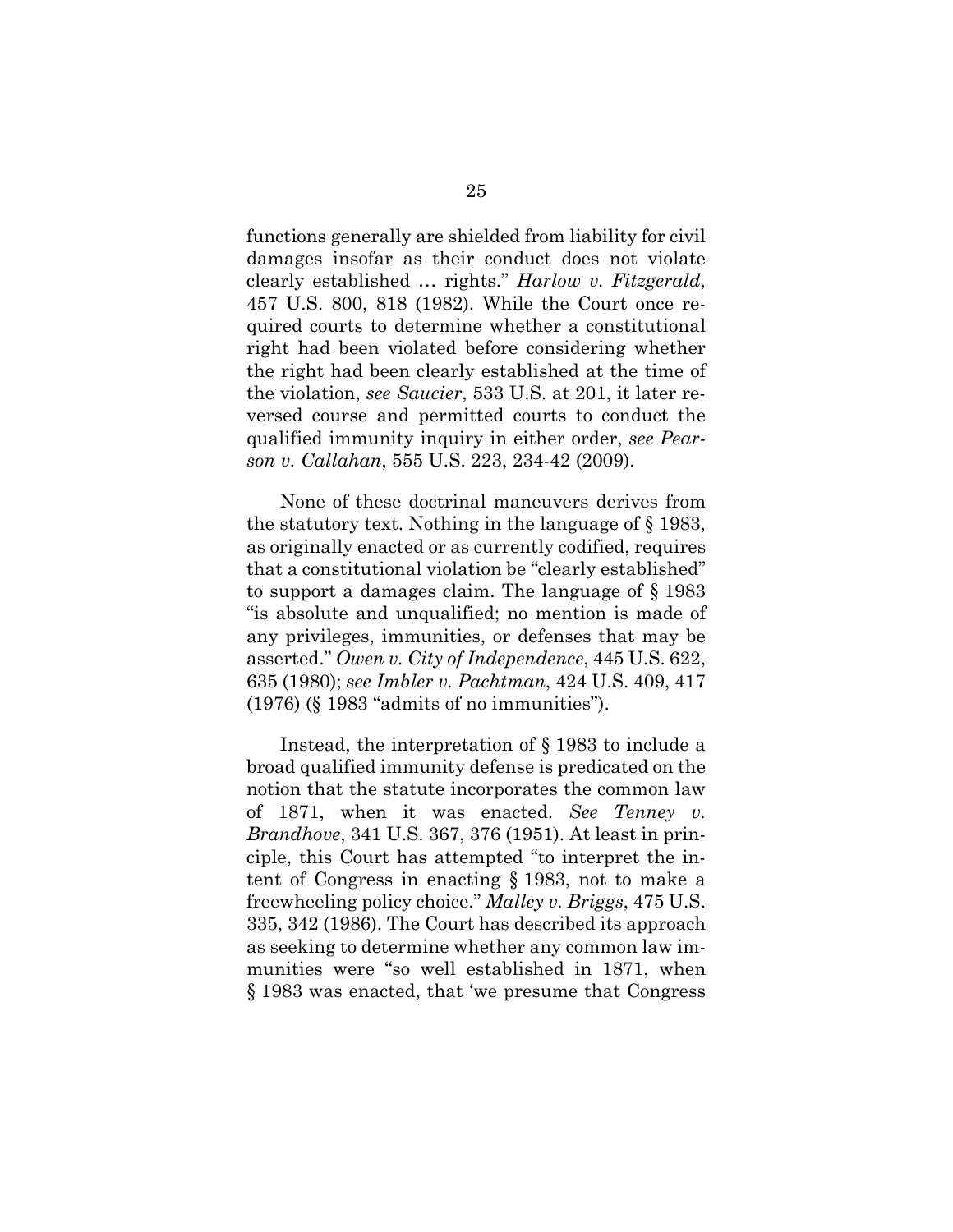would have specifically so provided had it wished to abolish' them." *Buckley v. Fitzsimmons*, 509 U.S. 259, 268 (1993) (quoting *Pierson*, 386 U.S. at 554-55); *see also Filarsky v. Delia*, 566 U.S. 377, 383 (2012).

Yet modern qualified immunity doctrine departs markedly from the common law. *See, e.g.*, James E. Pfander & Jonathan L. Hunt, *Public Wrongs and Private Bills: Indemnification and Government Accountability in the Early Republic*, 85 N.Y.U. L. Rev. 1862, 1922-24 (2010). As a growing body of legal scholarship has revealed, "lawsuits against officials for constitutional violations did not generally permit a good-faith defense during the early years of the Republic." William Baude, *Is Qualified Immunity Unlawful?*, 106 Calif. L. Rev. 45, 55-58 (2018). Rather, early American courts adapted the principle of personal official liability from the English tradition and "applied it with unprecedented vigor." David E. Engdahl, *Immunity and Accountability for Positive Governmental Wrongs*, 44 U. Colo. L. Rev. 1, 14 (1972). Early public officers "bore personal liability for … affirmative acts, willfully done," including both "any positive wrong which was not actually authorized by the state" and even purportedly authorized wrongs. *Id.* at 16-17. The early American rule was thus "extremely harsh to the public official." *Id.* at 18.7 In short, "good-faith reliance did not create a defense to liability—what mattered was legality." Baude, *supra*, at 56.

<sup>7</sup> This stringent rule of official accountability was mitigated by the possibility that an official held liable for misconduct could petition the legislature for indemnification. *See* Pfander & Hunt,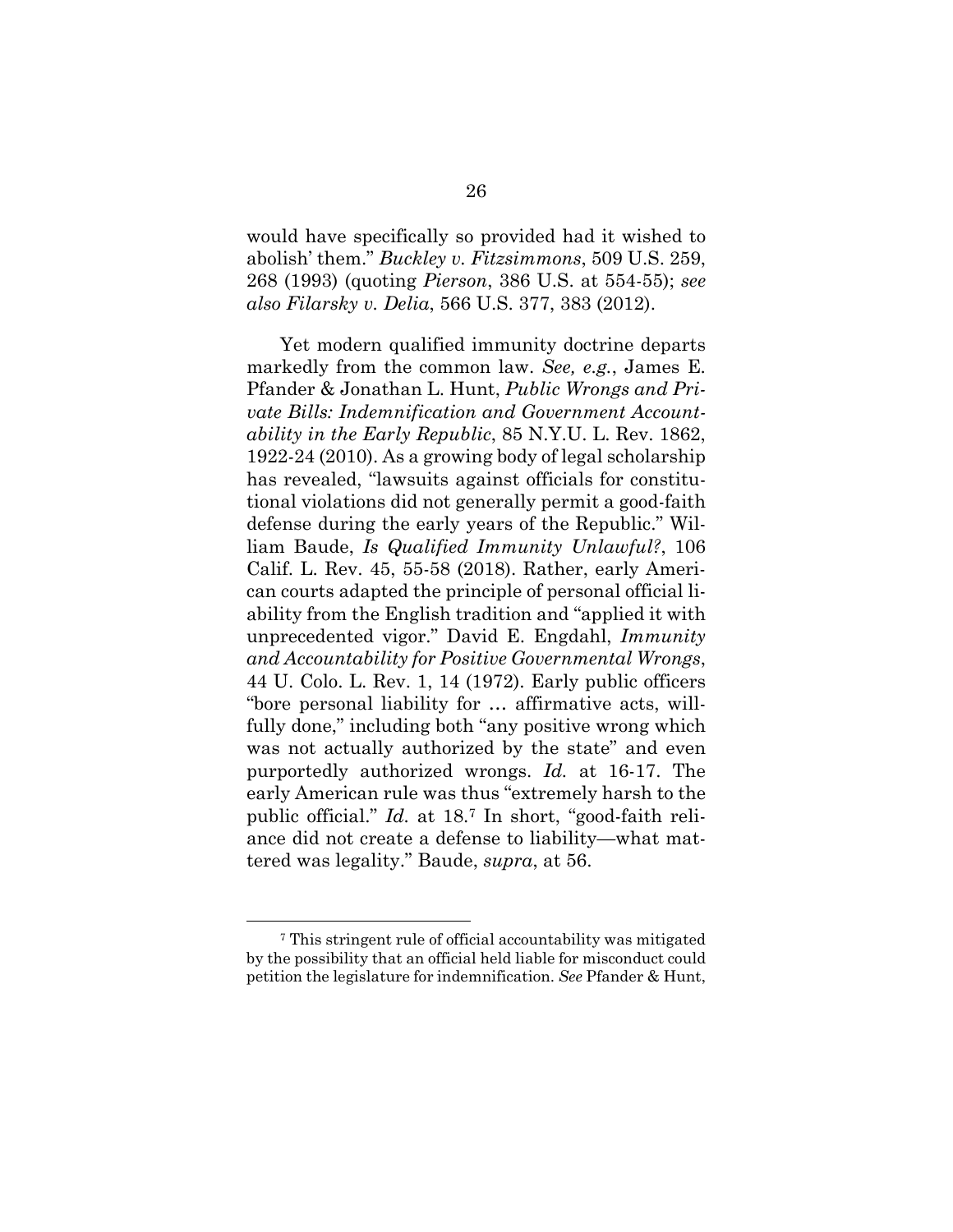Strict official accountability for civil rights claims persisted through Reconstruction and after the enactment of § 1983. *See, e.g.*, Joseph Story, *Commentaries on the Constitution of the United States* § 1676 (4th ed. 1873) ("If the oppression be in the exercise of unconstitutional powers, then the functionaries who wield them, are amenable for their injurious acts to the judicial tribunals of the country, at the suit of the oppressed."). For instance, in 1851, this Court upheld a monetary award against a U.S. colonel for seizing property in Mexico during the Mexican-American War, despite the defendant's presumed "honest judgment" that the seizure was justified by wartime emergency. *See Mitchell v. Harmony*, 54 U.S. 115, 133-35, 137 (1851). Shortly after § 1983's enactment, this Court again affirmed that official liability for wrongful acts "committed from a mistaken notion of power" "cannot be diminished by reason of good motives upon the part of the wrongdoer," because "the law tolerates no such abuse of power, nor excuses such act." *Beckwith v. Bean*, 98 U.S. 266, 276-77 (1878). And in an early case interpreting § 1983, this Court rejected a good-faith defense to a constitutional claim brought under that statute as foreclosed by the statutory text. *See Myers v. Anderson*, 238 U.S. 368, 378-79 (1915). It was not until 1967—nearly a century after § 1983 was enacted—that this Court began to read a qualified immunity defense into the statute; it was many more

*supra*, at 1924. But neither the official's subjective good faith nor any objective requirement that the law be "clearly established" categorically shielded the official from liability in the first instance. *See, e.g.*, Baude, *supra*, at 55-58.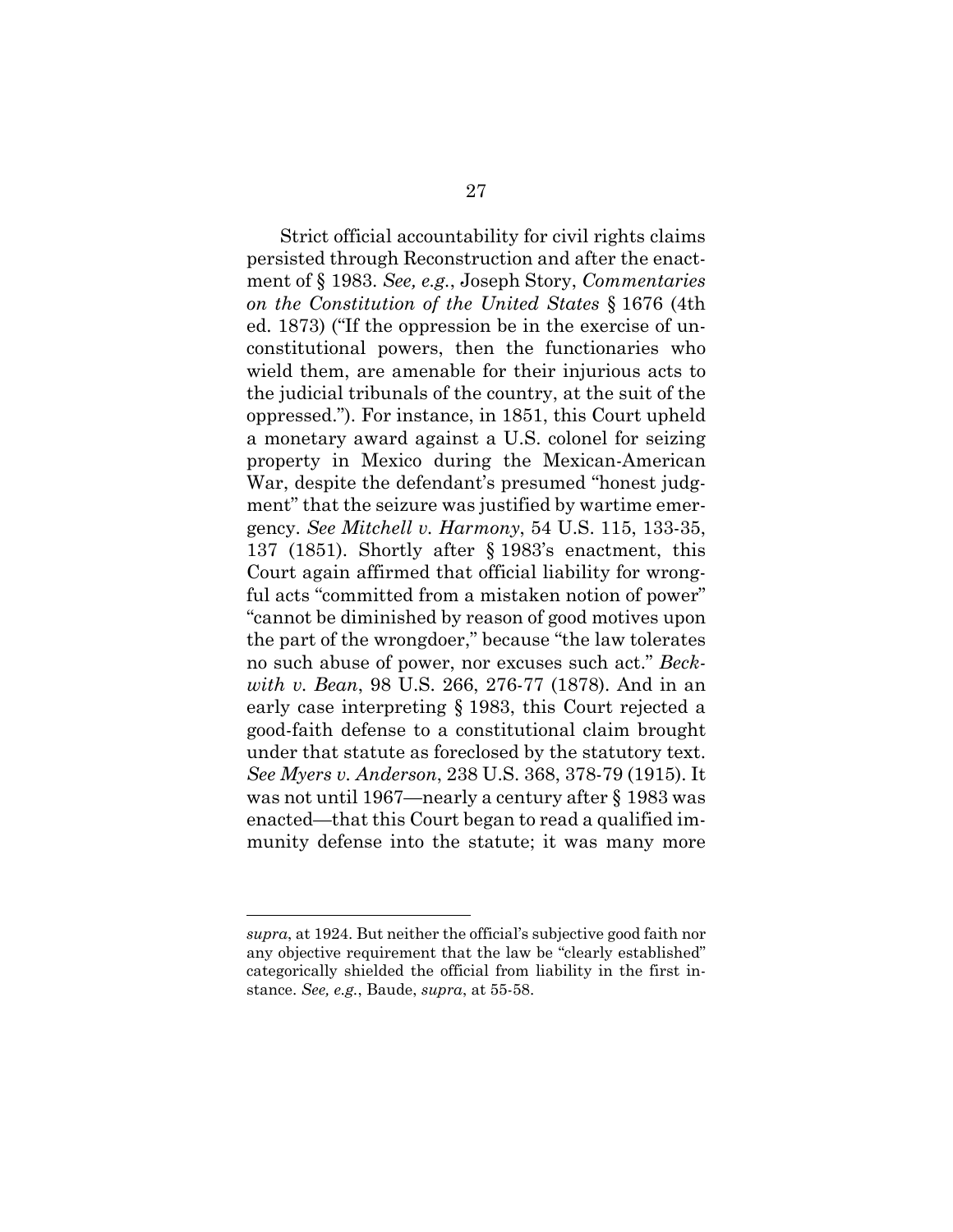years before the present-day, "objective" qualified immunity doctrine took shape.

What's more, there was no "freestanding common-law defense" available in suits against government officials. Baude, *supra*, at 58-59. Instead, where good faith *was* implicated, it was because the particular tort that was the subject of the lawsuit included bad faith or malice as an element. *Id.* at 59-60. In that case, a finding of good faith or the absence thereof fell on "the merits side of the ledger" and determined whether the plaintiff could make out a claim at all. *Id.* But "good faith" was not a generic defense to official liability. And the subjective good-faith defense available for certain common law actions against government officials bears no relationship to the modern objective qualified immunity inquiry. *See* Joanna C. Schwartz, *The Case Against Qualified Immunity*, 93 Notre Dame L. Rev. 1797, 1802 (2018).8 To the extent this Court has attempted to capture the background common law principles regarding official liability and immunity when § 1983 was enacted in 1871, its qualified immunity jurisprudence has not succeeded in that endeavor.

<sup>8</sup> Indeed, a good-faith inquiry is already built into Eighth Amendment claims such as Taylor's, which require an analysis of the objective risk of harm from the defendants' conduct and the subjective deliberate indifference exhibited by the defendants. The Fifth Circuit expressly resolved the subjective deliberate indifference analysis in Taylor's favor, Pet. App. 15a-16a, exemplifying the divergence between the objective "clearly established" inquiry and the kind of good-faith defense that might be available to certain claims at the common law.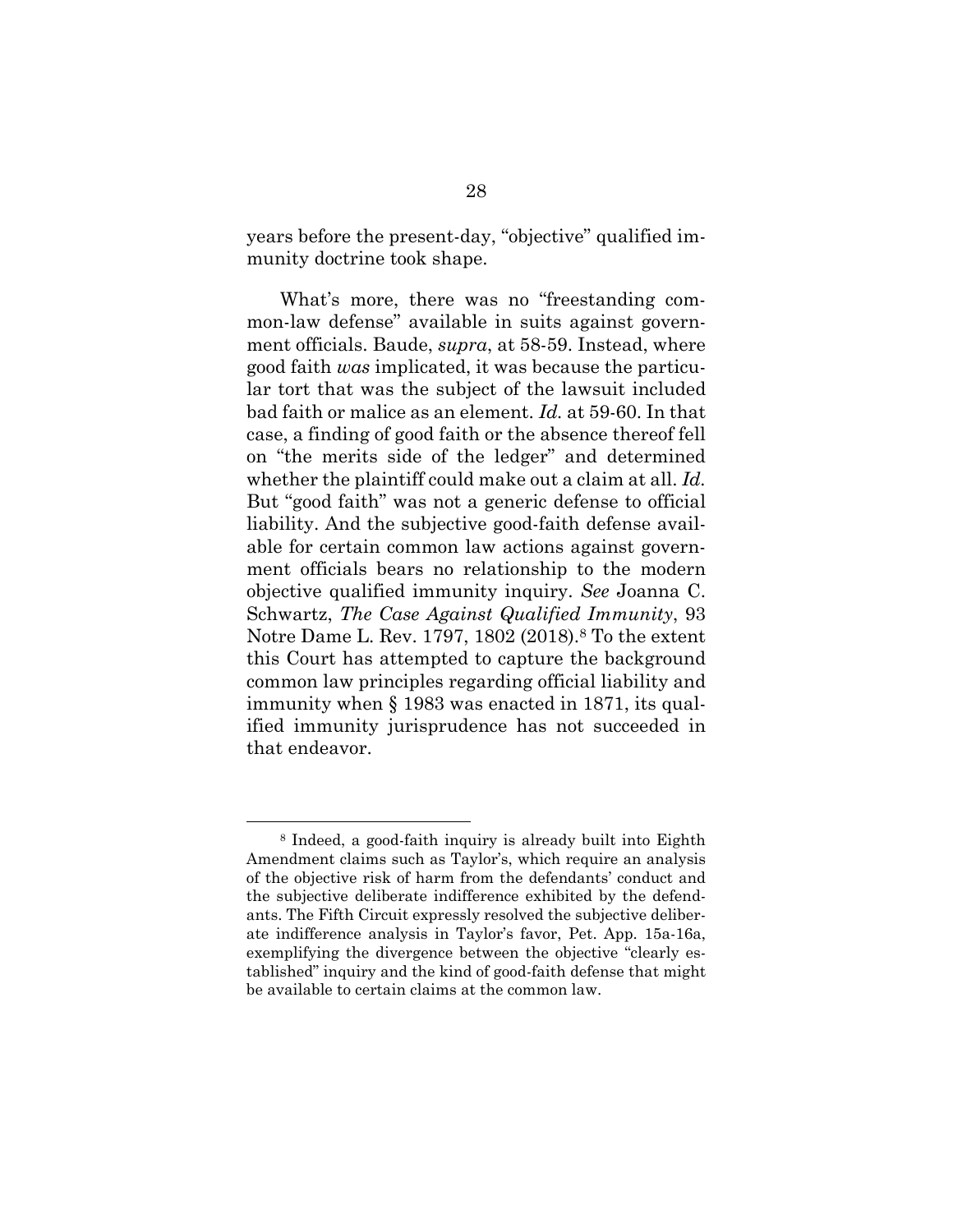It is not just academics who have recognized that qualified immunity is a modern invention untethered from any common law immunities. Past and current members of this Court have acknowledged that modern qualified immunity doctrine has "diverged to a substantial degree from the historical standards." *Wyatt*, 504 U.S. at 170-72 (Kennedy, J., concurring); *see also, e.g.*, *Ziglar v. Abbasi*, 137 S. Ct. 1843, 1872 (2017) (Thomas, J., concurring in part and concurring in the judgment) (critiquing the doctrine as lacking grounding in the text and history of § 1983, an example of the Court "substitut[ing] [its] own policy preferences for the mandates of Congress"); *cf. Kisela*, 138 S. Ct. at 1162 (Sotomayor, J., dissenting) (describing modern qualified immunity doctrine as an "absolute shield for law enforcement officers").9

<sup>9</sup> These concerns are echoed across the judiciary. *See, e.g.*, *Horvath v. City of Leander*, 946 F.3d 787, 795 (5th Cir. 2020), as revised (Jan. 13, 2020) (Ho, J., concurring in the judgment in part and dissenting in part); *McCoy*, 950 F.3d at 237 (5th Cir. 2020) (Costa, J., dissenting in part); *Kelsay*, 933 F.3d at 987 (Grasz, J., dissenting); *Zadeh,* 928 F.3d at 479 (Willett, J., concurring in part, dissenting in part); *Rodriguez v. Swartz*, 899 F.3d 719, 732 n.40 (9th Cir. 2018); *Thompson v. Cope*, 900 F.3d 414, 421 n.1 (7th Cir. 2018); *Irish v. Fowler*, No. 15-CV-0503 (JAW), 2020 WL 535961, at \*51 n.157 (D. Me. Feb. 3, 2020); *Ventura v. Rutledge*, 398 F. Supp. 3d 682, 697 n.6 (E.D. Cal. 2019); *Russell v. Wayne Cty. Sch. Dist.*, No. 17-CV-154 (CWR) (JCG), 2019 WL 3877741, at \*2 (S.D. Miss. Aug. 16, 2019); *Manzanares v. Roosevelt Cty. Adult Det. Ctr.*, 331 F. Supp. 3d 1260, 1293 n.10 (D.N.M. 2018); *Thompson v. Clark*, No. 14-CV-7349 (JBW), 2018 WL 3128975, at \*9-10 (E.D.N.Y. June 26, 2018).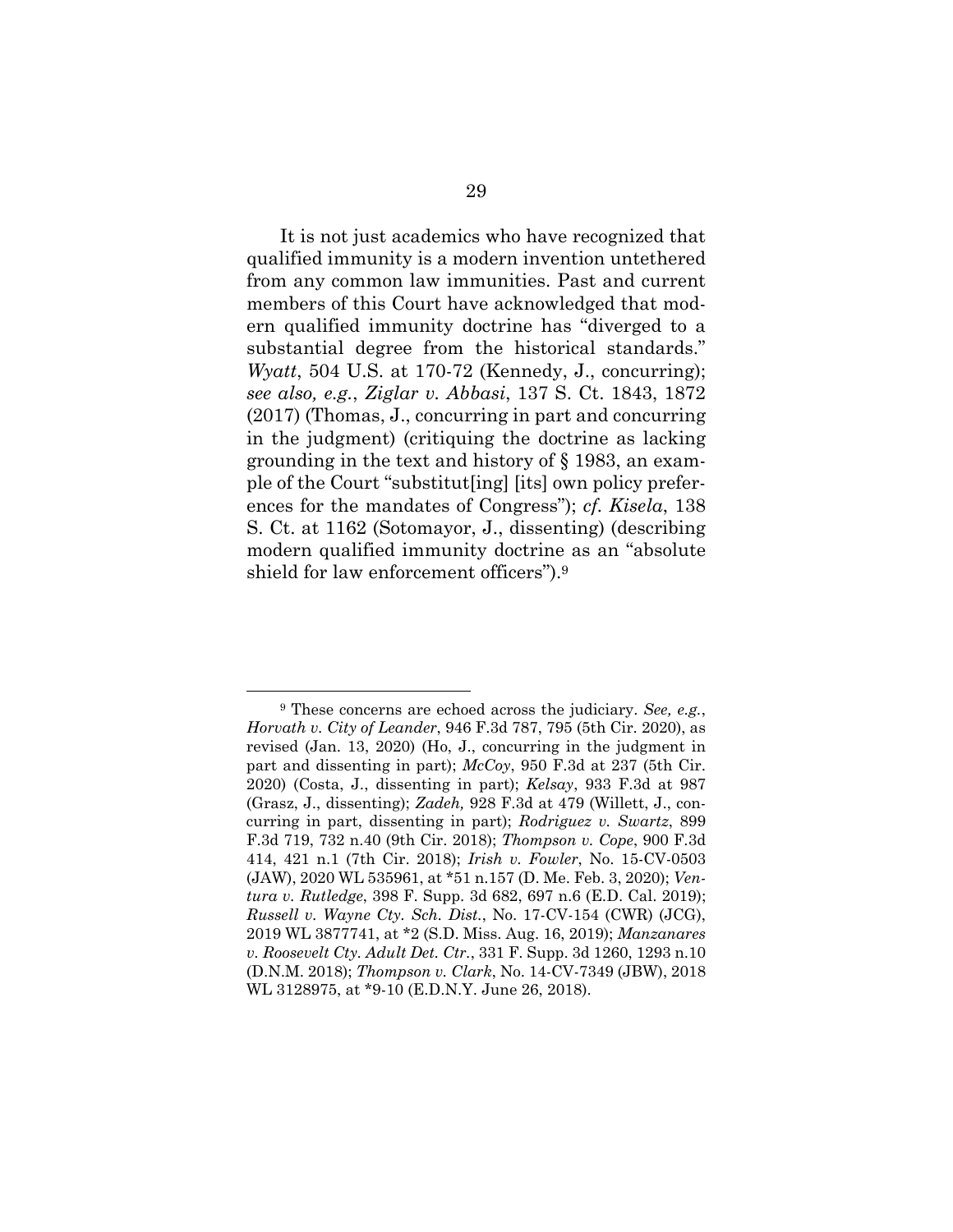### **B. Qualified immunity does not further the policy goals it was designed to achieve.**

Despite its lack of statutory or common law roots, qualified immunity is primarily justified by the purported need to protect officials from financial liability and to avoid chilling the exercise of their duties. *See, e.g.*, *Scheuer v. Rhodes*, 416 U.S. 232, 240 (1974). The theory is that, "[w]hen officials are threatened with personal liability for acts taken pursuant to their official duties, they may well be induced to act with an excess of caution or otherwise to skew their decisions in ways that result in less than full fidelity to the objective and independent criteria that ought to guide their conduct." *Forrester v. White*, 484 U.S. 219, 223 (1988). In the § 1983 context, this Court has guarded assiduously against "the danger that fear of being sued will 'dampen the ardor of all but the most resolute, or the most irresponsible [public officials], in the unflinching discharge of their duties.'" *Harlow*, 457 U.S. at 814 (alteration in original) (quoting *Gregoire v. Biddle*, 177 F.2d 579, 581 (2d Cir. 1949)); *see also, e.g.*, *Pierson*, 386 U.S. at 555 ("A policeman's lot is not so unhappy that he must choose between being charged with dereliction of duty if he does not arrest when he has probable cause, and being mulcted in damages if he does.").

By contrast, in cases where these considerations were not implicated, the Court has declined to extend qualified immunity to protect defendants from damages claims. *See Richardson v. McKnight*, 521 U.S. 399, 411 (1997) (comprehensive insurance coverage for private prison guards "reduces the employmentdiscouraging fear of unwarranted liability"); *Owen*,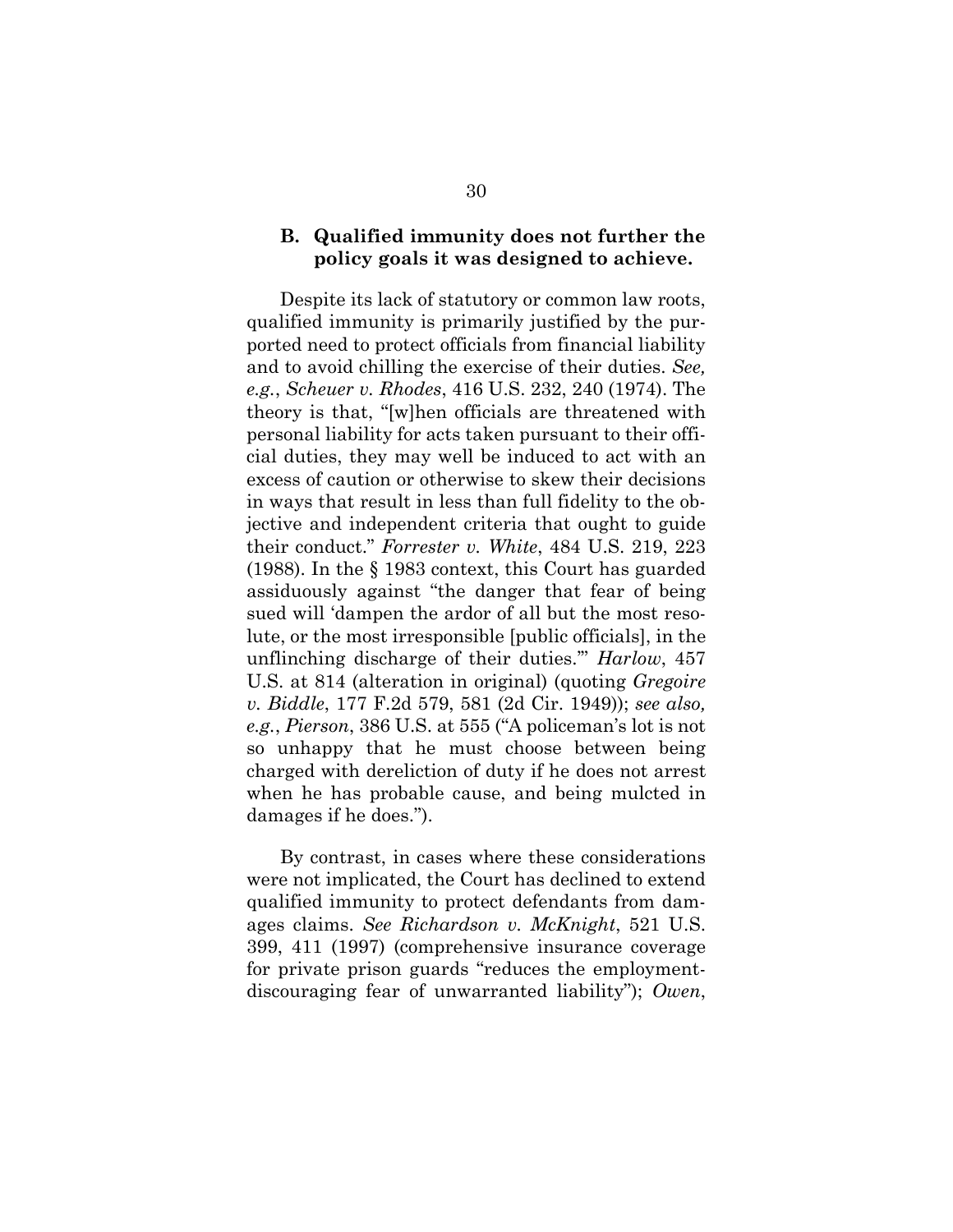445 U.S. at 654 (noting that the "injustice … of subjecting to liability an officer who is required … to exercise discretion" is "simply not implicated when the damages award comes not from the official's pocket, but from the public treasury").

Yet the nearly universal practice of government indemnification of public officials means that government actors are virtually never on the hook financially for actions performed in the course of duty. As Professor Joanna Schwartz found in a recent empirical study tracking litigation payments and indemnifications over a five-year period, in 44 of the country's largest jurisdictions, "officers financially contributed to settlements and judgments in just .41% of … civil rights damages actions resolved in plaintiffs' favor, and their contributions amount to just .02%" of the damages paid out in these cases. Joanna C. Schwartz, *Police Indemnification*, 89 N.Y.U. L. Rev. 885, 890, 912-13, 936-37 (2014).10 In 37 smaller jurisdictions tracked in the study, officers "never contributed to settlements or judgments in lawsuits brought against them." *Id.* Officers "did not contribute to settlements and judgments even when indemnification was prohibited by statute or policy" and even when the liable officers "were disciplined, terminated, or prosecuted for their misconduct." *Id.* at 937. Officer indemnification included legal representation as well, as officers

<sup>10</sup> This expansive indemnification extended to punitive damages awards: Only one officer in the study was required to pay anything in punitive damages, for a total of \$300. *Id.* at 917- 18.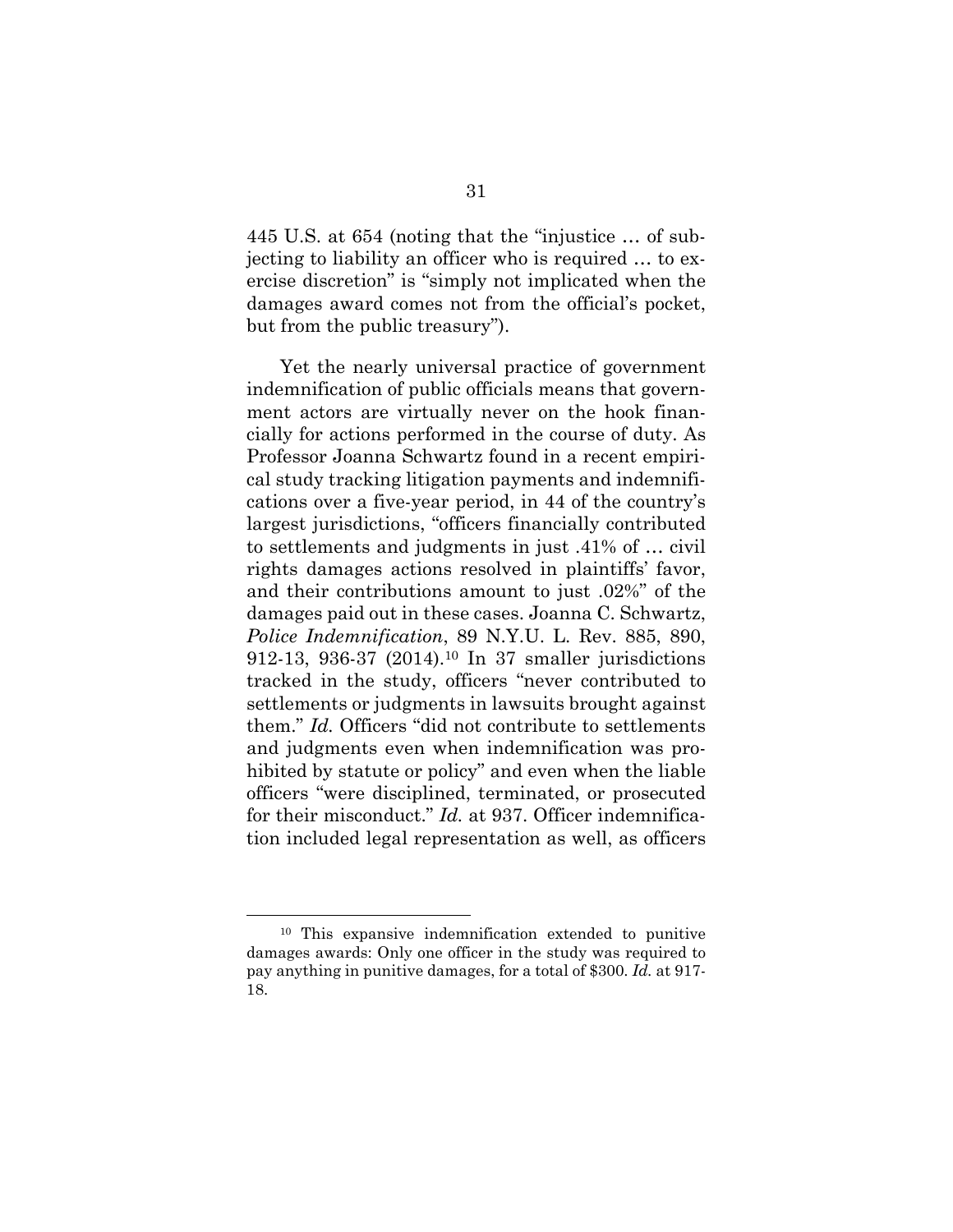were "almost always provided with defense counsel free of charge" when they were sued. *Id.* at 915.

Thus, for any individual officer, the likelihood of having to contribute to a damages settlement or judgment in the course of a career is "exceedingly remote": In most jurisdictions studied, "officers are more likely to be struck by lightning than they are to contribute to a settlement or judgment in a police misconduct suit." *Id.* at 914. The same is true of prison officials: "[F]or individual officers, litigation is mostly a minor inconvenience because … officers do not have to pay for either their defense or any resulting settlement or judgment. Instead, in nearly all inmate litigation, it is the correctional agency that pays both litigation costs and any judgments or settlements, even though individual officers are the nominal defendants." Margo Schlanger, *Inmate Litigation*, 116 Harv. L. Rev. 1555, 1675-76 (2003). That is, publicly employed prison officials are in precisely the same financial situation as the private prison guards who were denied qualified immunity in *Richardson* because they were covered by insurance. 521 U.S. at 411. The principal concern animating the development of a robust qualified immunity defense is empirically invalid.

## **C. Qualified immunity leaves significant violations of important constitutional rights without remedy.**

Modern qualified immunity doctrine stunts the development of constitutional law, preventing individuals from vindicating their constitutional rights. In theory, each case alleging a constitutional violation should help clarify the contours of constitutional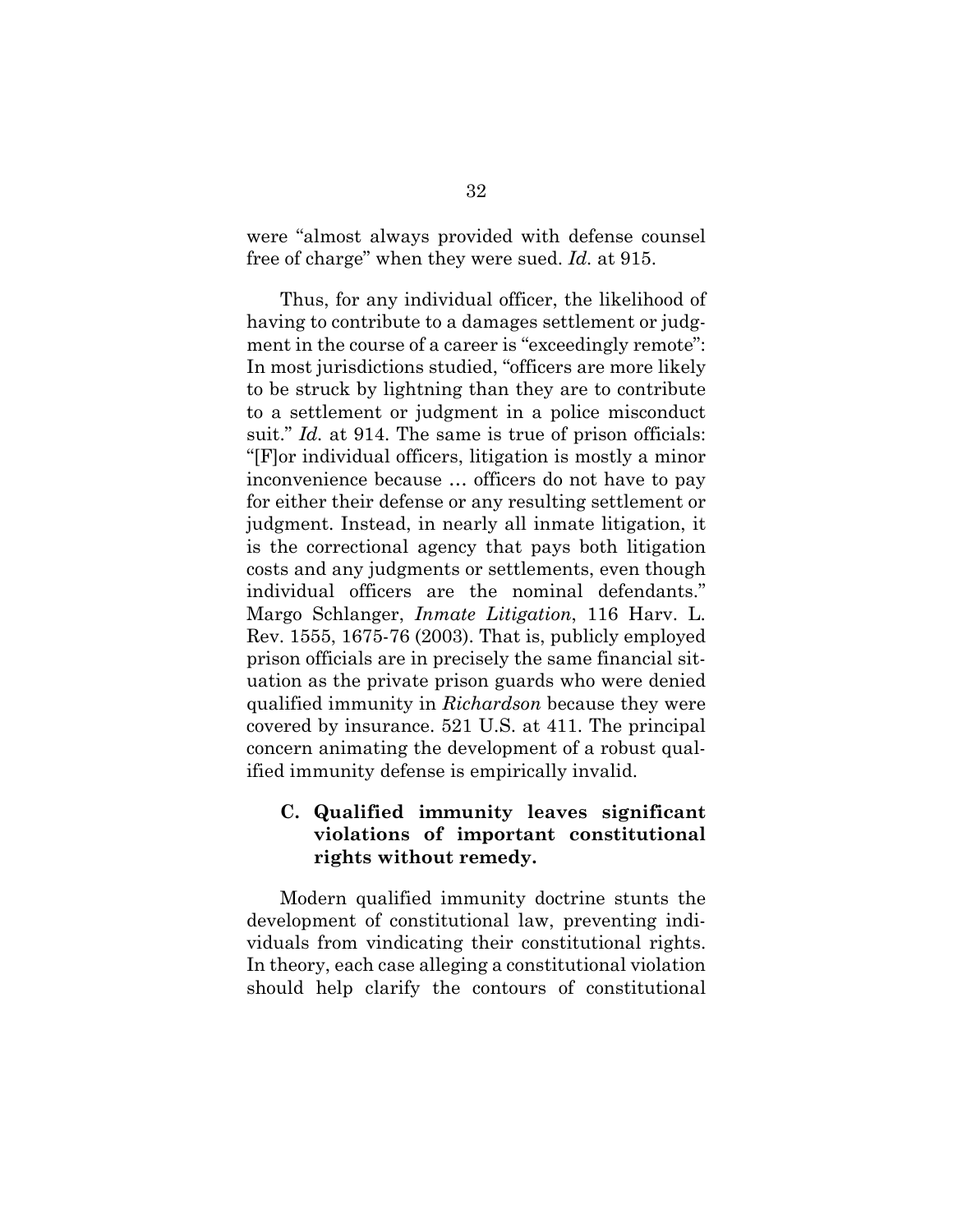rights and limitations. Even under a qualified immunity regime, where the first plaintiff to raise a valid constitutional claim might be unable to recover unless the violation was "obvious," so long as the court reached the merits of the claim, subsequent plaintiffs could take advantage of the rule established in that suit. *See, e.g.*, John C. Jeffries, Jr., *Reversing the Order of Battle in Constitutional Torts*, 2009 Sup. Ct. Rev. 115, 120 (2009) ("When the lack of a clearly established right precludes recovery in one case, adjudication of the merits puts the next case on a different footing.").

Yet since this Court in *Pearson* permitted courts to conduct the two-pronged qualified immunity analysis in any order, courts have frequently granted qualified immunity because of a lack of factually analogous precedent without first determining whether the challenged behavior is unconstitutional. *See* Aaron L. Nielson & Christopher J. Walker, *The New Qualified Immunity*, 89 S. Calif. L. Rev. 1, 33-51 (2015). Now, "[t]he law is never made clear enough to hold individual officials liable for constitutional violations … as Congress authorized in 42 U.S.C. § 1983." *Kelsay*, 933 F.3d at 987 (Grasz, J., dissenting). And the cycle of qualified immunity can perpetuate endlessly, resulting in "[i]mportant constitutional questions go[ing] unanswered precisely because no one's answered them before." *Zadeh*, 928 F.3d at 479-80 (Willett, J., concurring in part, dissenting in part); *see also* Joanna C. Schwartz, *How Qualified Immunity Fails*, 127 Yale L.J. 2, 65-66 (2017) ("[I]f courts regularly find that the law is not clearly established without first ruling on the scope of the underlying constitutional right, the constitutional right at issue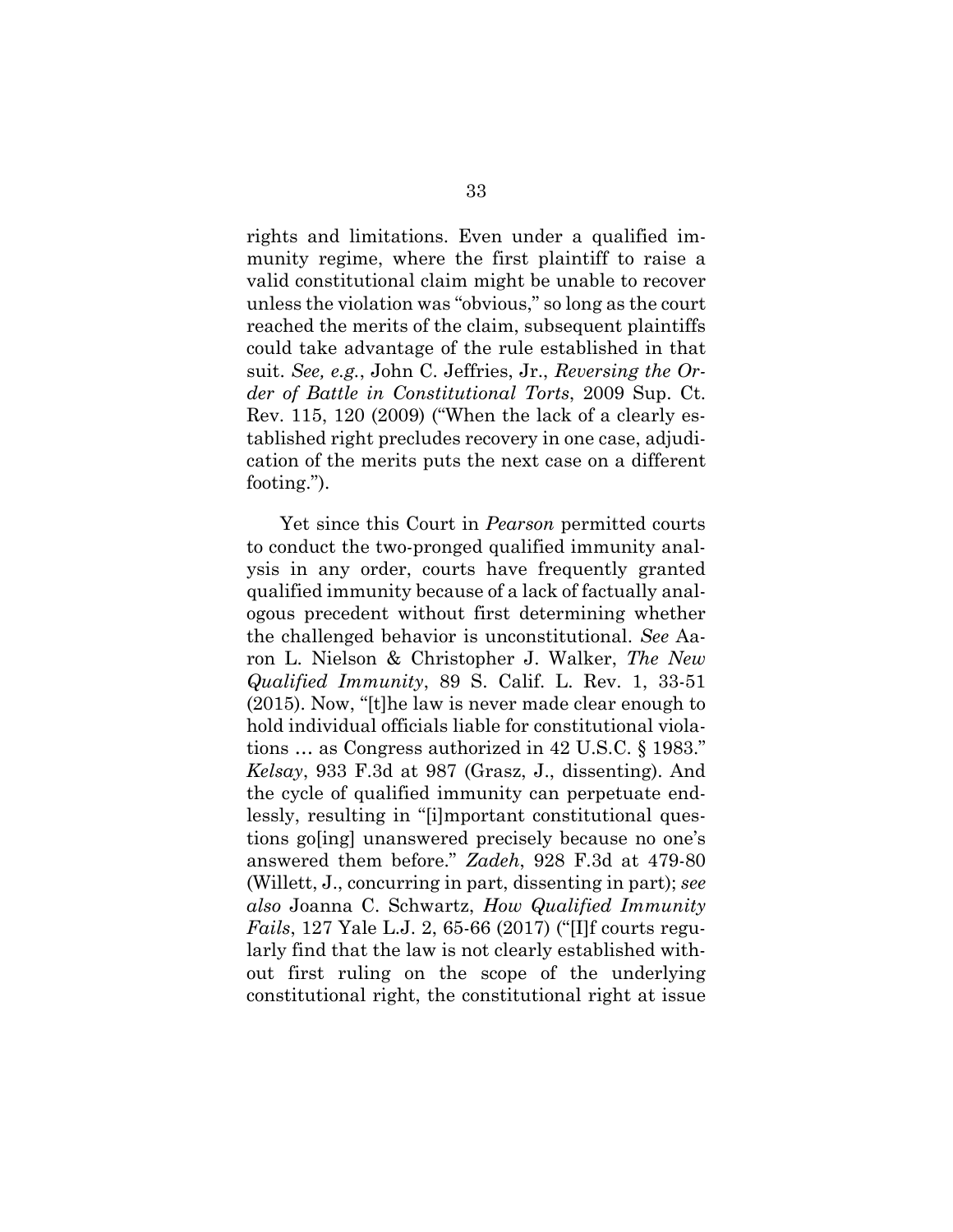will never become clearly established."). Absent an overhaul of qualified immunity, constitutional law will continue to stagnate, and plaintiffs alleging serious constitutional harm will continue to lack a remedy.

## **IV. This Case Is The Ideal Vehicle To Resolve The Questions Presented.**

Several aspects of this case make it an ideal vehicle for addressing these critical questions about the scope and propriety of qualified immunity.

First, the facts are straightforward and essentially uncontested. Taylor was forced to reside for nearly a week in egregiously unsanitary conditions, first in a cell that was coated top to bottom with other prisoners' feces where he could neither eat nor drink water and then in a "cold room" where he was made to sleep in a puddle of raw sewage. He repeatedly brought his horrific cell conditions to the attention of Respondents, who refused to help him and at times mocked or laughed at him. As the district court pointed out in its summary judgment order, Respondents barely disputed Taylor's account, "provid[ing] little in the way of specific summary judgment evidence to support their assertion that the cells were not, in fact, covered with feces." Pet. App. 47a. The clear record and streamlined facts make this a clean vehicle to decide the questions presented as a matter of law.

Second, no ancillary issues would obstruct this Court's consideration of the questions presented. The appeal presents no procedural barriers inhibiting the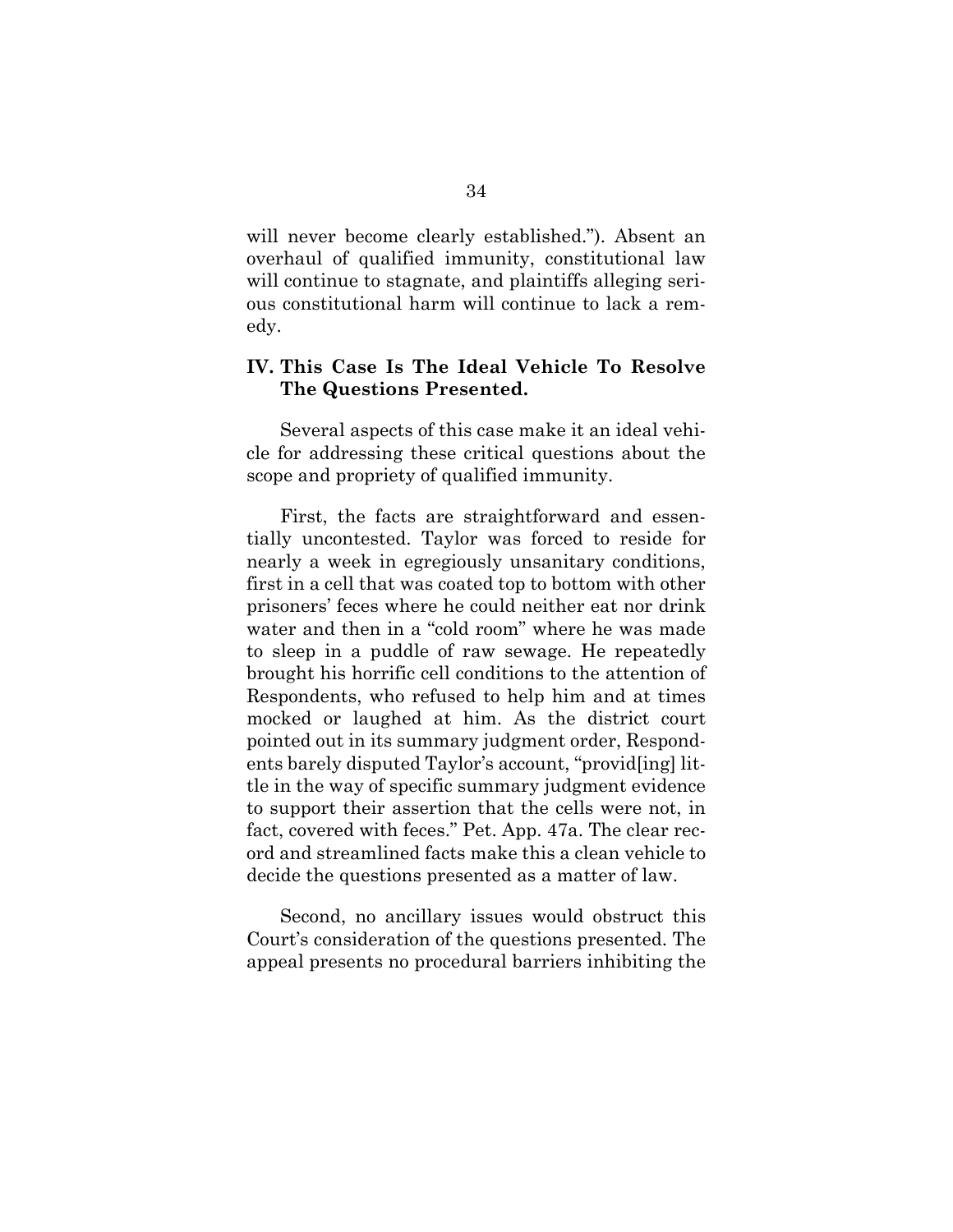Court's review of the merits. The Fifth Circuit unanimously held that the horrific conditions Taylor experienced violated his constitutional rights. The only issue for this Court to resolve is whether qualified immunity bars Taylor's claim. The issue is squarely presented and was the sole basis for the decision below.

Third, this case does not feature split-second decisionmaking, and the officials here were not faced with an urgent decision that they resolved without deliberation. Instead, they intentionally placed Taylor in two separate squalid cells covered in human waste and left him there for nearly a week, despite his repeated pleas to be relocated. Their choice to subject Taylor to these conditions could have been reversed at any time. Moreover, there was no possible penological justification for Respondents' behavior; Respondents did not choose incorrectly between two plausible approaches but instead subjected Taylor to these filthy conditions in "obvious" disregard for his bodily safety. Pet. App. 15a-16a. Official immunity should be at its nadir in the face of a deliberate and long-lasting constitutional violation.

Finally, this case effectively demonstrates several ways in which modern qualified immunity doctrine is untenable. The Fifth Circuit's granular parsing of the number of days Taylor spent naked in a cell covered in others' feces and urine demonstrates the difficulty that courts face in determining the appropriate level of generality at which to define the right at issue. Its refusal to find an "obvious" constitutional violation renders *Hope* a nullity. Even the holding that Respondents' mistreatment of Taylor *was* unconstitutional gives minimal prospective guidance to courts in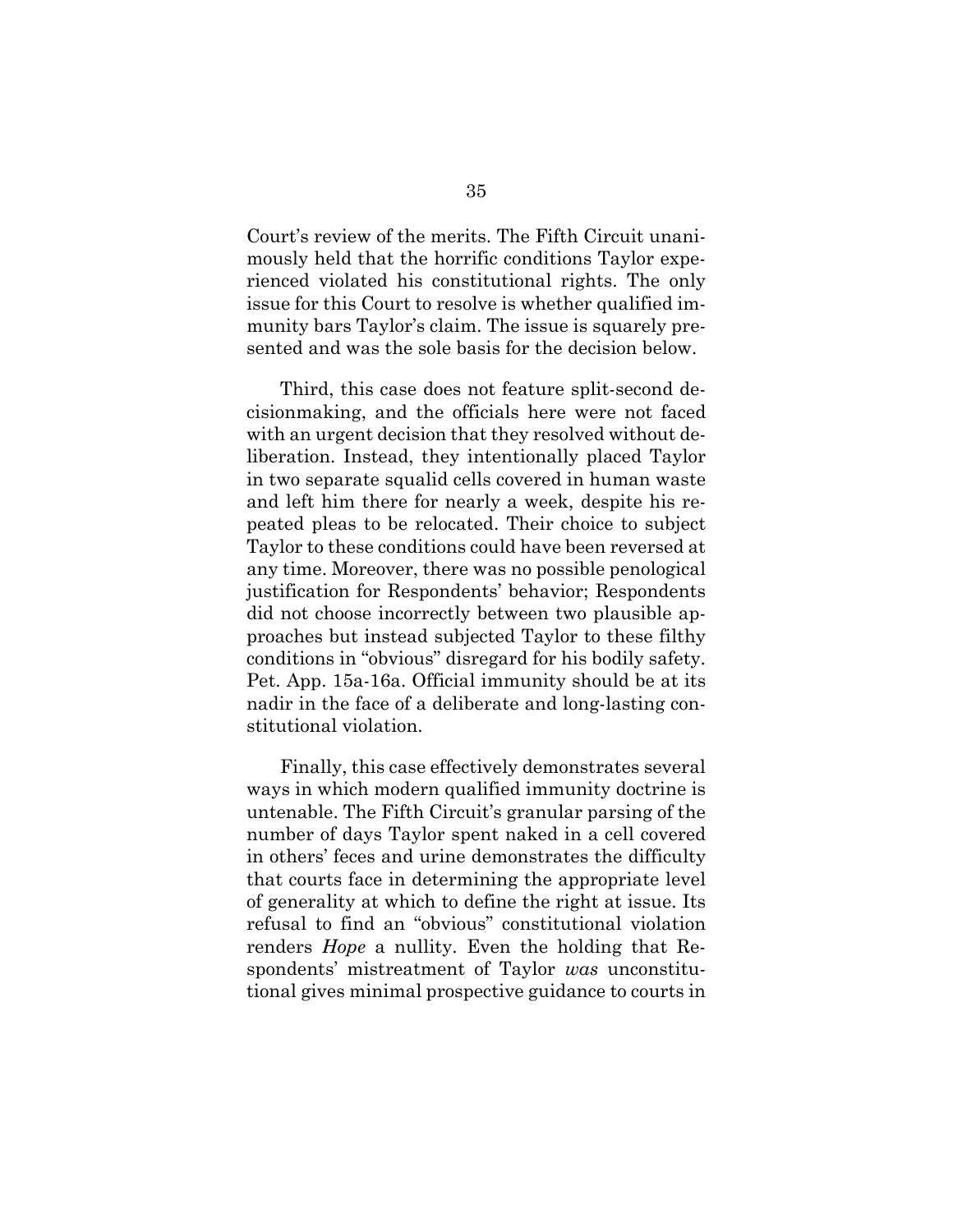evaluating analogous but slightly differentiated circumstances against a qualified immunity defense: What if an inmate is left in a cell like Taylor's for only five days? What if an inmate is placed in a seclusion cell as punishment for misbehavior rather than during treatment for suicidality? What if the next time there is a chair in the second cell? These minor tweaks to the fact pattern could be rightfully recognized as irrelevant to the core constitutional violation or incorrectly found to immunize future illegal conduct, depending on the specificity with which the constitutional right established by Taylor's case is defined. This case thus enables the Court to consider the validity of its qualified immunity jurisprudence in a context in which the flaws of that doctrine are apparent and were dispositive to the outcome below.